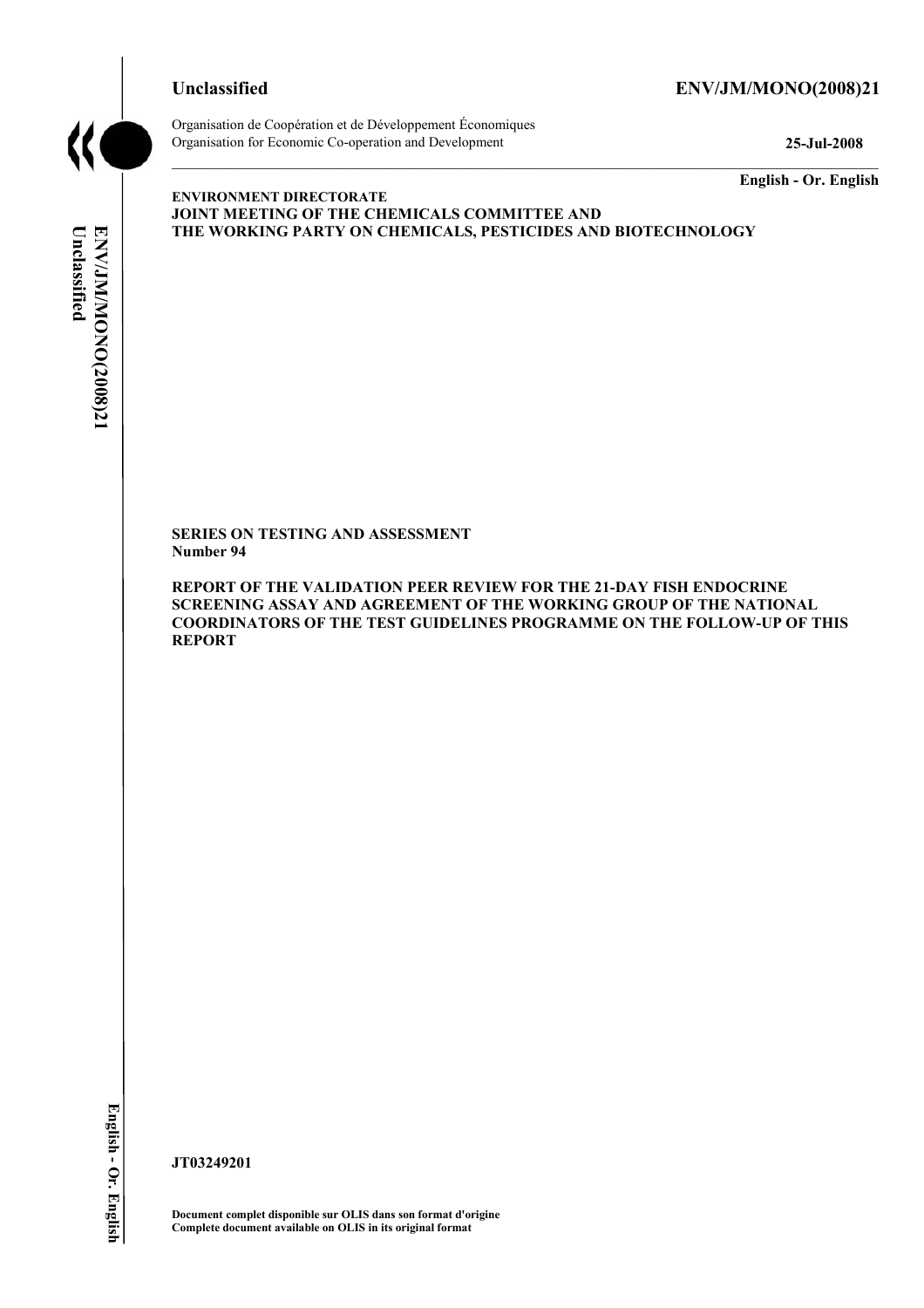# **OECD Environment, Health and Safety Publications**

#### **Series on Testing and Assessment**

**No. 94** 

# **REPORT OF THE VALIDATION PEER REVIEW FOR THE 21-DAY FISH ENDOCRINE SCREENING ASSAY AND AGREEMENT OF THE WORKING GROUP OF THE NATIONAL COORDINATORS OF THE TEST GUIDELINES PROGRAMME ON THE FOLLOW-UP OF THIS REPORT**



INTER-ORGANIZATION PROGRAMME FOR THE SOUND MANAGEMENT OF CHEMICALS A cooperative agreement among UNEP, ILO, FAO, WHO, UNIDO, UNITAR and OECD

**Environment Directorate ORGANISATION FOR ECONOMIC CO-OPERATION AND DEVELOPMENT Paris 2008**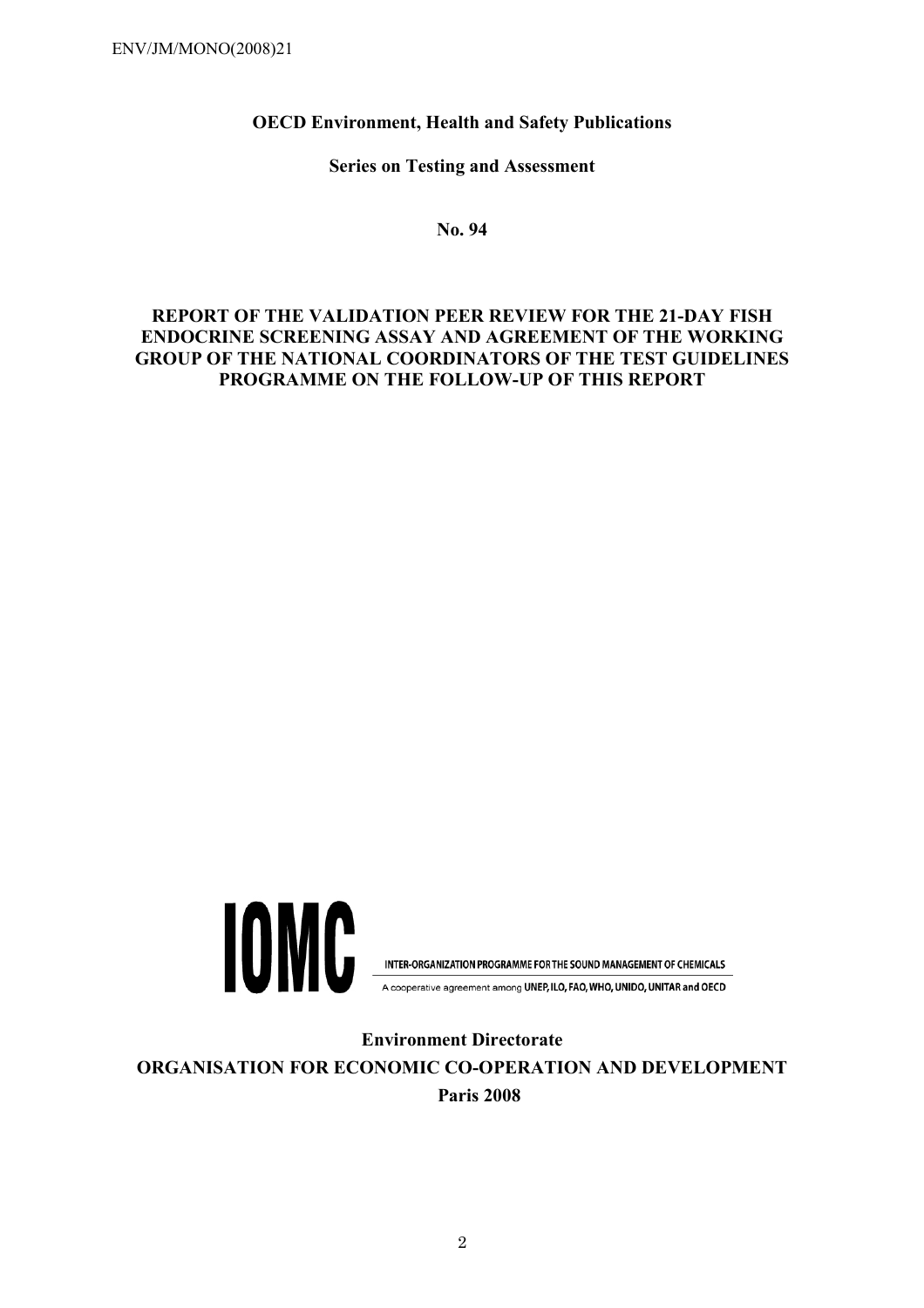#### **Also published in the Series on Testing and Assessment:**

No. 1, *Guidance Document for the Development of OECD Guidelines for Testing of Chemicals (1993; reformatted 1995, revised 2006)*

No. 2, *Detailed Review Paper on Biodegradability Testing (1995)*

No. 3, *Guidance Document for Aquatic Effects Assessment (1995)* 

No. 4, *Report of the OECD Workshop on Environmental Hazard/Risk Assessment (1995)*

No. 5, *Report of the SETAC/OECD Workshop on Avian Toxicity Testing (1996)*

No. 6, *Report of the Final Ring-test of the Daphnia magna Reproduction Test (1997)*

No. 7, *Guidance Document on Direct Phototransformation of Chemicals in Water (1997)* 

No. 8, *Report of the OECD Workshop on Sharing Information about New Industrial Chemicals Assessment (1997)*

No. 9, *Guidance Document for the Conduct of Studies of Occupational Exposure to Pesticides during Agricultural Application (1997)*

No. 10, *Report of the OECD Workshop on Statistical Analysis of Aquatic Toxicity Data (1998)*

No. 11, *Detailed Review Paper on Aquatic Testing Methods for Pesticides and industrial Chemicals (1998)*

No. 12, *Detailed Review Document on Classification Systems for Germ Cell Mutagenicity in OECD Member Countries (1998)*

No. 13, *Detailed Review Document on Classification Systems for Sensitising Substances in OECD Member Countries 1998)*

No. 14, *Detailed Review Document on Classification Systems for Eye Irritation/Corrosion in OECD Member Countries (1998)*

No. 15, *Detailed Review Document on Classification Systems for Reproductive Toxicity in OECD Member Countries (1998)*

No. 16, *Detailed Review Document on Classification*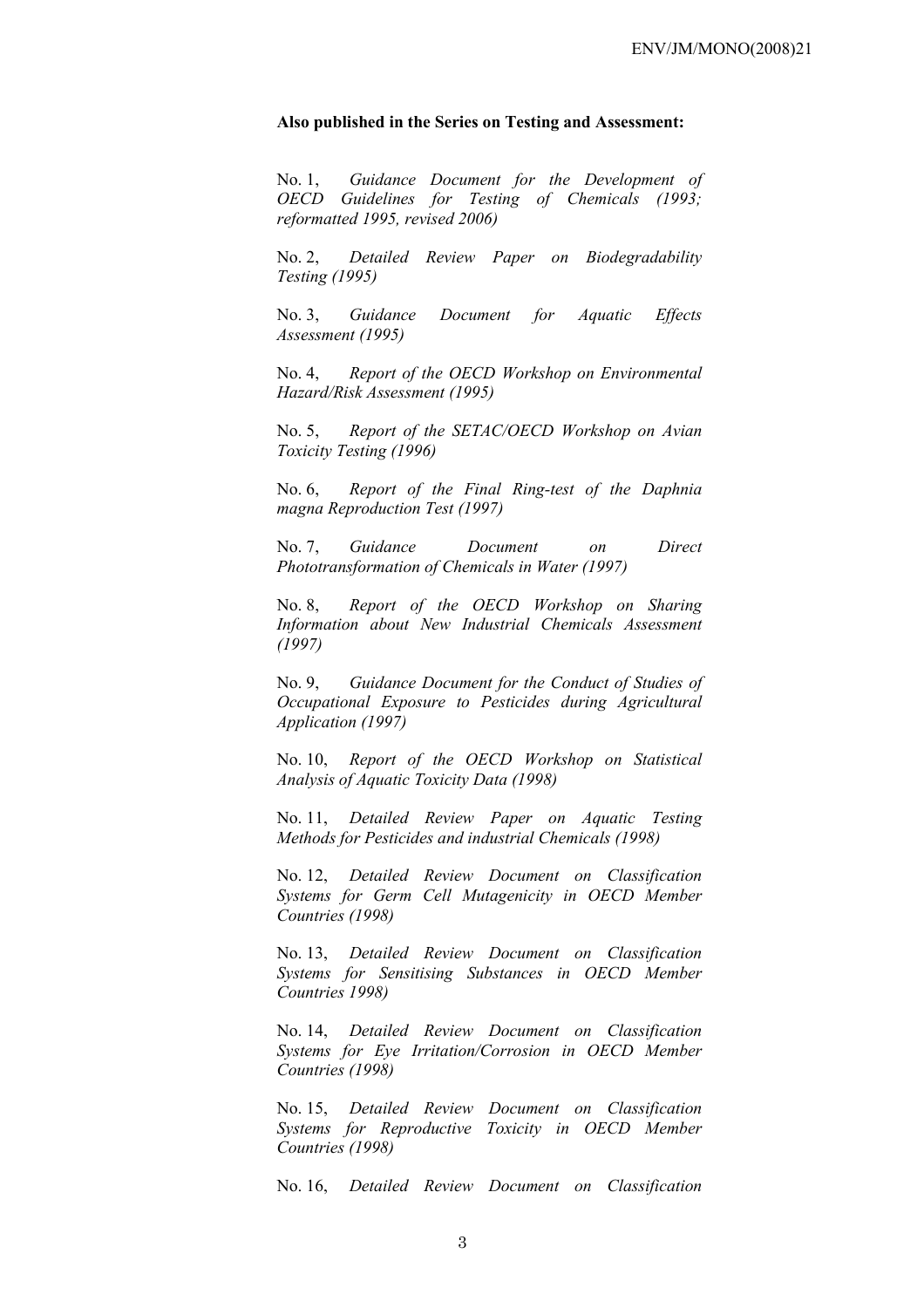*Systems for Skin Irritation/Corrosion in OECD Member Countries (1998)*

No. 17, *Environmental Exposure Assessment Strategies for Existing Industrial Chemicals in OECD Member Countries (1999)*

No. 18, *Report of the OECD Workshop on Improving the Use of Monitoring Data in the Exposure Assessment of Industrial Chemicals (2000)*

No. 19, *Guidance Document on the Recognition, Assessment and Use of Clinical Signs as Humane Endpoints for Experimental Animals used in Safety Evaluation (1999)*

No. 20, *Revised Draft Guidance Document for Neurotoxicity Testing (2004)*

No. 21, *Detailed Review Paper: Appraisal of Test Methods for Sex Hormone Disrupting Chemicals (2000)*

No. 22, *Guidance Document for the Performance of Outdoor Monolith Lysimeter Studies (2000)*

No. 23, *Guidance Document on Aquatic Toxicity Testing of Difficult Substances and Mixtures (2000)*

No. 24, *Guidance Document on Acute Oral Toxicity Testing (2001)*

No. 25, *Detailed Review Document on Hazard Classification Systems for Specifics Target Organ Systemic Toxicity Repeated Exposure in OECD Member Countries (2001)*

No. 26, *Revised Analysis of Responses Received from Member Countries to the Questionnaire on Regulatory Acute Toxicity Data Needs (2001)*

No 27, *Guidance Document on the Use of the Harmonised System for the Classification of Chemicals Which are Hazardous for the Aquatic Environment (2001)*

No 28, *Guidance Document for the Conduct of Skin Absorption Studies (2004)*

No 29, *Guidance Document on Transformation/Dissolution of Metals and Metal Compounds in Aqueous Media (2001)*

No 30, *Detailed Review Document on Hazard Classification Systems for Mixtures (2001)*

No 31, *Detailed Review Paper on Non-Genotoxic Carcinogens Detection: The Performance of In-Vitro Cell*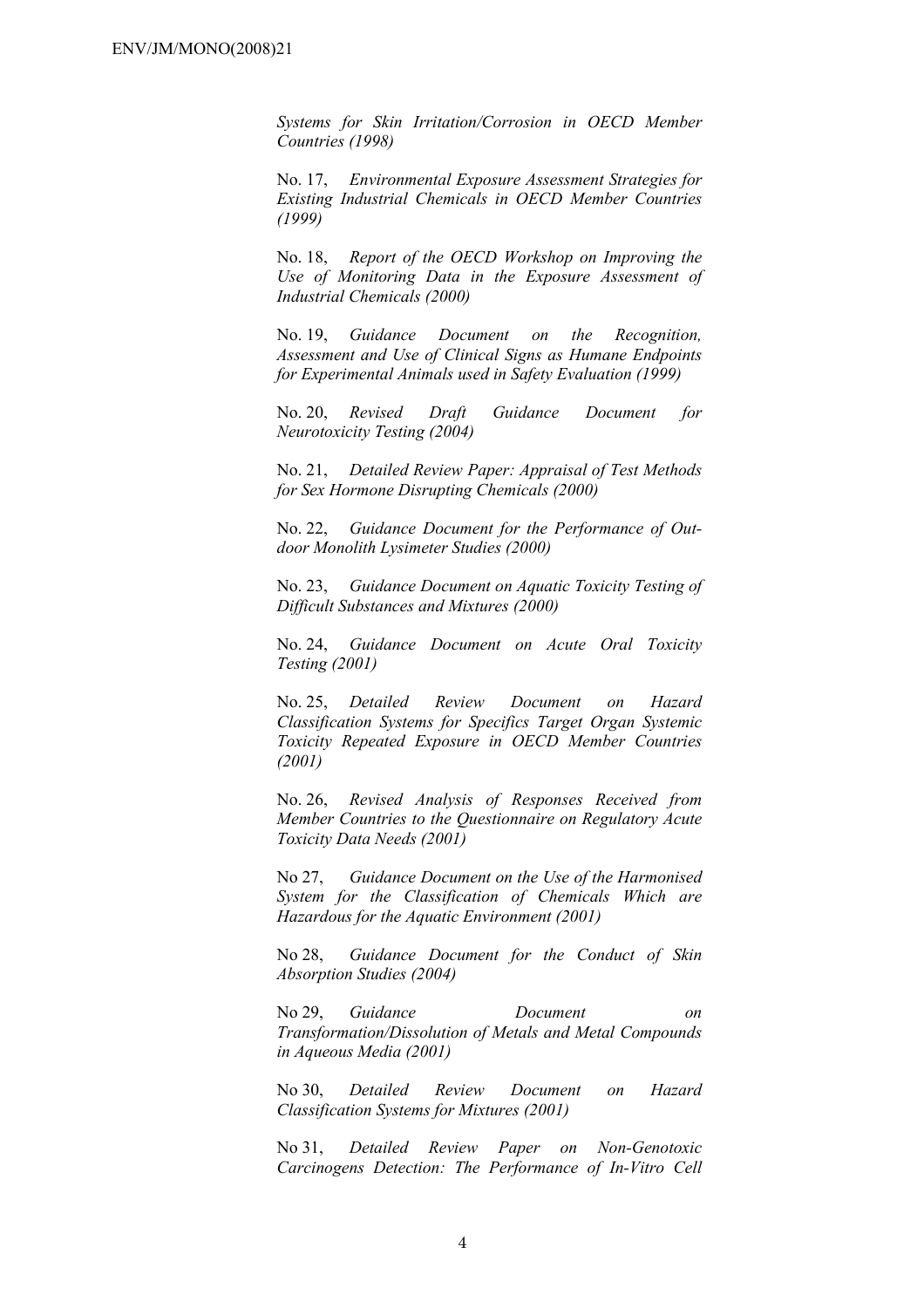*Transformation Assays (2007)* 

No. 32, *Guidance Notes for Analysis and Evaluation of Repeat-Dose Toxicity Studies (2000)*

No. 33, *Harmonised Integrated Classification System for Human Health and Environmental Hazards of Chemical Substances and Mixtures (2001)*

No. 34, *Guidance Document on the Development, Validation and Regulatory Acceptance of New and Updated Internationally Acceptable Test Methods in Hazard Assessment (2005)*

No. 35, *Guidance notes for analysis and evaluation of chronic toxicity and carcinogenicity studies (2002)*

No. 36, *Report of the OECD/UNEP Workshop on the use of Multimedia Models for estimating overall Environmental Persistence and long range Transport in the context of PBTS/POPS Assessment (2002)*

No. 37, *Detailed Review Document on Classification Systems for Substances Which Pose an Aspiration Hazard (2002)*

No. 38, *Detailed Background Review of the Uterotrophic Assay Summary of the Available Literature in Support of the Project of the OECD Task Force on Endocrine Disrupters Testing and Assessment (EDTA) to Standardise and Validate the Uterotrophic Assay (2003)*

No. 39, *Guidance Document on Acute Inhalation Toxicity Testing (in preparation)*

No. 40, *Detailed Review Document on Classification in OECD Member Countries of Substances and Mixtures Which Cause Respiratory Tract Irritation and Corrosion (2003)*

No. 41, *Detailed Review Document on Classification in OECD Member Countries of Substances and Mixtures which in Contact with Water Release Toxic Gases (2003)*

No. 42, *Guidance Document on Reporting Summary Information on Environmental, Occupational and Consumer Exposure (2003)*

No. 43, *Guidance Document on Mammalian Reproductive Toxicity Testing and Assessment (2008)*

No. 44, *Description of Selected Key Generic Terms Used in Chemical Hazard/Risk Assessment (2003)* 

No. 45, *Guidance Document on the Use of Multimedia Models for Estimating Overall Environmental Persistence*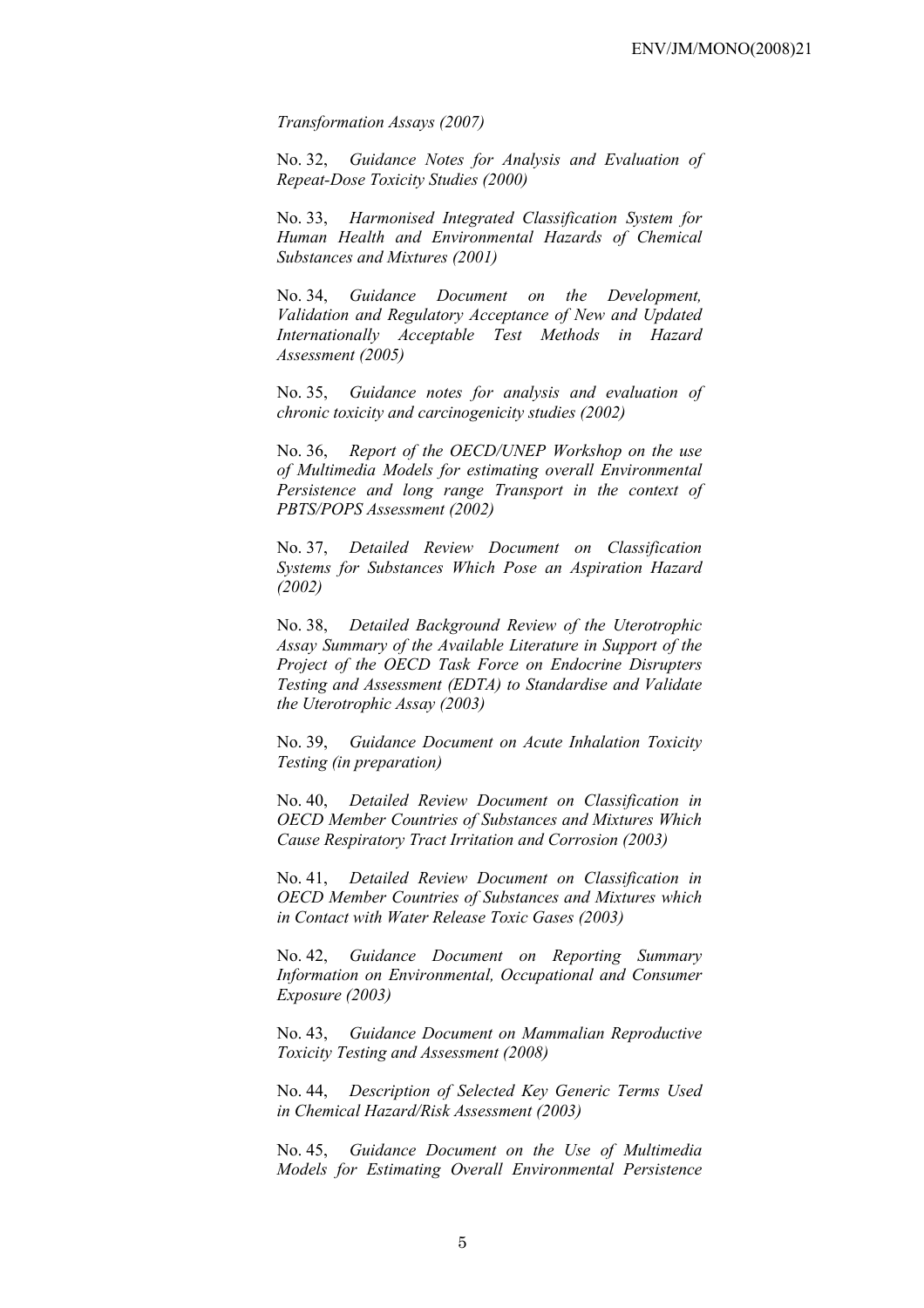*and Long-range Transport (2004)*

No. 46*, Detailed Review Paper on Amphibian Metamorphosis Assay for the Detection of Thyroid Active Substances (2004)* 

No. 47, *Detailed Review Paper on Fish Screening Assays for the Detection of Endocrine Active Substances (2004)* 

No. 48, *New Chemical Assessment Comparisons and Implications for Work Sharing (2004)* 

No. 49, *Report from the Expert Group on (Quantitative) Structure-Activity Relationships [(Q)SARs] on the Principles for the Validation of (Q)SARs (2004)* 

No. 50, *Report of the OECD/IPCS Workshop on Toxicogenomics (2005)* 

No. 51, *Approaches to Exposure Assessment in OECD Member Countries: Report from the Policy Dialogue on Exposure Assessment in June 2005 (2006)* 

No. 52, *Comparison of emission estimation methods used in Pollutant Release and Transfer Registers (PRTRs) and Emission Scenario Documents (ESDs): Case study of pulp and paper and textile sectors (2006)* 

No. 53, *Guidance Document on Simulated Freshwater Lentic Field Tests (Outdoor Microcosms and Mesocosms) (2006)* 

No. 54*, Current Approaches in the Statistical Analysis of Ecotoxicity Data: A Guidance to Application (2006)* 

No. 55, *Detailed Review Paper on Aquatic Arthropods in Life Cycle Toxicity Tests with an Emphasis on Developmental, Reproductive and Endocrine Disruptive Effects (2006)* 

No. 56, *Guidance Document on the Breakdown of Organic Matter in Litter Bags (2006)* 

No. 57, *Detailed Review Paper on Thyroid Hormone Disruption Assays (2006)* 

No. 58, *Report on the Regulatory Uses and Applications in OECD Member Countries of (Quantitative) Structure-Activity Relationship [(Q)SAR] Models in the Assessment of New and Existing Chemicals (2006)* 

No. 59, *Report of the Validation of the Updated Test Guideline 407: Repeat Dose 28-Day Oral Toxicity Study in Laboratory Rats (2006)*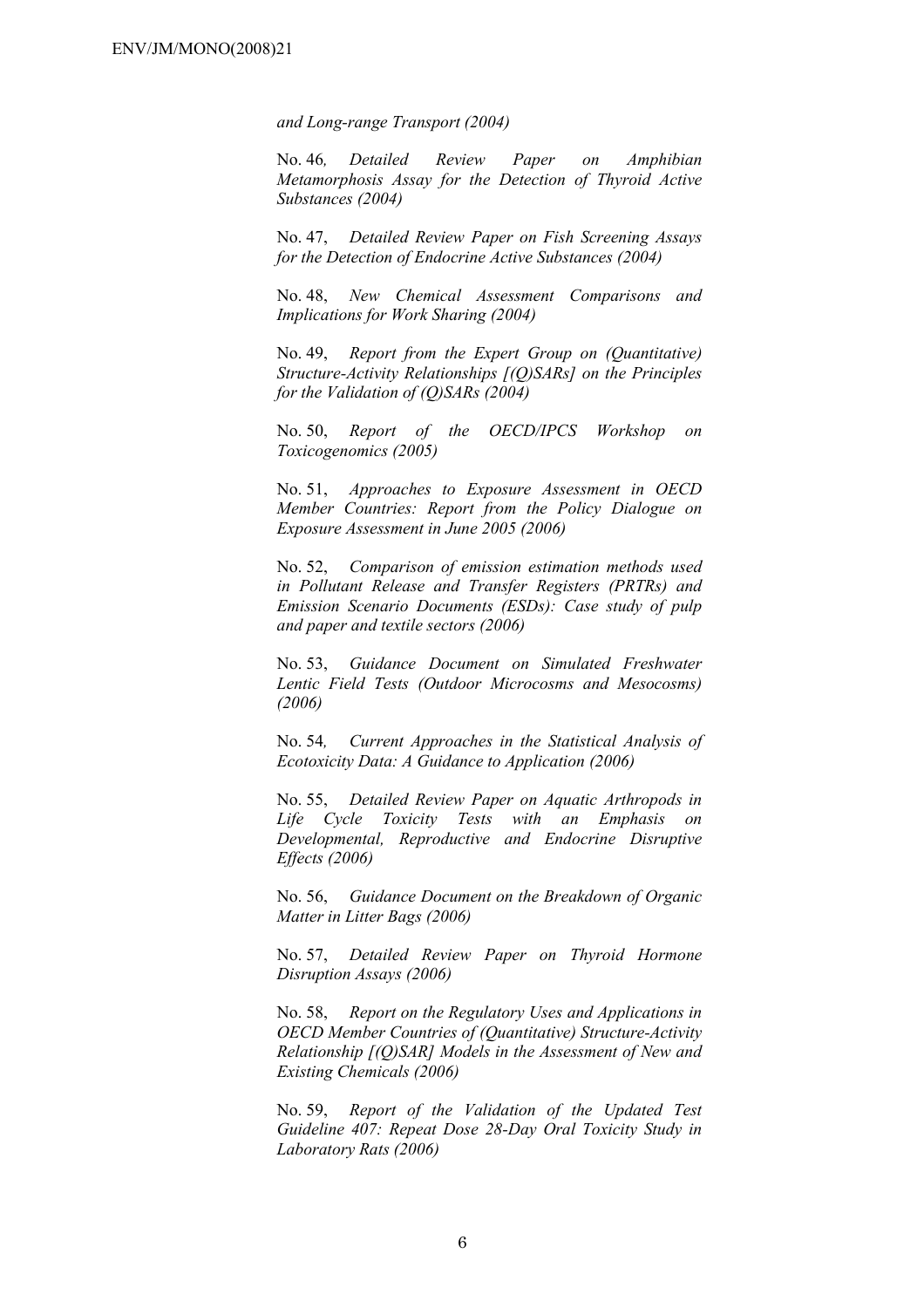No. 60, *Report of the Initial Work Towards the Validation of the 21-Day Fish Screening Assay for the Detection of Endocrine Active Substances (Phase 1A) (2006)* 

No. 61, *Report of the Validation of the 21-Day Fish Screening Assay for the Detection of Endocrine Active Substances (Phase 1B) (2006)* 

No. 62, *Final OECD Report of the Initial Work Towards the Validation of the Rat Hershberger Assay: Phase-1, Androgenic Response to Testosterone Propionate, and Anti-Androgenic Effects of Flutamide (2006)* 

No. 63, *Guidance Document on the Definition of Residue (2006)* 

No. 64, *Guidance Document on Overview of Residue Chemistry Studies (2006)* 

No. 65, *OECD Report of the Initial Work Towards the Validation of the Rodent Utertrophic Assay - Phase 1 (2006)* 

No. 66, *OECD Report of the Validation of the Rodent Uterotrophic Bioassay: Phase 2. Testing of Potent and Weak Oestrogen Agonists by Multiple Laboratories (2006)* 

No. 67, *Additional data supporting the Test Guideline on the Uterotrophic Bioassay in rodents (2007)* 

No. 68, *Summary Report of the Uterotrophic Bioassay Peer Review Panel, including Agreement of the Working Group of the National Coordinators of the Test Guidelines Programme on the follow up of this report (2006)* 

No. 69, *Guidance Document on the Validation of (Quantitative) Structure-Activity Relationship [(Q)SAR] Models (2007)* 

No. 70, *Report on the Preparation of GHS Implementation by the OECD Countries (2007)*

No. 71, *Guidance Document on the Uterotrophic Bioassay - Procedure to Test for Antioestrogenicity (2007)*

No. 72, *Guidance Document on Pesticide Residue Analytical Methods (2007)* 

No. 73, *Report of the Validation of the Rat Hershberger Assay: Phase 3: Coded Testing of Androgen Agonists, Androgen Antagonists and Negative Reference Chemicals by Multiple Laboratories. Surgical Castrate Model Protocol (2007)* 

No. 74, *Detailed Review Paper for Avian Two-generation Toxicity Testing (2007)*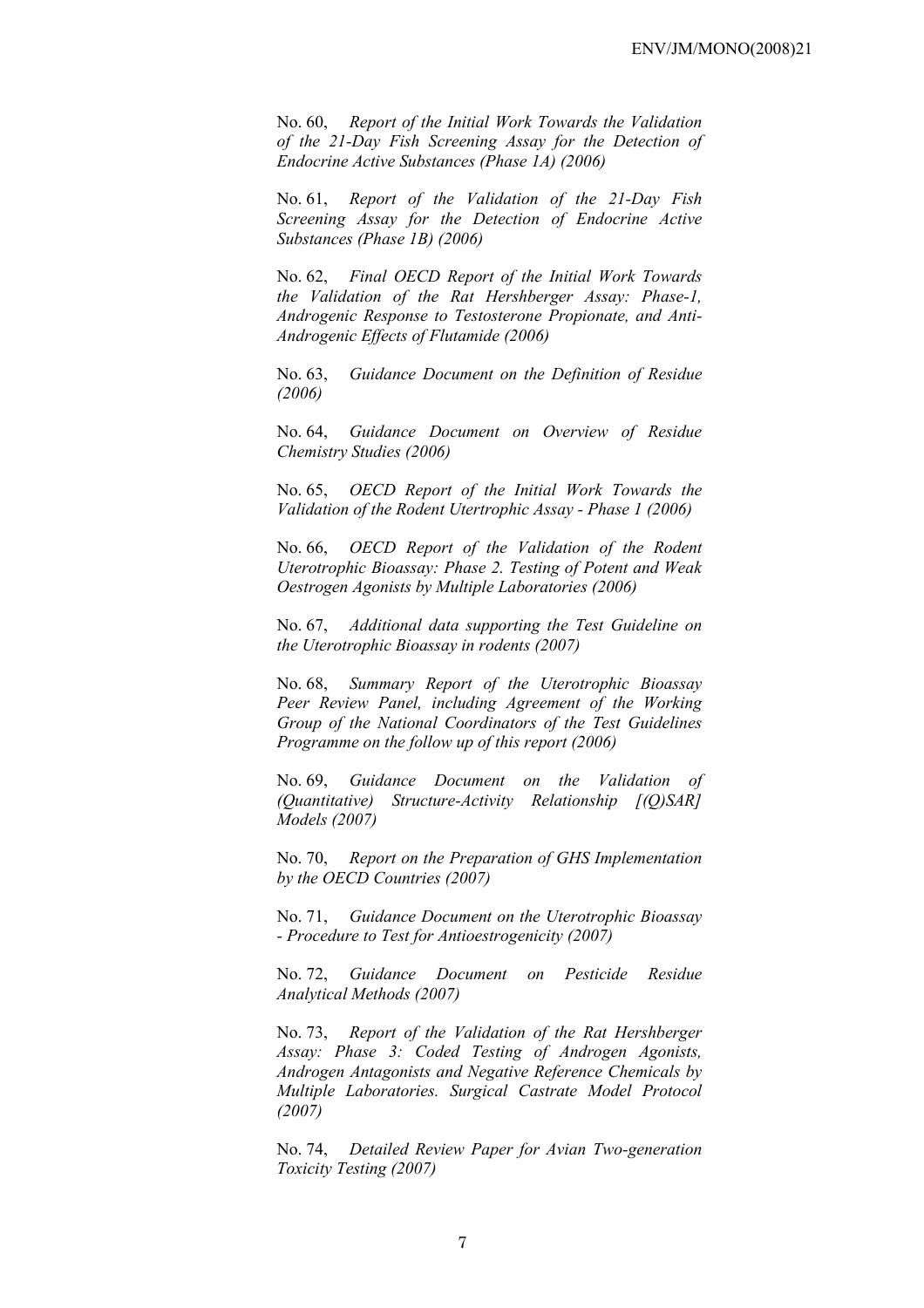No. 75, *Guidance Document on the Honey Bee (Apis Mellifera L.) Brood test Under Semi-field Conditions (2007)* 

No. 76, *Final Report of the Validation of the Amphibian Metamorphosis Assay for the Detection of Thyroid Active Substances: Phase 1 - Optimisation of the Test Protocol (2007)* 

No. 77, *Final Report of the Validation of the Amphibian Metamorphosis Assay: Phase 2 - Multi-chemical Interlaboratory Study (2007)* 

No. 78, *Final report of the Validation of the 21-day Fish Screening Assay for the Detection of Endocrine Active Substances. Phase 2: Testing Negative Substances (2007)* 

No. 79, *Validation Report of the Full Life-cycle Test with the Harpacticoid Copepods Nitocra Spinipes and Amphiascus Tenuiremis and the Calanoid Copepod Acartia Tonsa - Phase 1 (2007)* 

No. 80, *Guidance on Grouping of Chemicals (2007)* 

No. 81, *Summary Report of the Validation Peer Review for the Updated Test Guideline 407, and Agreement of the Working Group of National Coordinators of the Test Guidelines Programme on the follow-up of this report (2007)* 

No. 82, *Guidance Document on Amphibian Thyroid Histology (2007)* 

No. 83, *Summary Report of the Peer Review Panel on the Stably Transfected Transcriptional Activation Assay for Detecting Estrogenic Activity of Chemicals, and Agreement of the Working Group of the National Coordinators of the Test Guidelines Programme on the Follow-up of this Report (2007)* 

No. 84, *Report on the Workshop on the Application of the GHS Classification Criteria to HPV Chemicals, 5-6 July Bern Switzerland (2007)* 

No. 85, *Report of the Validation Peer Review for the Hershberger Bioassay, and Agreement of the Working Group of the National Coordinators of the Test Guidelines Programme on the Follow-up of this Report (2007)* 

No. 86, *Report of the OECD Validation of the Rodent Hershberger Bioassay: Phase 2: Testing of Androgen Agonists, Androgen Antagonists and a 5 α-Reductase Inhibitor in Dose Response Studies by Multiple Laboratories (2008)*

No. 87, *Report of the Ring Test and Statistical Analysis of Performance of the Guidance on Transformation/Dissolution*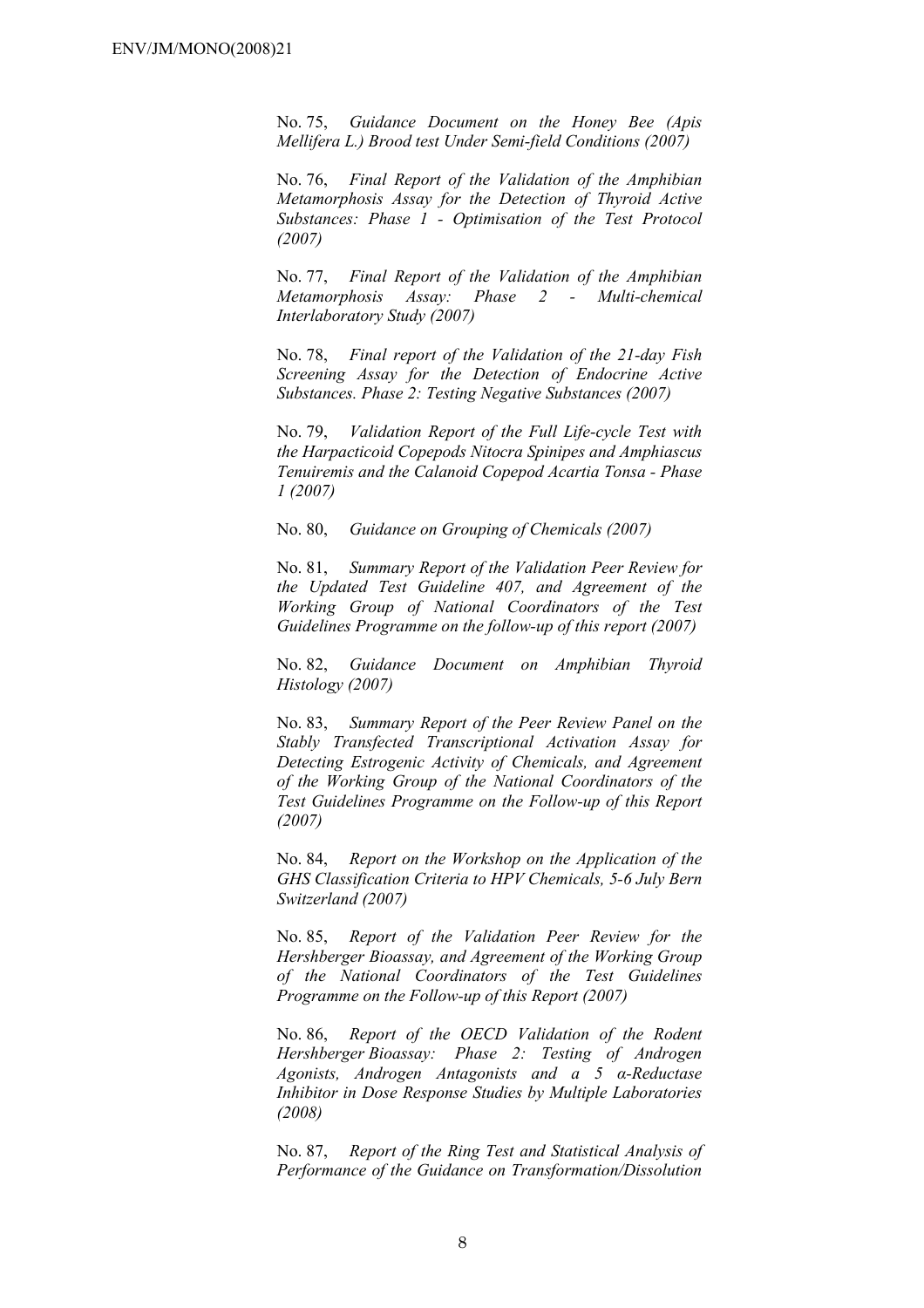*of Metals and Metal Compounds in Aqueous Media (Transformation/ Dissolution Protocol) (2008)*

No.88 *Workshop on Integrated Approaches to Testing and Assessment (2008)* 

No.89 *Retrospective Performance Assessment of the Test Guideline 426 on Developmental Neurotoxicity (2008)* 

No.90 *Background Review Document on the Rodent Hershberger Bioassay (2008)* 

No.91 *Report of the Validation of the Amphibian Metamorphosis Assay (Phase 3) (2008)* 

No.92 *Report of the Validation Peer Review for the Amphibian Metamorphosis Assay and Agreement of the Working Group of the National Coordinators of the Test Guidelines Programme on the Follow-Up of this Report (2008)* 

No.93 *Report of the Validation of an Enhancement of OECD TG 211: Daphnia Magna Reproduction Test (2008)* 

No.94 *Report of the Validation Peer Review for the 21- Day Fish Endocrine Screening Assay and Agreement of the Working Group of the National Coordinators of the Test Guidelines Programme on the Follow-up of this Report (2008)* 

#### **© OECD 2008**

Applications for permission to reproduce or translate all or part of this material should be made to: Head of Publications Service, OECD, 2 rue André-Pascal, 75775 Paris Cedex 16, France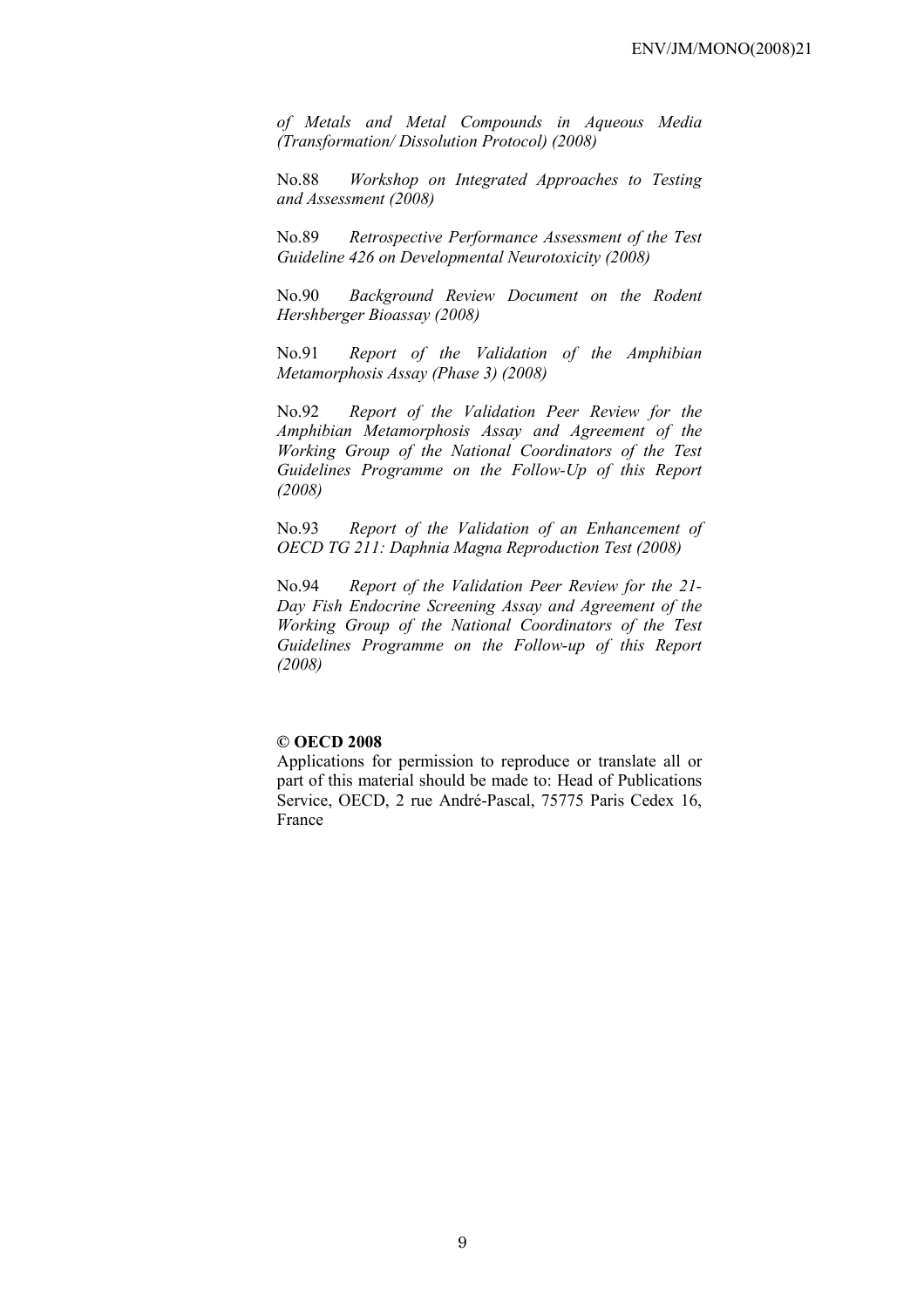#### **About the OECD**

The Organisation for Economic Co-operation and Development (OECD) is an intergovernmental organisation in which representatives of 30 industrialised countries in North America, Europe and the Asia and Pacific region, as well as the European Commission, meet to co-ordinate and harmonise policies, discuss issues of mutual concern, and work together to respond to international problems. Most of the OECD's work is carried out by more than 200 specialised committees and working groups composed of member country delegates. Observers from several countries with special status at the OECD, and from interested international organisations, attend many of the OECD's workshops and other meetings. Committees and working groups are served by the OECD Secretariat, located in Paris, France, which is organised into directorates and divisions.

The Environment, Health and Safety Division publishes free-of-charge documents in ten different series: **Testing and Assessment**; **Good Laboratory Practice and Compliance Monitoring**; **Pesticides and Biocides**; **Risk Management**; **Harmonisation of Regulatory Oversight in Biotechnology**; **Safety of Novel Foods and Feeds; Chemical Accidents; Pollutant Release and Transfer Registers; Emission Scenario Documents; and the Safety of Manufactured Nanomaterials.** More information about the Environment, Health and Safety Programme and EHS publications is available on the OECD's World Wide Web site (http://www.oecd.org/ehs/).

**This publication was developed in the IOMC context. The contents do not necessarily reflect the views or stated policies of individual IOMC Participating Organizations.** 

**The Inter-Organisation Programme for the Sound Management of Chemicals (IOMC) was established in 1995 following recommendations made by the 1992 UN Conference on Environment and Development to strengthen co-operation and increase international coordination in the field of chemical safety. The participating organisations are FAO, ILO, OECD, UNEP, UNIDO, UNITAR and WHO. The World Bank and UNDP are observers. The purpose of the IOMC is to promote co-ordination of the policies and activities pursued by the Participating Organisations, jointly or separately, to achieve the sound management of chemicals in relation to human health and the environment.**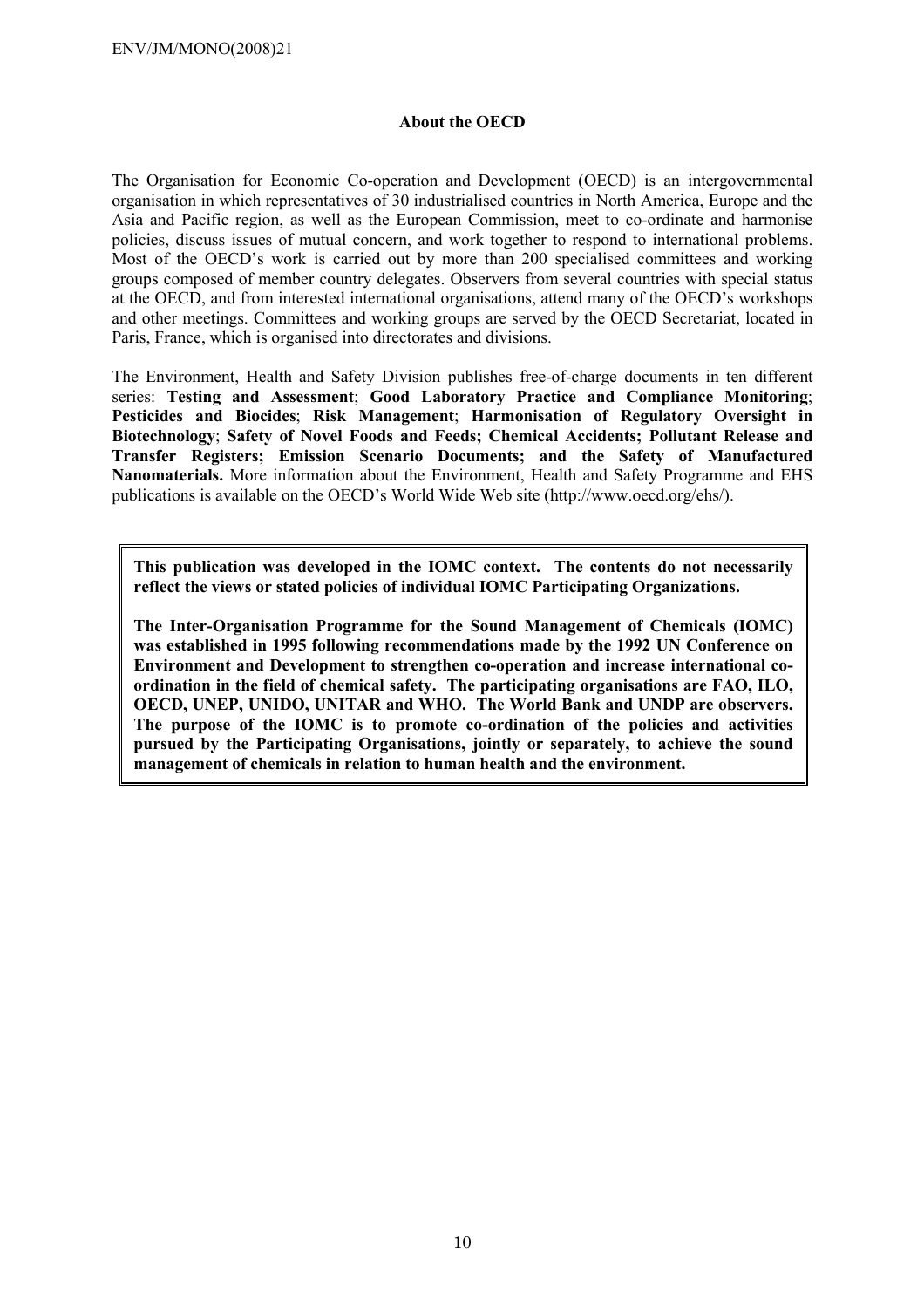**This publication is available electronically, at no charge.** 

**For this and many other Environment, Health and Safety publications, consult the OECD's World Wide Web site (www.oecd.org/ehs/)** 

**or contact:** 

**OECD Environment Directorate, Environment, Health and Safety Division**

> **2 rue André-Pascal 75775 Paris Cedex 16 France**

**Fax: (33-1) 44 30 61 80** 

**E-mail: ehscont@oecd.org** 

11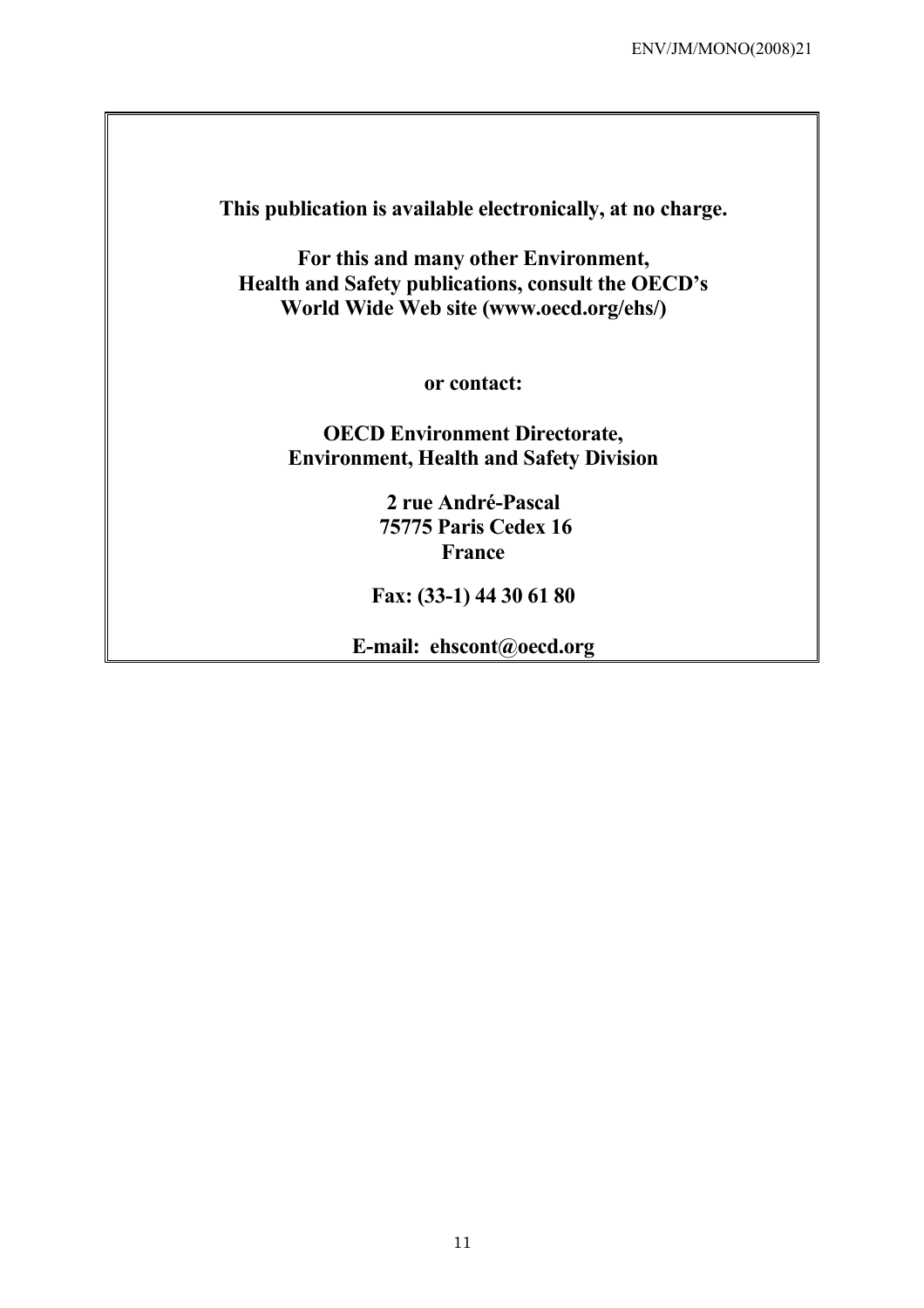ENV/JM/MONO(2008)21

### **FOREWORD**

This document contains the report of the peer review of the validation of the 21-day fish screening assay, performed by Japan in 2007. It is preceded by a statement from the Working Group of National Coordinators of the Test Guidelines Programme concerning the outcome of the peer review and the follow-up work.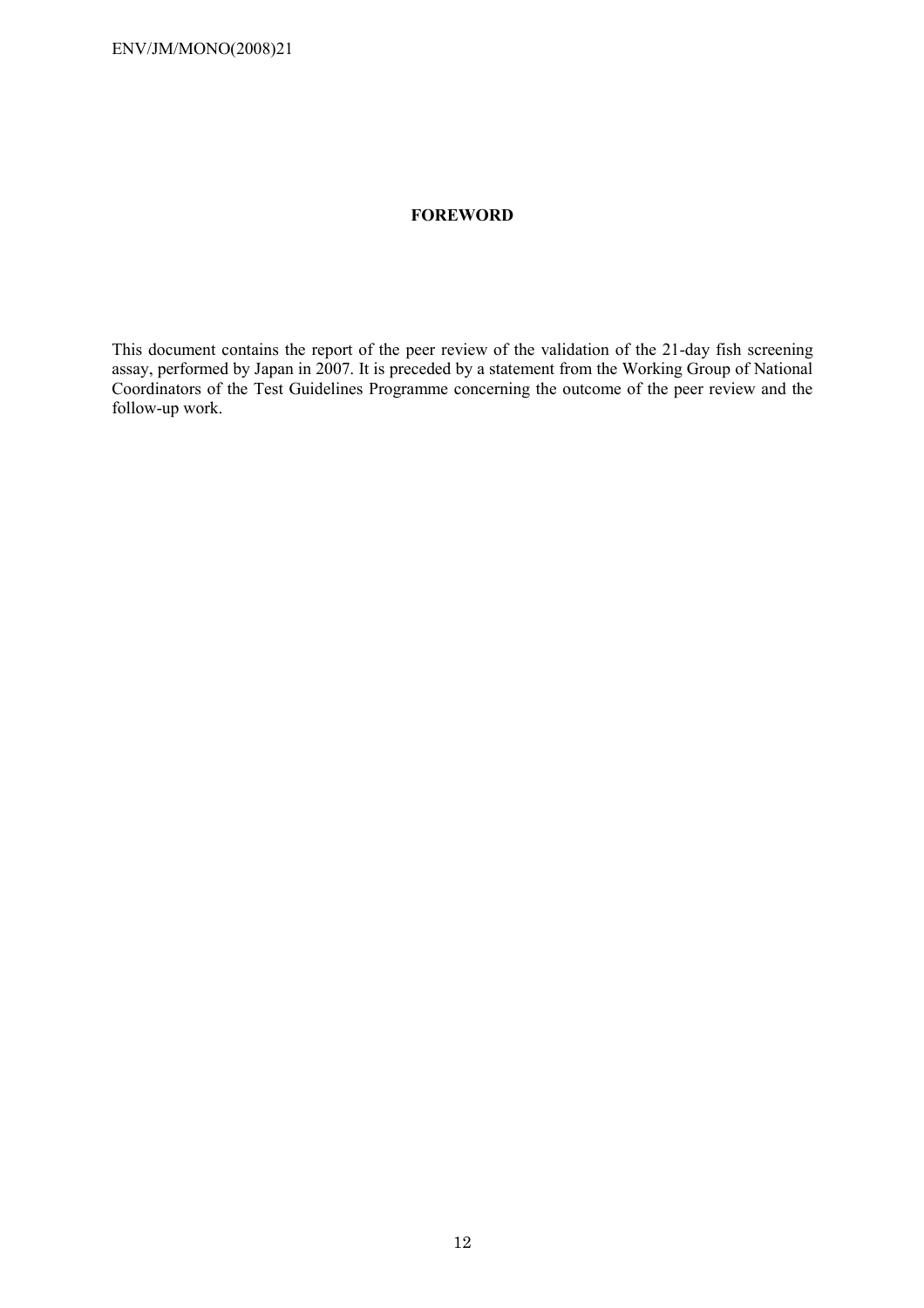#### **Report of the Validation Peer Review for the 21-day fish endocrine screening assay and Agreement of the Working Group of National Coordinators of the Test Guidelines Programme on the Follow-up of this Report**

The Peer Review Panel Summary Report of the validation of the 21-day fish endocrine screening assay was submitted for information to the Working Group of National Coordinators of the Test Guidelines Programme (WNT) in February 2008. Following the recommendations from the Report, and taking note of the general views of the Validation Management Group for Ecotoxicity Testing (VMG-eco) expressed at its last meeting in January 2008, the WNT agreed that:

- *i*) additional guidance on the standard operating procedures of the test method should be made available to improve repeatability of the assay, and that
- *ii*) a thorough literature review should be conducted to collect existing data on the three fish species to further support the validation of the assay, or to identify, if necessary, the most relevant chemical(s) to be further tested.

The WNT requested that the VMG-eco and its Fish Drafting Group address technical issues identified by the Peer Review Panel or by the WNT and propose solutions to solve them, and this should include consideration for inclusion of additional validated endpoints, as appropriate.

Provided that the recommendations of the Peer Review Panel are addressed and considering the benefit of the 21-day Fish Endocrine Screening Assay for the detection of substances that have estrogen agonist, androgen agonist and aromatase inhibiting activities, the WNT agreed to proceed to the development and finalization of the draft Test Guideline in a reasonable timeframe.

The Test Guideline should include at minimum the VTG and secondary sex characteristics endpoints, and as soon as the fecundity and gonad histopathology are recognized as robust endpoints by the VMG-eco and its Fish Drafting Group, these endpoints should be included in the draft Test Guideline or a revised Test Guideline, as they broaden the scope and applicability of the Test Guideline.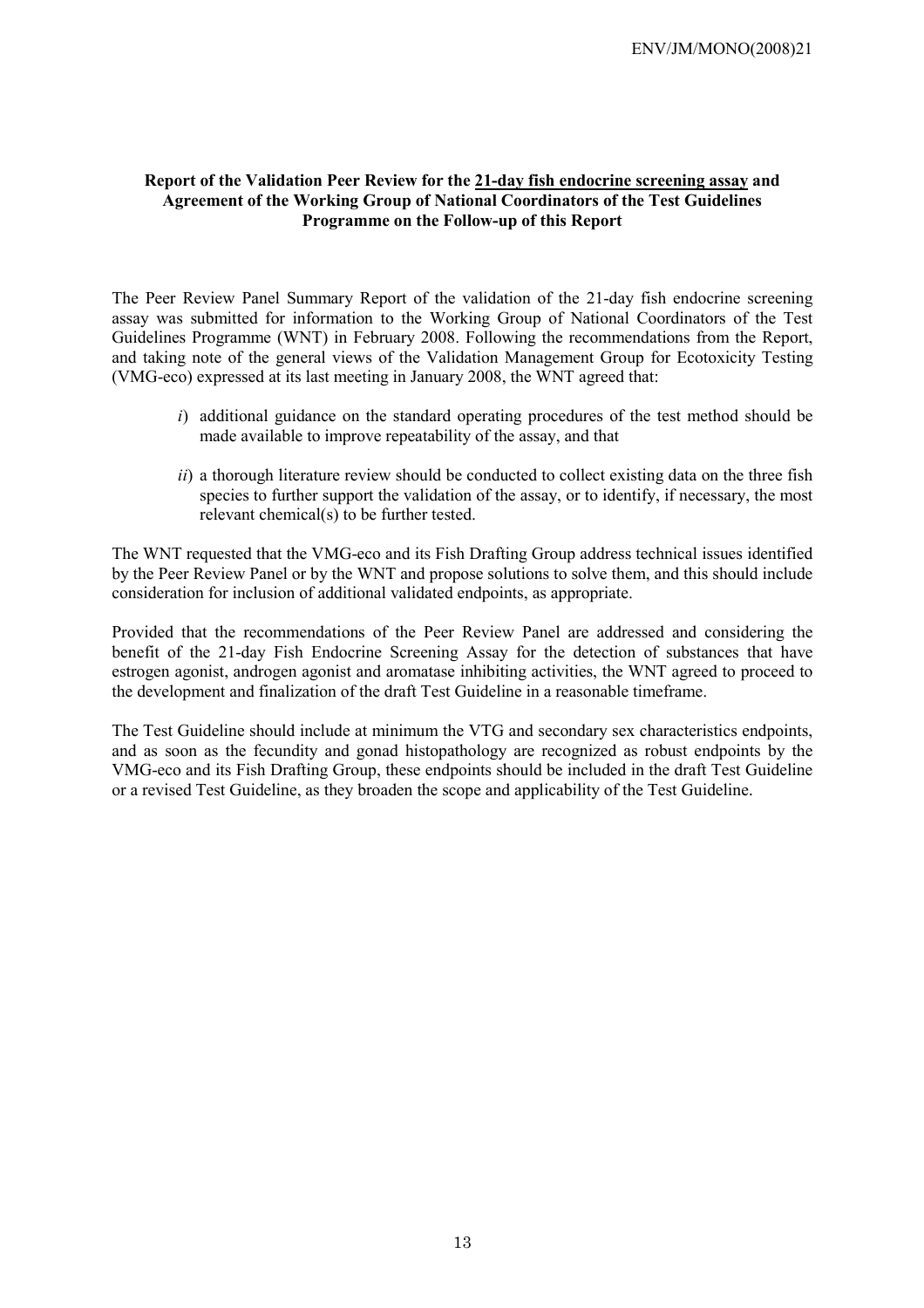### **Report of the Validation Peer Review for the 21-day Fish Endocrine Screening Assay and Agreement of the Working Group of the National Coordinators of the Test Guidelines Programme on the Follow-up of this Report**

#### **Background**

1. The Working Group of National Coordinators (WNT) agreed to establish a special activity to address the issue of endocrine disruption and develop guidelines to evaluate these effects. This task was assigned to the Task force for Endocrine Disruptor Testing and Assessment (EDTA) as a responsible body. EDTA has begun to pursue efforts to develop and validate test guidelines in the fields of toxicity testing, eco-toxicity testing and *in vitro* testing. A Validation Management Group (VMG) was established to undertake practical management of these projects. This was further divided into three sub-groups: VMG-mammalian; VMG-eco; and VMG-non animal. The Fish Screening Assay is managed by VMG-eco.

2. Under the overview of the VMG-eco, validation work of fish screening assay has been conducted in three different phases: I, II and III. Within these phases, three different fish species were evaluated with up to 11 different chemicals.

#### **Peer Review Process**

3. A peer review panel was formed in July 2007 to provide a review of the validation process for the 21-day Fish Screening Assay. Seven candidates from different sectors were nominated with one withdrawal. Therefore, the peer review was conducted by six reviewers.

4. The reviewers were asked to consider the specific criteria that are set out in "Guidance Document on the Validation and International Acceptance of New or Updated Test Methods for Hazard Assessment, GD34" developed by OECD (Organisation for Economic Cooperation and Development). These criteria are as follows.

- 5. 1) *The rationale for the test method should be available.*
	- 2) *The relationship between the test method's endpoint(s) and the (biological) phenomenon of interest should be described.*
	- 3) *A detailed protocol for the test method should be available.*
	- 4) *The intra-, and inter-laboratory reproducibility of the test method should be demonstrated.*
	- 5) *Demonstration of the test method's performance should be based on the testing of reference chemicals representative of the types of substances for which the test method will be used.*
	- 6) *The performance of the test method should have been evaluated in relation to relevant information from the species of concern, and existing relevant toxicity testing data.*
	- 7) *Ideally all data supporting the validity of a test method should have been obtained in accordance with the principles of GLP.*
	- 8) *All data supporting the assessment of the validity of the test should be available for expert review.*

6. The peer reviewers submitted separate reports. However, as an aid to the participating laboratories and the assessment panel, the comments have been sorted and compiled. All comments that were specifically related to the eight criteria are provided in Annex 1. Other more general comments (in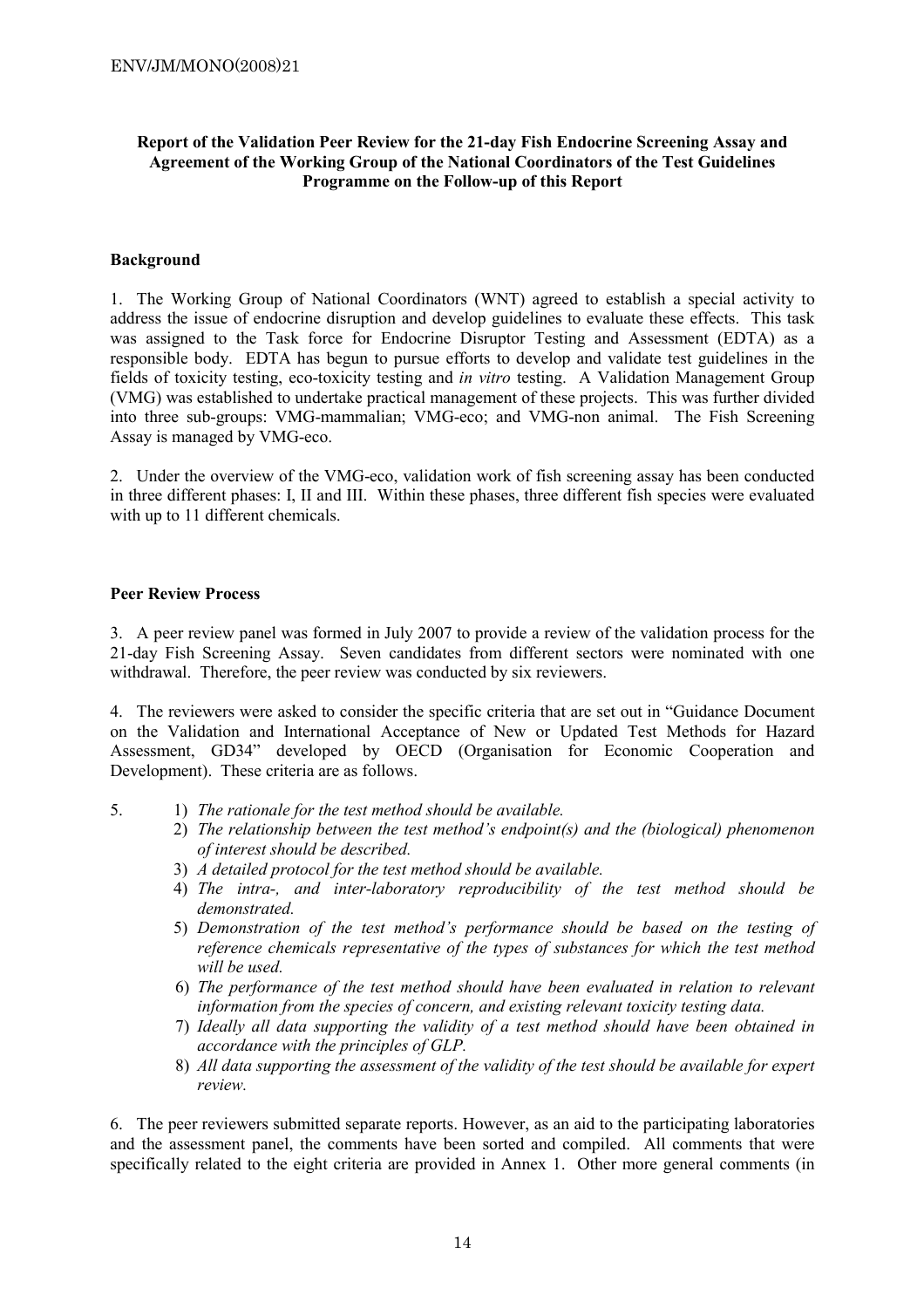some cases not specifically related to a particular criterion) are provided in Annex 2. Also, some specific comments on the draft test guideline itself were submitted by some of the reviewers. These are provided in Annex 3. A list of the documents that were used by the peer reviewers is provided in Annex 5.

7. The peer review panel was requested to report their views concerning the validation process on 21 day Fish Screening Assay to VMG-eco which is responsible for the validation process. This report will be further submitted to EDTA, followed by the submission to WNT. On the basis of the peer review report, EDTA and WNT may recommend actions for the further development of an official test guideline.

8. This report reflects the consensus view of the peer review panel. However, some different opinions/views were expressed by reviewers on some criteria. These differences are described in the report and will be the basis of the consideration by EDTA and WNT for their decisions to the next step on this project.

#### **Summary of comments for each criterion**

#### **Criterion 1:** *The rationale for the test method should be available.*

9. The reviewers all agree that the rationale is clearly set out. However, from some of the comments relating to other criteria ('fecundity/spawning and histology should be brought back as endpoints', 'histopathology should be measured', 'spawning should be used as an endpoint'), it is obvious that, while all reviewers acknowledge that it is 'available', some do not 'agree with its scope/contents'. It was unclear to one reviewer if the method was developed only for screening of pure chemicals or if it would be applied to screening of sewerage effluents. This should be taken into consideration.

10. Notwithstanding the above comments, the peer review panel agrees that this criterion is met.

#### **Criterion 2:** *The relationship between the test method's endpoint(s) and the (biological) phenomenon of interest should be described.*

11. Concerning this criterion, several, sometimes conflicting opinions/views were submitted by the reviewers.

12. Reviewer 6 produced three very useful Tables that summarized the results in each species. There was general consensus that vitellogenin (VTG) induction in male fish was a robust measure of estrogens (both strong and weak) in all three species - with a caveat, from reviewer 1, that the state of maturation of the males might affect VTG production.

13. The results showed that a decrease in VTG in female fish could be brought about by both an aromatase inhibitor and a strong (non-aromatizable) androgen. Reviewers 2 and 3 pointed out that the mechanism whereby the latter compound caused this reduction was not clear. Reviewer 3 also pointed out that there were likely to be at least two other classes of compounds (estrogen receptor antagonists and ArH receptor agonists) that could also reduce VTG levels in females. However, such compounds have not yet been tested. Reviewer 6 makes the point that toxicity of certain compounds could also be predicted to be the cause of a reduction in VTG concentrations in females.

14. Reduction in secondary sexual characteristics (SSC) in males was not found at all in medaka and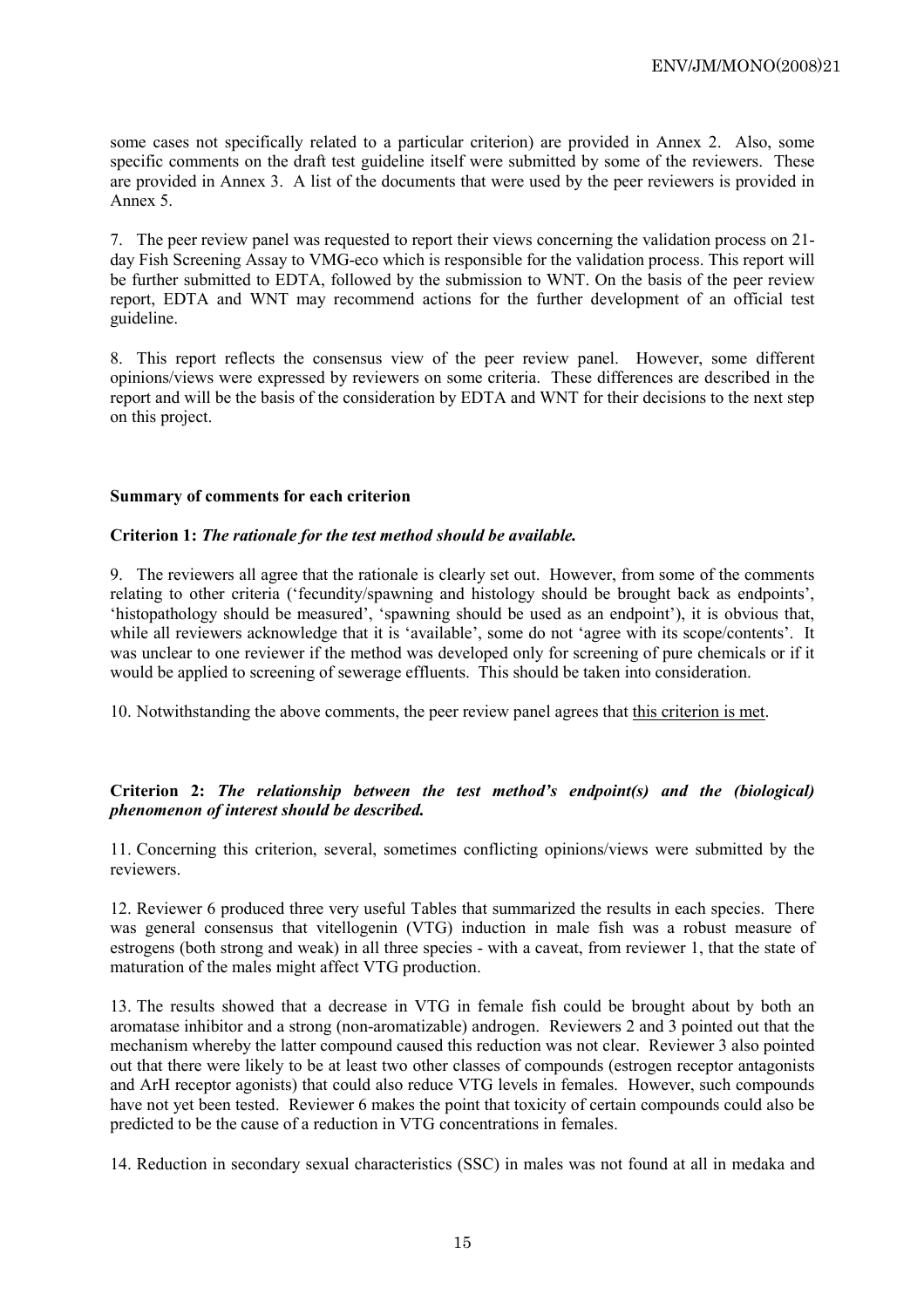to weak estrogens, an aromatase inhibitor and potassium permanganate (negative control – toxic effect) in FHM. Neither species showed any response to an anti-androgen. On the basis of these results, none of the reviewers supported SSC reduction in males as being a useful endpoint.

15. An increase in SSC in females was found in response to a strong (non-aromatizable) androgen in medaka (but not reliably in FHM). An increase in SSC in females was also found in response to an aromatizable androgen in FHM, but was not tested in medaka. Although this endpoint found favour with four of the reviewers (because the appearance of SSC in females is 'unequivocal'), their message is nonetheless confusing, as reviewer 3 suggested that the appearance of SSC in females was reliable only for detecting strong (non-aromatizable) androgens such as trenbolone while reviewer 2 suggested it was useful only for detecting aromatizable androgens.

16. Reviewer 5 questioned the utility of measuring the size of tubercles in the FHM.

17. Reviewer 6 suggested the elimination of zebrafish as a test species as this fish did not have useful SSC (and males had high background level of VTG – see later).

18. Reviewer 2 (see Appendix 2) suggested that medaka should be the 'species of choice' (i.e. both zebrafish and FHM should be dropped) as it had SSC and required the least number of fish for testing.

19. Reviewer 6 suggested that the dropping of fecundity as an endpoint meant that the possibility was now open, if supported by information provided through the peer-reviewed literature or new studies, to cut the duration of the test to 14 (or even 7 days) and to abandon the use of replicates (and the need to maintain separate spawning groups). This would make it far more economically viable as a screening test.

20. Reviewer 1 wished to re-incorporate fecundity as an end-point (on the basis that it is important in an ecological context). However, reviewer 2 considered that, as an endpoint, this was neither consistent nor specific for screening endocrine active substances (which is the stated purpose of the screen). Reviewer 3 also considered that the rational for removing these endpoints has been clearly stated and the test now appeared more appropriate for screening purposes.

21. Reviewer 3 suggested that direct measurement of aromatase activity would be the best endpoint for measuring the activity of aromatase inhibitors.

22. The consensus of the peer review panel was that this criterion has not been fully met.

#### **Criterion 3:** *A detailed protocol for the test method should be available.*

23. Concerning this criterion, many opinions/views were submitted from peer reviewers. These are précised below:

24. Lack of clarity on necessary numbers of fish/replicates (reviewers 1, 2, 3). Not enough information on blood sampling and handling protocols (reviewers 1, 3, 6). No information on 'acceptability' criteria for VTG levels (reviewers 1, 2, 3). Incorrect use of power table and a lack of consideration for 3R (reviewer 2). Lack of clarity concerning use/non-use of solvents (reviewer 3). Clearer advice needed on range of tested concentrations (reviewers 2, 3). Advice needed on how to measure SSC in live fish without stressing them (reviewer 3). Lack of clarity about how to apply a positive control (reviewer 3). No clear description of genetic background of fish (reviewer 4). No protocol for breeding and handling of fish (reviewer 4). For negative substances, number of fish in some cases too small to draw firm conclusions (reviewer 5). No information on spawning substrate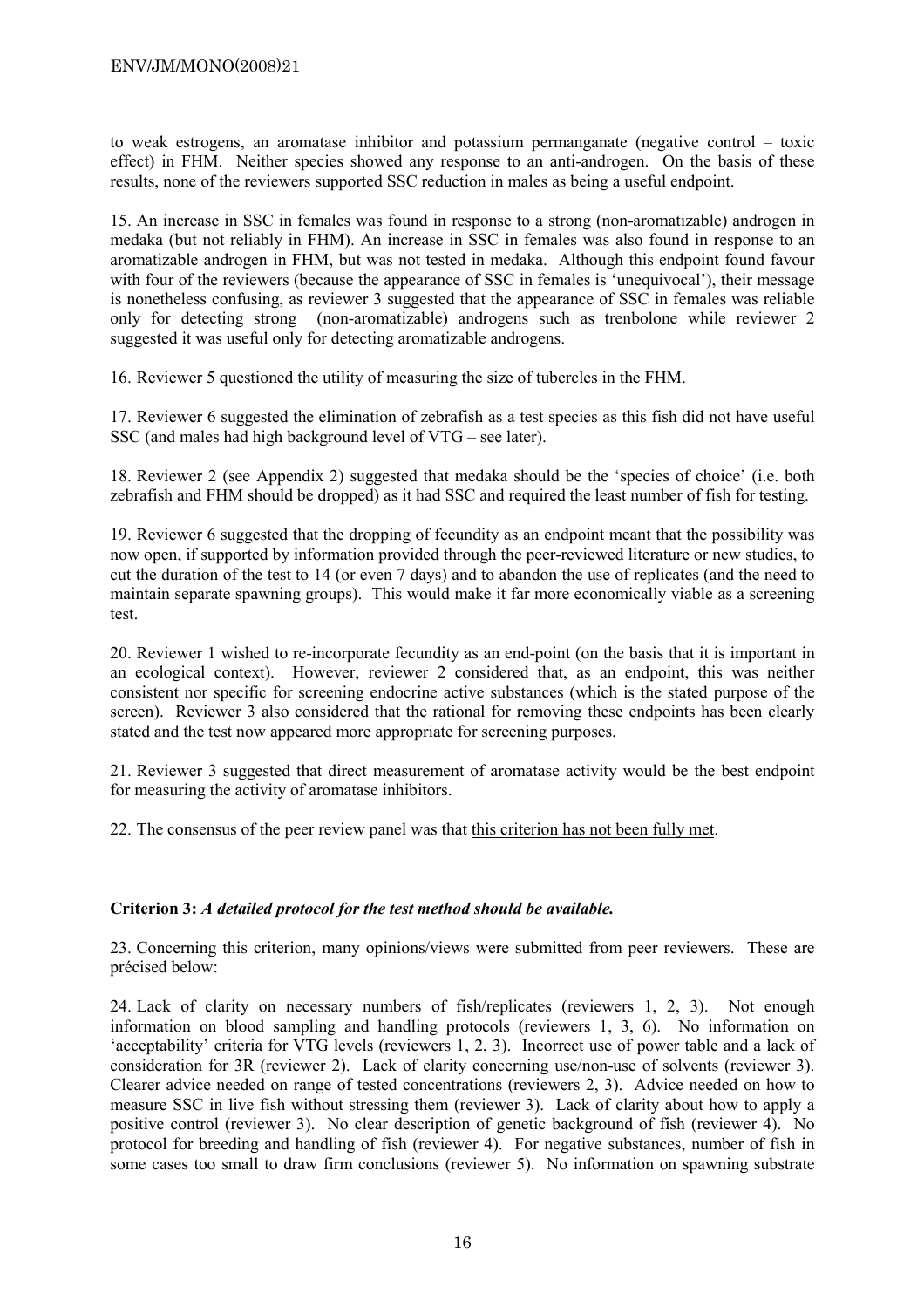and water conditions (reviewer 6). No information of how to score SSC in medaka (reviewer 6). Lack of a complete draft protocol (reviewers 2, 5, 6).

25. Reviewer 6 had some suggestions for streamlining the tests (exposure for only 7 or 14 days, no replicates, VTG in males and females, and SSC in females only) if these tests were truly to be considered as "screening" assays.

26. From this list, it can be seen that the peer review panel consider that this criterion has not been fully met.

#### **Criterion 4:** *The intra-, and inter-laboratory reproducibility of the test method should be demonstrated.*

27. There were also a large number of comments on this criterion:

28. Four reviewers considered inter-lab variability was mostly acceptable – i.e. results were in general consistent/reproducible for the vitellogen induction endpoint (reviewers 1, 2, 3, 6), though the way of dealing statistically with 'below detection' levels of VTG by one laboratory was considered unacceptable (reviewer 2)\*. Reviewer 5 was of the opinion that inter-lab variability was unacceptable – i.e. the large CVs indicated that only large changes could be detected. Reviewer 4 suggested that fish with the same genetic background should be used by all laboratories. Reproducibility for SSC was generally higher than for VTG (reviewer 1). Reproducibility of VTG was lower in zebrafish than other species (reviewers 1, 3). More acceptable design would be to have fewer labs testing more compounds (reviewer 2). Intra-lab variability remains to be established (reviewers 2, 6). Plots provided for annex 2 phase 2 were poorly presented (reviewer 2). Some labs were unable to quantify size of tubercles in FHM and thus only appearance and number of tubercles should be made mandatory (reviewer 5). The fact that androstenedione was only tested in FHM means that the reproducibility of this endpoint is not yet established (reviewer 6).

29. Although the response of the peer reviewers was generally constructive, it nevertheless seems clear that some problems still need to be cleared up – including an assessment of intra-laboratory variability (that could be possibly be gained by analyzing data separately from duplicate tanks – see comments by reviewer 2).

30. The peer review panel considers that the criterion has not been fully met.

*\* one of the review compilers would like to point out that Stata provide a statistical tool, TOBIT, specifically for ANOVA of 'left-censored data' (i.e. where some of the observations fall below level of detection). This might perhaps provide a solution to analyze the data.* 

#### **Criterion 5:** *Demonstration of the test method's performance should be based on the testing of reference chemicals representative of the types of substances for which the test method will be used.*

31. Three reviewers (1, 4 and 5) were satisfied the criterion was met or had no comment. However, the following three points were made by the remaining reviewers:

32. The fact that more chemicals have been added at each phase means that the test has been more 'a series of optimization steps' than a validation (reviewer 2). The testing of only two types of weak estrogens (that were from the same 'family' of chemicals), only one AR agonist, one aromatase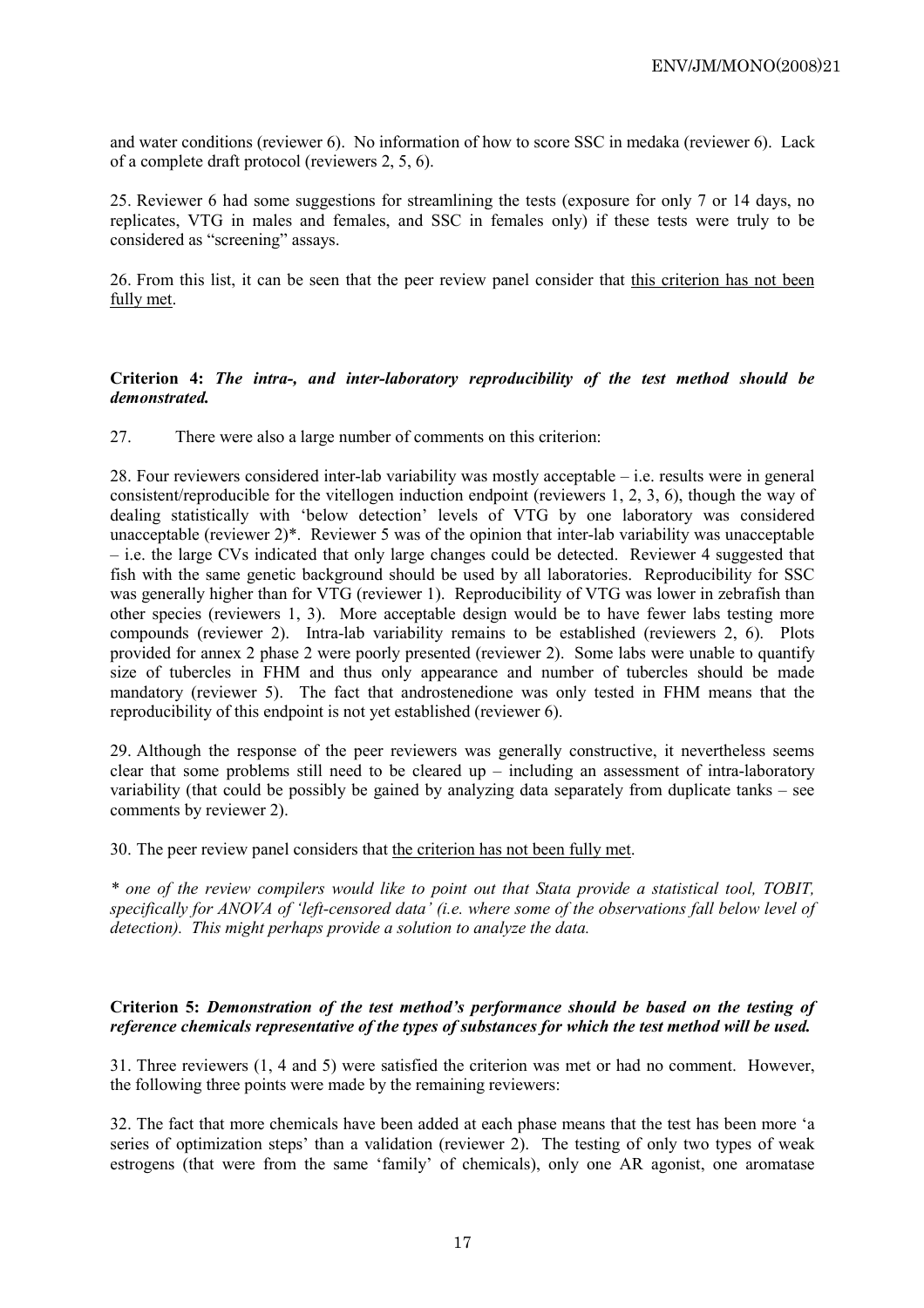inhibitor and no ER antagonists is a weakness as it means that it is impossible to determine if the present biological responses are typical of such compounds (reviewer 3). The effect of aromatizable androgens in FHM (increase in VTG in females and increase in SSC in males) could challenge interpretation of results – especially if the test is ever applied to environmental samples (e.g. water treatment plants) (reviewer 6).

33. Unless these points can be answered, it is considered that this criterion is not fully met.

#### **Criterion 6:** *The performance of the test method should have been evaluated in relation to relevant information from the species of concern, and existing relevant toxicity testing data.*

34. Two reviewers stated that this had been met, two had no comments and two thought it had been partially met. The comments were:

35. Table 4 in guidance document 34 showed satisfactory concordance (reviewers 1, 3). There are several papers on FHM that should have been quoted in support of findings (reviewer 2). Reviewer 2 suggests retrospective analysis of data in the literature would aid the validation. Based on published data on medaka reproduction, experiments should have been carried out with 12 week old fish as opposed to 16 to 24 week old fish (reviewer 4). Negative test substances have not been sufficiently tested in medaka and zebrafish.

36. Overall, the peer review panel agrees that this criterion has only been partially met.

#### **Criterion 7:** *Ideally all data supporting the validity of a test method should have been obtained in accordance with the principles of GLP.*

37. All peer reviewers answered either yes to this criterion or had no comment. Although not many tests were formally certified as GLP studies, most participating laboratories appear to have conducted their studies according to GLP principles.

38. Overall, the peer review panel considers that this criterion has been met.

#### **Criterion 8:** *All data supporting the assessment of the validity of the test should be available for expert review.*

39. The general consensus was that all data (i.e. results) were available, although reviewer 2 thought that it varied greatly in quality, legibility and reliability. Reviewer 1 complained of the lack of detailed information on procedures to collect and process biological samples for VTG determination, and reviewers 3 and 6 indicated that the methodology was overall not detailed enough to permit other to follow the procedures and generate equivalent data.

40. Thus, the peer review panel considers that this criterion has only been partially met, and that more effort needs to be put into producing clear, detailed protocols.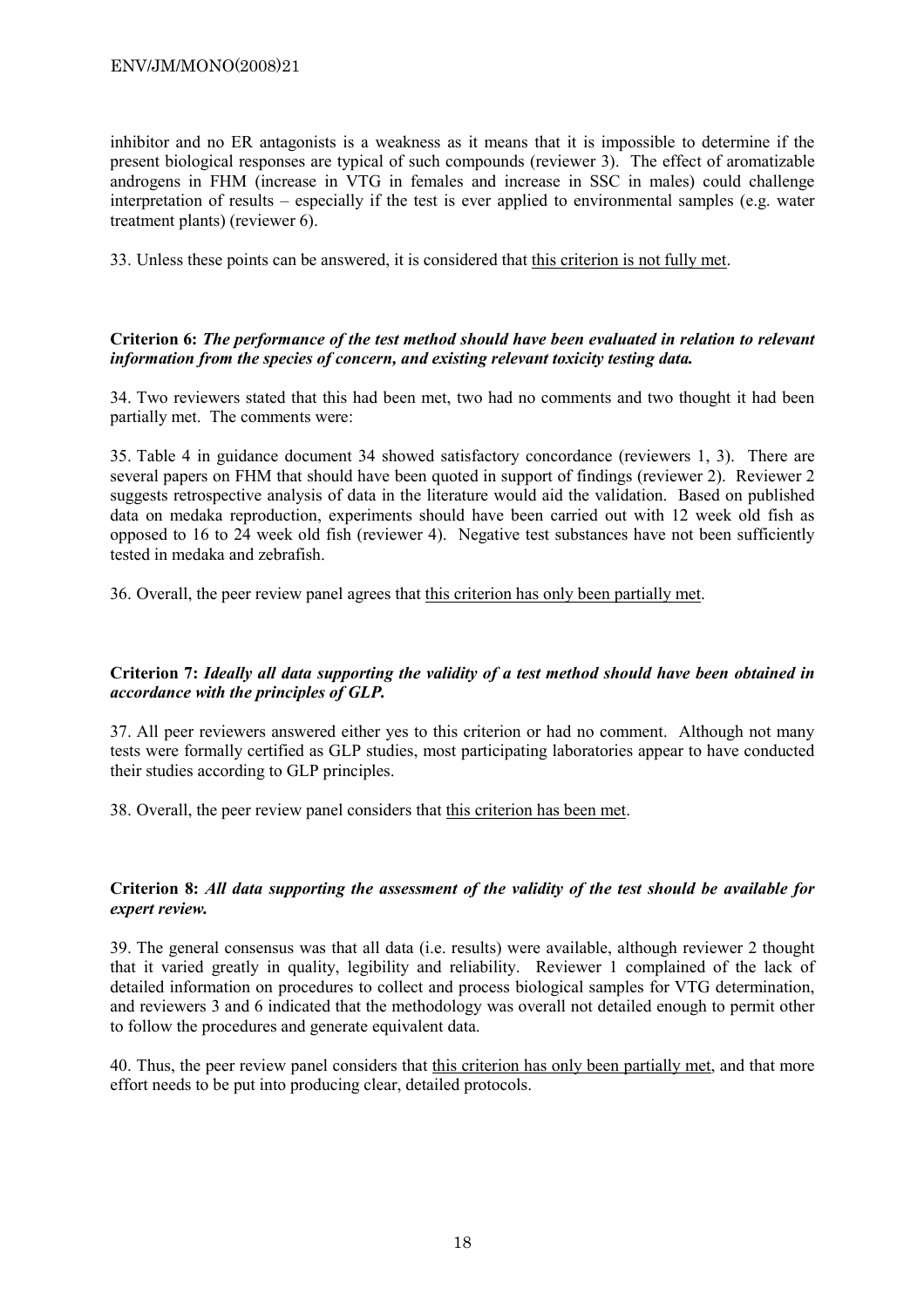#### **Conclusions**

41. As a whole, the following conclusions are obtained.

Criterion 1: Considered fully met – but there may be a problem in acceptance of the rationale by some reviewers.

Criteria 2: There are some very fundamental suggestions/questions about the course of development of the screen (e.g. abandoning the zebrafish; re-introducing fecundity and histopathology as endpoints; reducing SSC endpoint to induction in females only). Testing of more compounds is also suggested (see also criterion 5).

Criteria 3 and 8: It seem very obvious from the number of comments that the reviewers felt starved of methodological information. All laboratories obviously need to provide far more detailed protocols.

Criterion 4: Intra-assay variability still needs to be resolved and some questions related to inter-assay variability need to be answered.

Criterion 5: More chemical testing is requested - mainly to resolve problems of interpreting concomitant changes in VTG and SSC. Taking all suggestions from all reviewers, the compounds that are recommended for inclusion are: androstenedione, octylphenol, pcp and methoxyethanol in medaka; another weak estrogen (that is not related to octylphenol), another non-aromatizable androgen, another aromatizable androgen, an AhR agonist and an ER antagonist in FHM and medaka.

Criterion 6: Better use of the existing literature for FHM.

Criterion 7: No major problem.

.

Criterion 8: See statement for Criterion 3 above.

42. This report should form the basis for decisions on whether the validation exercise meets the OECD principles for validation for development of the test guideline. In this consideration, TF and WNT should note the various views of peer reviewers. The peer review panel recommends that the TF and WNT consider this report to decide any further work to finalize the validation activity which links to the development of a new OECD test guideline.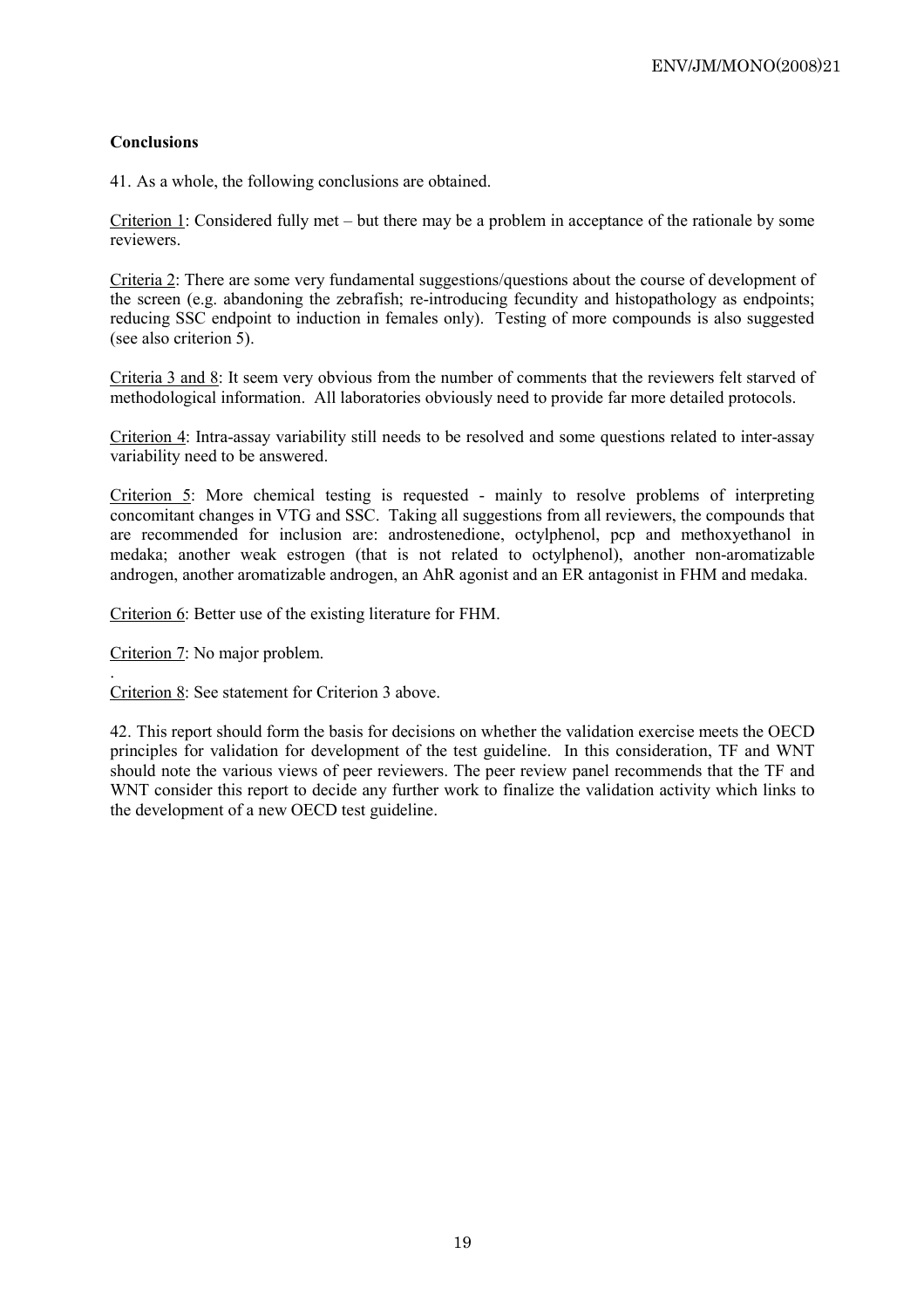#### **Annex 1**

Comments from peer reviewers are summarized by each criterion.

|  |  |  | Criterion 1) The rationale for the test method should be available. |
|--|--|--|---------------------------------------------------------------------|
|  |  |  |                                                                     |

| Reviewer   Answer |               | Explanation                                                                                                                                                                                                                                                        |
|-------------------|---------------|--------------------------------------------------------------------------------------------------------------------------------------------------------------------------------------------------------------------------------------------------------------------|
|                   | Yes.          | There is clear rationale to develop a standard test methodology for the screening of endocrine active substances in fishes because                                                                                                                                 |
|                   |               | (a) anthropogenic contaminants found in the aquatic habitat can affect the endocrine system of fishes; (b) changes in the                                                                                                                                          |
|                   |               | endocrine system of fishes can indicate the occurrence of deleterious health effects or serve as early warning signs for these                                                                                                                                     |
|                   |               | effects; (c) information collected with other vertebrata taxa cannot be directly extrapolated to fishes; and (d) there are currently                                                                                                                               |
|                   |               | no OECD test guidelines to detect endocrine active substances in the aquatic environment and more specifically those that affect                                                                                                                                   |
|                   |               | fishes.                                                                                                                                                                                                                                                            |
| $\overline{2}$    | Criteria 1    | There is a very strong scientific rationale for this test method as shown by the number of high quality publications in the                                                                                                                                        |
|                   | are met.      | scientific literature, and the rationale presented by the Secretariat paper as of April 2007.                                                                                                                                                                      |
| 3                 | Fully met     | The rationale for proposing the test method is clearly stated with regard to the scientific basis and regulatory purpose. Under the                                                                                                                                |
|                   |               | conceptual framework, it would provide information about certain endocrine mechanism as a level 4 in vivo assay. This latter                                                                                                                                       |
|                   |               | point could be discussed and the test method could be introduced at Level 3 of the actual OECD conceptual framework. The title                                                                                                                                     |
|                   |               | of the assay method should indicate the limitation of the test (Fish Screening Assay for certain Endocrine Active Substances)                                                                                                                                      |
| 4                 | Yes           | The rationale for the test method is well established and reasonable because it is well documented in the scientific literature that                                                                                                                               |
|                   |               | the production of vitellogenin in the liver in females and development of the secondary sex characteristics in males are controlled                                                                                                                                |
|                   |               | by sex hormones. However, these characteristics are only indicators of the activity levels of sex hormones, and should not be                                                                                                                                      |
|                   |               | considered as directly affecting the reproductive activity of fish. In tests of activities of various chemicals on the endocrine                                                                                                                                   |
|                   |               | system, which affects the reproductive activity of fish, the meaning of these endpoints is weaker in comparison to the                                                                                                                                             |
|                   |               | assessments of direct endpoints such as spawning activities and gonad histology. It would therefore be desirable to have these<br>direct characters adopted as endpoints for the assays. The establishment of conditions that make it possible to assess endpoints |
|                   |               | such as these in the assay is expected to constitute future work.                                                                                                                                                                                                  |
| 5                 | Criteria 1 is | The purpose of the validation was the identification by the OECD of the need for developing testing guidelines to assess the                                                                                                                                       |
|                   | met           | effects of potentially endocrine disrupting substances in different test systems. In the field of ecotoxicity, fish were identified to                                                                                                                             |
|                   |               | be one of the target organisms for experimental testing. In order to provide appropriate test methods for different tiers of a hazard                                                                                                                              |
|                   |               | and risk assessment, the requirement for a screening test was identified and, subsequently, a specialized task group (fish drafting                                                                                                                                |
|                   |               | group) was formed by OECD to direct and monitor the validation of a respective test method.                                                                                                                                                                        |
|                   |               | The basis of the test method development came from assay proposals made by several institutions in the US and Europe, and                                                                                                                                          |
|                   |               | after intensive discussions in the drafting group, a concept of a 21-days screening test in adult fish was determined to be probably                                                                                                                               |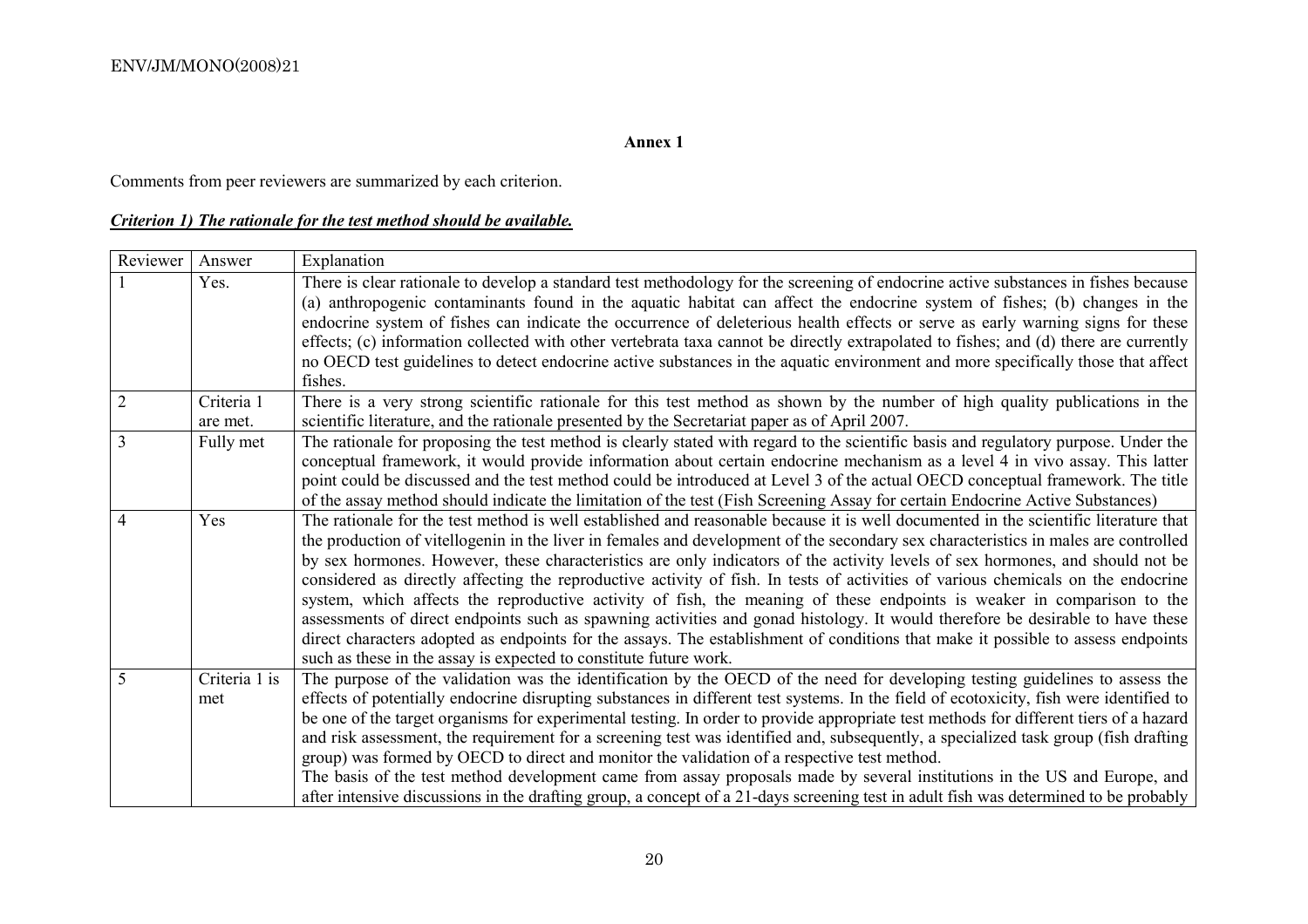|               | most appropriate for the purpose.                                                                                                    |  |  |
|---------------|--------------------------------------------------------------------------------------------------------------------------------------|--|--|
|               | In general, all aims of the validation have been achieved and the reports support the generation of the respective test guideline.   |  |  |
|               | Therefore, my general remark is that the assay can successfully be used for the purpose it was designed                              |  |  |
| Criteria 1 is | The rationale for the test method is adequately described in the Introduction section of Preliminary Draft and thoroughly            |  |  |
| MET           | described in the Secretariat Paper supplied for this review. The Secretariat Paper includes both the scientific and regulatory basis |  |  |
|               | for the test method.                                                                                                                 |  |  |

# *Criterion 2) The relationship between the test method's endpoint(s) and the (biological) phenomenon of interest should be described.*

| Reviewer | Answer       | Explanation                                                                                                                                                                                                                                                   |
|----------|--------------|---------------------------------------------------------------------------------------------------------------------------------------------------------------------------------------------------------------------------------------------------------------|
|          | Yes, with    | Upon completion of Phase 3 of the validation process, the recommended core endpoints were narrowed down to two:                                                                                                                                               |
|          | qualificatio | vitellogenin (Vtg) levels in plasma (fathead minnow and zebrafish) or liver (medaka); and secondary sex characters (SSC) for                                                                                                                                  |
|          | ns.          | fathead minnow and medaka.                                                                                                                                                                                                                                    |
|          |              | It was already known prior to the conduct of the present validation studies that hepatic Vtg production and secondary sex traits in                                                                                                                           |
|          |              | teleost fishes are generally under the control of sex steroids. The results generated by the present studies have corroborated this                                                                                                                           |
|          |              | earlier knowledge. Namely, Vtg is under the stimulatory control of estrogen (E2) in all three model species and is normally                                                                                                                                   |
|          |              | produced in high levels only in females; and, in fathead minnow (nuptial tubercles) and medaka (papillary processes), male SCC                                                                                                                                |
|          |              | are under the control of androgen (11KT). Thus, as noted in the report, there is a mechanistic relationship between the endpoints                                                                                                                             |
|          |              | (Vtg, SSC) and the biological phenomenon of interest (disruption of sex steroid endocrine system) in the present test method.                                                                                                                                 |
|          |              | However, although the present report has generally succeeded in describing the relationship between the test method's endpoints                                                                                                                               |
|          |              | and the biological response, there are some caveats that should be considered. For example, the relationship between exogenous                                                                                                                                |
|          |              | estrogenic substances and Vtg production in males may not be as straightforward as commonly believed. There is some evidence                                                                                                                                  |
|          |              | suggesting that 11KT, which although by itself may not directly induce Vtg production, can enhance the Vtg response to                                                                                                                                        |
|          |              | exogenous estrogens both in male and female fish (e.g., Mori et al. 1998, Journal of Steroid Biochemistry and Molecular Biology                                                                                                                               |
|          |              | 67: 133-141; Asanuma et al. 2003, Fish Physiology and Biochemistry 28: 383-384.). Whether this effect is due to androgen<br>aromatization into estrogens by the liver or not, it suggests that the reproductive status of males (in terms of endogenous 11KT) |
|          |              | production levels) can affect their response to estrogenic substances in the water. This scenario may at least partly explain the                                                                                                                             |
|          |              | apparent variability in the baseline levels of Vtg reported for males by the present studies.                                                                                                                                                                 |
|          |              | This reviewer agrees with VMG-eco recommendation that additional endpoints should be added to the test method once some of                                                                                                                                    |
|          |              | the problems of reproducibility are resolved. In particular, an effort should be made to incorporate fecundity to the battery of                                                                                                                              |
|          |              |                                                                                                                                                                                                                                                               |
|          |              | endpoints because this would make the test results more relevant in an ecological context.                                                                                                                                                                    |
| 2        | Overall      | It is fully met for the primary test method endpoint of vitellogenin (VTG) induction in male fish as an indication of the                                                                                                                                     |
|          | criteria 2   | estrogenicity of a test substance. Similarly the decrease in the VTG induction in female fish, as an indication of the inhibition of                                                                                                                          |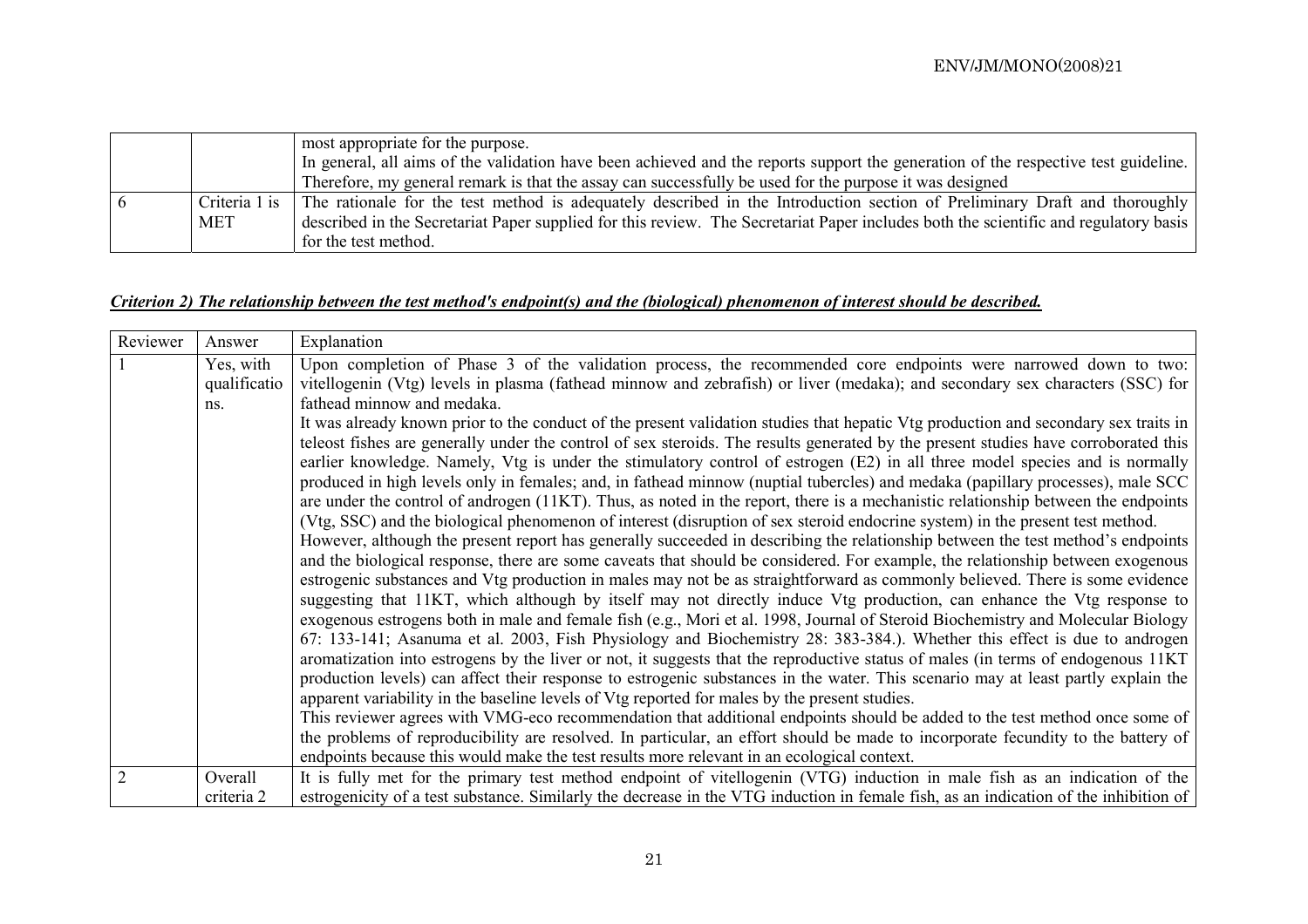|                | are       | aromatase is also met.                                                                                                            |
|----------------|-----------|-----------------------------------------------------------------------------------------------------------------------------------|
|                | partially | The relationship between the test method's endpoint(s) and the (biological) phenomenon of interest is well described for VTG,     |
|                | met.      | for the detection of estrogenic chemicals via the measurement of VTG in male fish for all three test species.                     |
|                |           | However the biological relevance of a decrease in VTG production in female fish is not established for substances acting via non  |
|                |           | aromatisable androgenic substances.                                                                                               |
|                |           | Secondary sex characteristics endpoints can only be used for two species: fathead minnow and medaka. But the data generated       |
|                |           | appears to be vulnerable to confounding, especially with respect to false positives in males.                                     |
|                |           | Additionally, as the fish are also vulnerable to handling, which can affect changes in skin colour, the risk of confounding and   |
|                |           | subjective observation appears to be quite high.                                                                                  |
|                |           | It is therefore recommended that secondary sexual characteristics are only considered for female fish where the nuptial tubercles |
|                |           | are unequivocally formed following exposure to androgenic substances but not non aromatisable androgenic substances.              |
|                |           | Both gonad histopathology and fecundity are inconsistent, fecundity is not an appropriate specific endpoint for endocrine         |
|                |           | disruption and both endpoints were not successfully validated.                                                                    |
| $\overline{3}$ | Partially | The assay measures two core biomarker endpoints as indicators of endocrine activity : vitellogenin, an hepatic ER-regulated       |
|                | met       | protein and Secondary Sex Characters which are under the control of androgens in FHM and MDK.                                     |
|                |           | Vitellogenin in male and female.                                                                                                  |
|                |           | estrogenic properties of chemicals are assessed by measuring the induction of an ER-regulated protein, the vitellogenin, in       |
|                |           | male fish. The measurement of Vtg in male is relevant. The assay provides mechanistic information about the substances.           |
|                |           | In the assay, Vtg level is measured in female to assess the endocrine effect of substances that act as aromatase inhibitors or    |
|                |           | as androgen agonist. For androgen there is no mechanistic link between AR and vitellogenin down-regulation. Decrease of           |
|                |           | Vtg synthesis is also believe to be a consequence of the decreasing circulating estrogens due to the inhibition of estrogen       |
|                |           | biosynthesis. It is likely that decreasing Vtg level in female will occurred in case of exposure to ER-antagonist compounds (     |
|                |           | not tested in the validation process) as well as compounds that are able to interfere negatively with the ER signalling pathway   |
|                |           | (e.g. AhR compounds). Reduction of circulating Vtg level in female will therefore not provide clear information concerning        |
|                |           | the mechanism of action of the test substance.                                                                                    |
|                |           | The interest and the relevance of Vtg measurement in female within the context of the fish screening assay for EAS is             |
|                |           | appropriate but it could specify in the text that decrease of Vtg can occurred after exposure of female to compounds having       |
|                |           | various mode of action.                                                                                                           |
|                |           | In the specific case of aromatase inhibitors, direct measurements of aromatase activities in target tissues will be probably      |
|                |           | more suitable and will allow assessment of substance that can also induce aromatase. In this regards, compounds that have         |
|                |           | been described as aromatase inhibitor based on in vitro assays can also induce ovarian aromatase activity in vivo in female       |
|                |           | fish (Villeneuve et al., Aquatic Toxicology, Vol 76, Issues 3-4, 353-368). Furthermore, vitellogenin decrease is not              |
|                |           | systematically associated with decreasing concentration of estradiol. In this regards, Ankley et al., (Toxicological Sciences,    |
|                |           | 2005, 86:300-308) showed that fenarimol decreased plasma vitellogenin concentrations in female fathead minnows but                |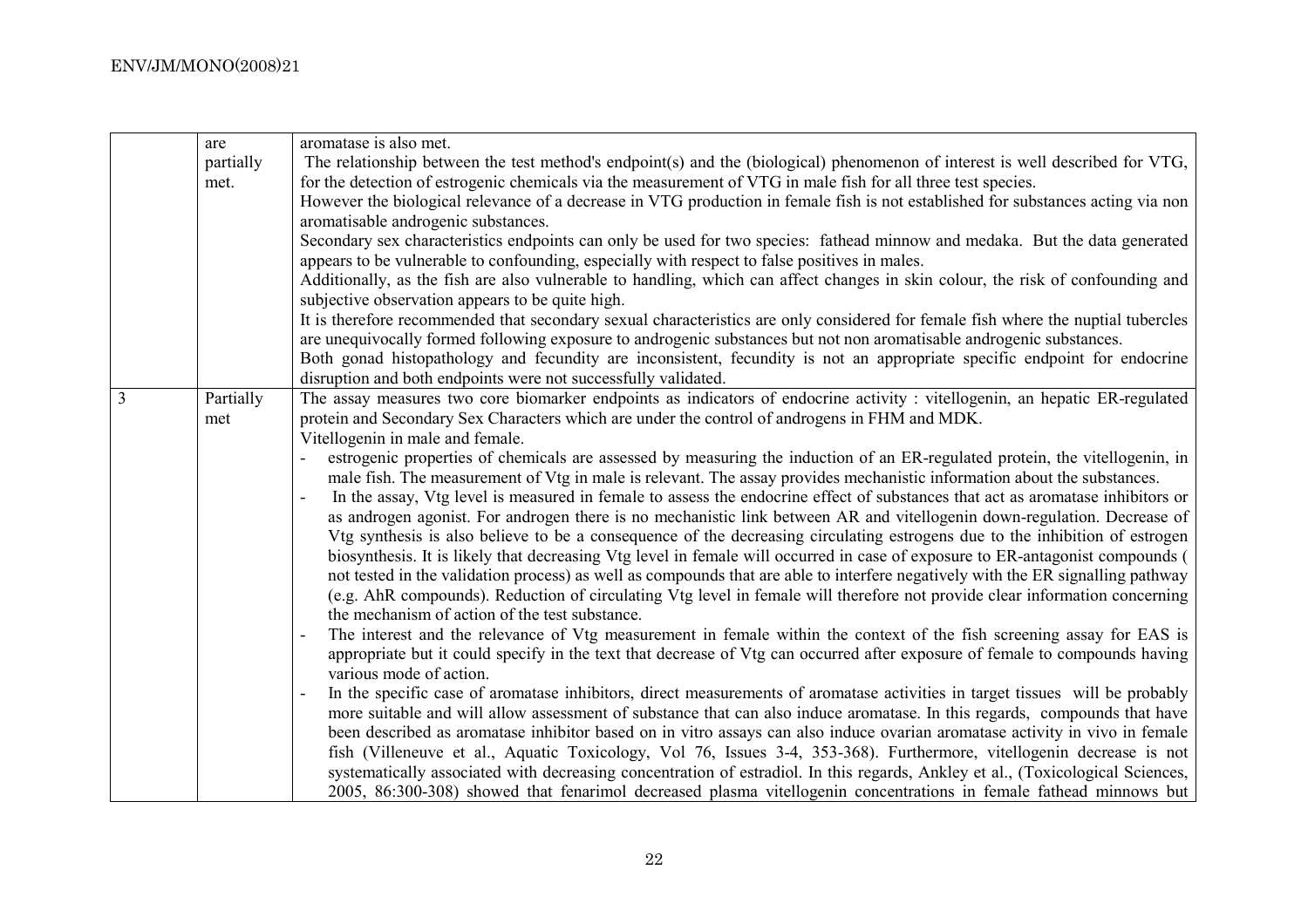|                |                                               | increased plasma estradiol concentrations.                                                                                                                                                                                                                                                                                                                                                                                                                                                                                                                                                                                                                                                                                                                                                                                                                                                                                                                                                                                                                                                                                                                                                                                                                                                                                                            |
|----------------|-----------------------------------------------|-------------------------------------------------------------------------------------------------------------------------------------------------------------------------------------------------------------------------------------------------------------------------------------------------------------------------------------------------------------------------------------------------------------------------------------------------------------------------------------------------------------------------------------------------------------------------------------------------------------------------------------------------------------------------------------------------------------------------------------------------------------------------------------------------------------------------------------------------------------------------------------------------------------------------------------------------------------------------------------------------------------------------------------------------------------------------------------------------------------------------------------------------------------------------------------------------------------------------------------------------------------------------------------------------------------------------------------------------------|
|                |                                               | Secondary Sex Characters in FHM and MDK                                                                                                                                                                                                                                                                                                                                                                                                                                                                                                                                                                                                                                                                                                                                                                                                                                                                                                                                                                                                                                                                                                                                                                                                                                                                                                               |
|                |                                               |                                                                                                                                                                                                                                                                                                                                                                                                                                                                                                                                                                                                                                                                                                                                                                                                                                                                                                                                                                                                                                                                                                                                                                                                                                                                                                                                                       |
|                |                                               | During the validation process, SSC appeared as not reliable endpoints for detecting EAS acting through various mode of action.                                                                                                                                                                                                                                                                                                                                                                                                                                                                                                                                                                                                                                                                                                                                                                                                                                                                                                                                                                                                                                                                                                                                                                                                                        |
|                |                                               | SSC are therefore used to assess androgen agonist compounds only and appear suitable to detect very potent androgen agonist.                                                                                                                                                                                                                                                                                                                                                                                                                                                                                                                                                                                                                                                                                                                                                                                                                                                                                                                                                                                                                                                                                                                                                                                                                          |
| $\overline{4}$ | N <sub>o</sub>                                | No comment                                                                                                                                                                                                                                                                                                                                                                                                                                                                                                                                                                                                                                                                                                                                                                                                                                                                                                                                                                                                                                                                                                                                                                                                                                                                                                                                            |
|                | comment                                       |                                                                                                                                                                                                                                                                                                                                                                                                                                                                                                                                                                                                                                                                                                                                                                                                                                                                                                                                                                                                                                                                                                                                                                                                                                                                                                                                                       |
| 5              | Criteria 2                                    | Criteria 2 is met. However, some improvements are suggested:                                                                                                                                                                                                                                                                                                                                                                                                                                                                                                                                                                                                                                                                                                                                                                                                                                                                                                                                                                                                                                                                                                                                                                                                                                                                                          |
|                | is met.                                       | Sec. 2: It may be useful to indicate the limitation of the assay in saying that "it was not demonstrated that other mode of actions<br>such as antiandrogenic activity could be detected".                                                                                                                                                                                                                                                                                                                                                                                                                                                                                                                                                                                                                                                                                                                                                                                                                                                                                                                                                                                                                                                                                                                                                            |
|                |                                               | Sec.15:A further acceptance criteria should be "absence of signs of general toxicity, such as unspecific morphological changes,<br>behaviour, food uptake or mortality"                                                                                                                                                                                                                                                                                                                                                                                                                                                                                                                                                                                                                                                                                                                                                                                                                                                                                                                                                                                                                                                                                                                                                                               |
|                |                                               | Sec. 28: The weight of the fish in the test is not relevant for the determination of the endpoints, but the state of maturity and the<br>appearance of secondary sex characteristics. Those are sufficient to determine a valid test population. Since fathead minnow<br>males and females differ in weight, a sex dependent subgroup would have to be weighed separately, which is unnecessary for the                                                                                                                                                                                                                                                                                                                                                                                                                                                                                                                                                                                                                                                                                                                                                                                                                                                                                                                                               |
|                |                                               | validity of the test.                                                                                                                                                                                                                                                                                                                                                                                                                                                                                                                                                                                                                                                                                                                                                                                                                                                                                                                                                                                                                                                                                                                                                                                                                                                                                                                                 |
|                |                                               | Sec.40,41: Changes in those endpoints should principally invalidate the test (see sec.15).                                                                                                                                                                                                                                                                                                                                                                                                                                                                                                                                                                                                                                                                                                                                                                                                                                                                                                                                                                                                                                                                                                                                                                                                                                                            |
|                |                                               | Sec.44: It is not clear, whether the observation on tubercles in fathead minnow should be used qualitatively or quantitatively. The                                                                                                                                                                                                                                                                                                                                                                                                                                                                                                                                                                                                                                                                                                                                                                                                                                                                                                                                                                                                                                                                                                                                                                                                                   |
|                |                                               | results of Phase 1 a and b as well as 2 are inconclusive in this endpoint, since some laboratories were not able to quantify size of                                                                                                                                                                                                                                                                                                                                                                                                                                                                                                                                                                                                                                                                                                                                                                                                                                                                                                                                                                                                                                                                                                                                                                                                                  |
|                |                                               | tubercles and variation was large. Therefore, I suggest the mandatory observation is appearance and number of tubercles, and size                                                                                                                                                                                                                                                                                                                                                                                                                                                                                                                                                                                                                                                                                                                                                                                                                                                                                                                                                                                                                                                                                                                                                                                                                     |
|                |                                               | is optional endpoint.                                                                                                                                                                                                                                                                                                                                                                                                                                                                                                                                                                                                                                                                                                                                                                                                                                                                                                                                                                                                                                                                                                                                                                                                                                                                                                                                 |
|                |                                               | Annex 3, 23: Gonadal histology should be marked as an optional endpoint in accordance with the main test guideline.                                                                                                                                                                                                                                                                                                                                                                                                                                                                                                                                                                                                                                                                                                                                                                                                                                                                                                                                                                                                                                                                                                                                                                                                                                   |
| 6              | Criteria 2<br>is.<br><b>PARTIAL</b><br>LY MET | The original intent of this method was to include five core endpoints which included plasma vitellogenin expression, alteration of<br>secondary sex characteristics, fecundity, gonado-somatic index and gonad histopathology. After subsequent evaluations it was<br>found only two apical endpoints, vitellogenin expression for detection of estrogenic activity and aromatase inhibition, and<br>secondary sex characteristics for detection of androgenic activity were maintained in the final test suite. The biological relevance<br>of plasma vitellogenin expression in the blood of male fish exposed to estrogenic compounds and the changes in secondary sex<br>characteristic in females exposed to androgens is well described under the protocol section, Initial Considerations and<br>Limitations. However, the discussion concerning the use of zebrafish in part 10 of this section is confusing. It is unclear if the<br>entire paragraph or just the first statement is referring to zebrafish. I would recommend that statements in this section be specific<br>for fathead minnow and medaka with exclusion of the zebrafish. Issues, comments and recommendations concerning the use of<br>zebrafish in this assay will be covered below under Section B, 'Specific Comments Concerning the 21-day Fish Screening<br>Assay'. |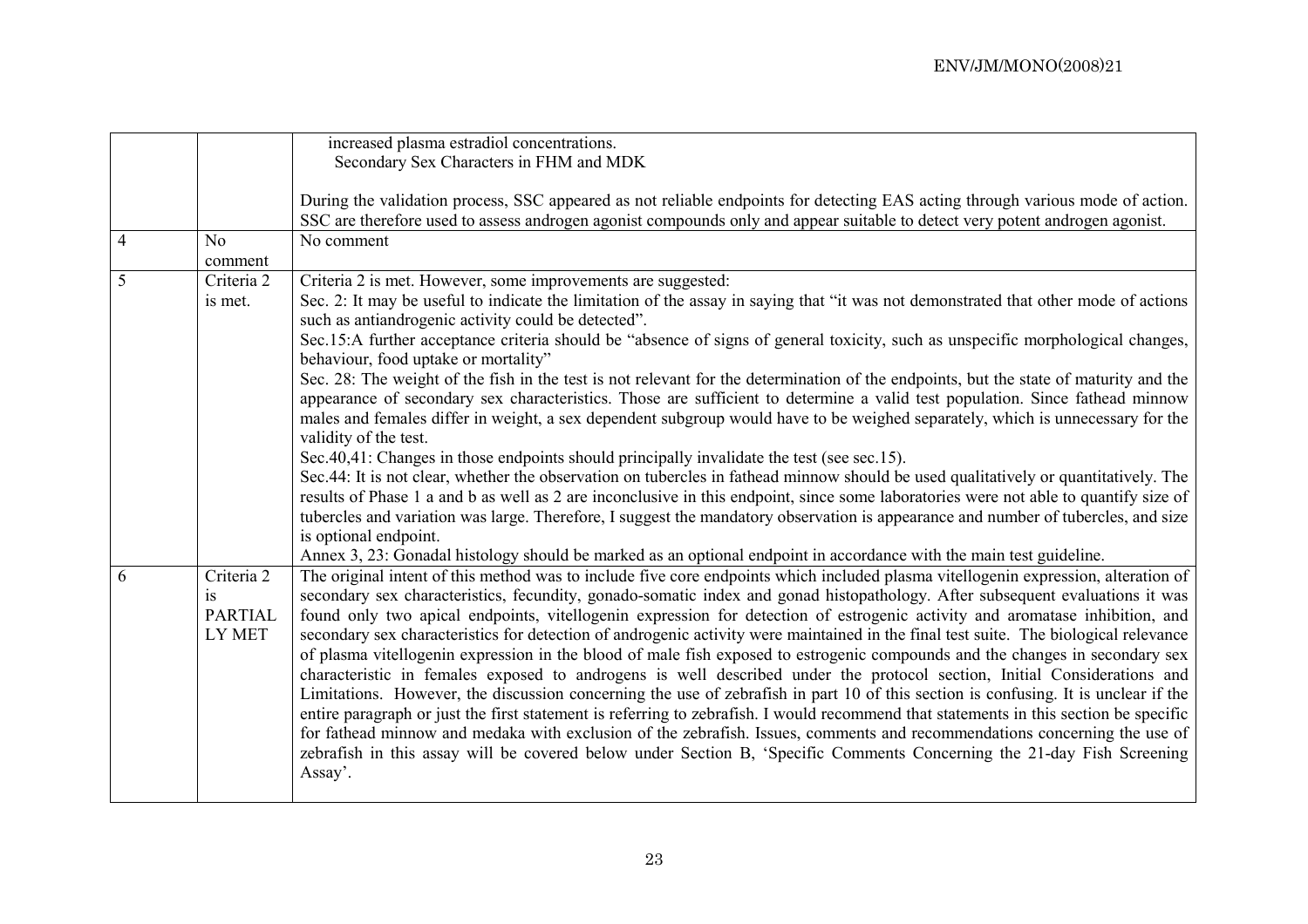B. Specific Comments Concerning the 21-day Fish Screening Assay Background Three fish species, the fathead minnow, Japanese medaka and the zebrafish were evaluated for use in a fish screening assay for endocrine active substances. As stated previously, the original intent of this method was to include five core endpoints in this assay including plasma vitellogenin expression, alteration of secondary sex characteristics, fecundity, gonado-somatic index (GSI) and gonad histopathology. The low sensitivity of GSI to strong estrogens and androgen agonist in Phase 1A lead to its removal from consideration as an endpoint. Findings from Phase 2 and 3 studies indicated endpoints such as gonadal histopathology and fecundity were susceptible to general systemic toxicity and could produce false positives unrelated to endocrine-specific effects and were thus dropped from further consideration. The final draft protocol retained measures of vitellogenin levels (blood/plasma in fathead minnow and zebrafish; liver homogenate for medaka) and secondary sex characteristics (SSC) in fathead and medaka as indicators of exposure to estrogenic, aromatase inhibiting and androgenic chemicals. Note on flutamide studies As outlined in the Phase 1B document as well as in the literature, flutamide appears to cause weak, or perhaps no antiandrogenic activity in most species of fish tested. Because of the inconsistent results obtained with flutamide no conclusion can be drawn from the exposures conducted in Phase 1B. Therefore, it is recommended this test protocol not be indorsed as a screen for antiandrogens until further evaluations can be conducted. Tabular Synopsis of Results To assist with the response assessment for each species and endpoint the following tables containing a synopsis of results were generated. Species: Fathead minnow MOA Chemical  $VTG$  SSC SSC Emale Female Female Estrogenic estradiol SI SI NS NS 4-TPP ISI ISI ISD INS octylphenol SI SI SD NS<br>
prochloraz NS SD SD NS Aromatase inhibitor prochloraz NS SD SD Androgenic (non-arom) trenbolone NS SD NS\* Androgenic (aromatizable) androstenedione SI SI NS SI Anti- androgen flutamide NS NS NS NS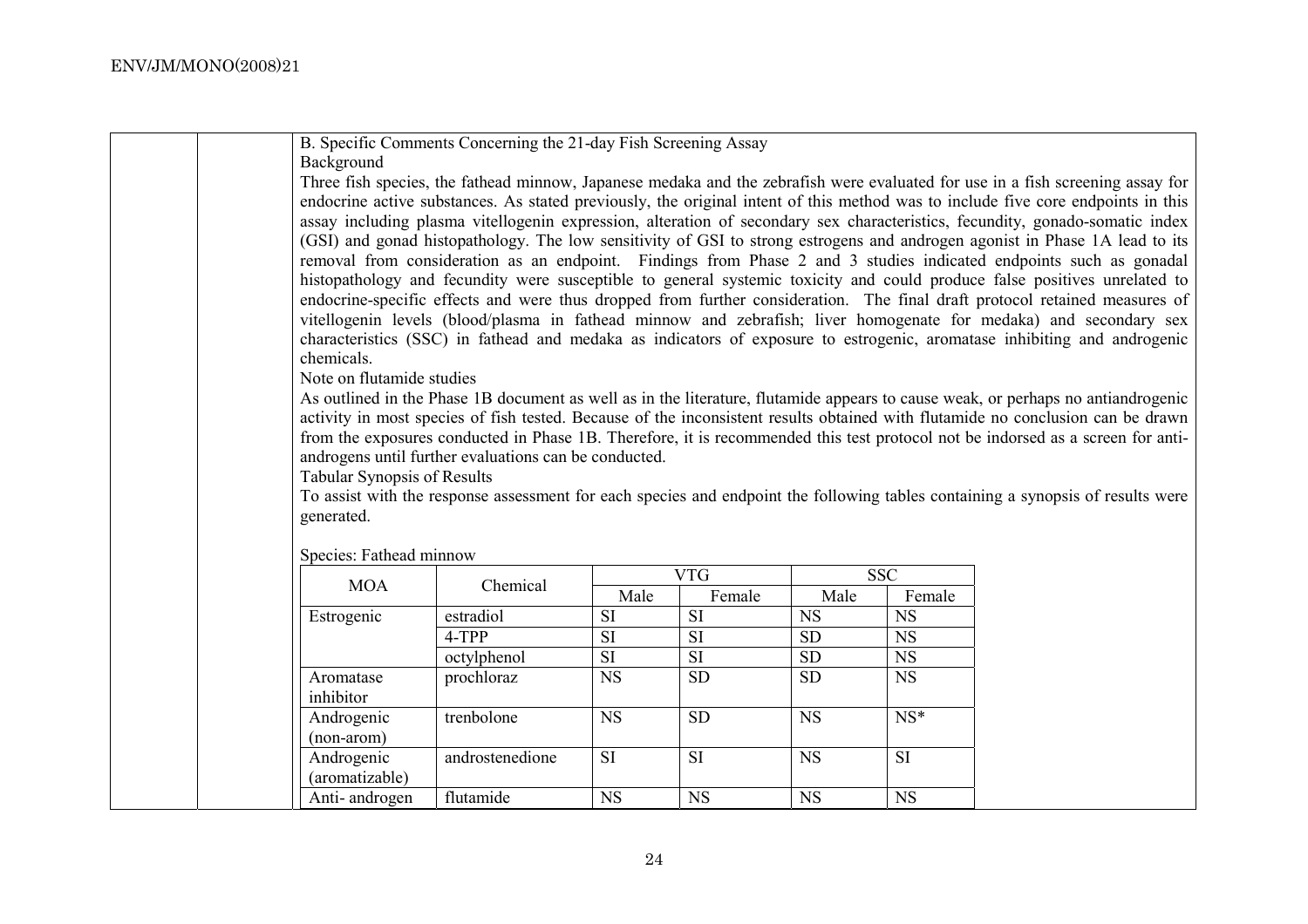| Negative control                                    | K permanganate                                                                            | <b>NS</b>           | <b>NS</b>                              | TD                     | <b>NS</b>                                                 |
|-----------------------------------------------------|-------------------------------------------------------------------------------------------|---------------------|----------------------------------------|------------------------|-----------------------------------------------------------|
|                                                     | n-octynol                                                                                 | <b>NS</b>           | <b>NS</b>                              | $\overline{\text{NS}}$ | <b>NS</b>                                                 |
|                                                     | pcp                                                                                       | <b>NS</b>           | <b>NS</b>                              | $\overline{\text{NS}}$ | <b>NS</b>                                                 |
|                                                     | methoxyethanol                                                                            | <b>NS</b>           | TI                                     | <b>NS</b>              | <b>NS</b>                                                 |
| $\overline{SI}$ statistically significant increase; |                                                                                           |                     | SD= statistically significant decrease |                        |                                                           |
|                                                     | NS= not statistically different from control;                                             |                     | TD= decrease due to intoxication       |                        |                                                           |
| TI= increase due to intoxication;                   |                                                                                           | $---$ = not tested  |                                        |                        |                                                           |
|                                                     | *significant difference not found, however nuptial tubercles appeared in several studies. |                     |                                        |                        |                                                           |
| Species: Medaka                                     |                                                                                           |                     |                                        |                        |                                                           |
| <b>MOA</b>                                          | Chemical                                                                                  |                     | <b>VTG</b>                             |                        | <b>SSC</b>                                                |
|                                                     |                                                                                           | Male                | Female                                 | Male                   | Female                                                    |
| Estrogenic                                          | estradiol                                                                                 | <b>SI</b>           | <b>SI</b>                              | <b>NS</b>              | <b>NS</b>                                                 |
|                                                     | $4-TPP$                                                                                   | $\overline{SI}$     | $\overline{SI}$                        | $\overline{\text{NS}}$ | <b>NS</b>                                                 |
|                                                     | octylphenol                                                                               | $\qquad \qquad - -$ | $\overline{a}$                         | ---                    | $\scriptstyle\cdots$                                      |
| Aromatase<br>inhibitor                              | prochloraz                                                                                | <b>NS</b>           | <b>SD</b>                              | <b>NS</b>              | <b>NS</b>                                                 |
| Androgenic<br>(non-arom)                            | trenbolone                                                                                | <b>NS</b>           | <b>SD</b>                              | $\overline{\text{NS}}$ | SI                                                        |
| Androgenic<br>(aromatizable)                        | androstenedione                                                                           | $---$               | $---$                                  | $\overline{a}$         | $---$                                                     |
| Anti-androgen                                       | flutamide                                                                                 | <b>NS</b>           | <b>NS</b>                              | <b>NS</b>              | <b>NS</b>                                                 |
| Negative control                                    | K permanganate                                                                            | <b>NS</b>           | <b>NS</b>                              | <b>NS</b>              | <b>NS</b>                                                 |
|                                                     | n-octynol                                                                                 | <b>NS</b>           | <b>NS</b>                              | <b>NS</b>              | <b>NS</b>                                                 |
|                                                     | pcp                                                                                       | ---                 | ---                                    | ---                    | $---$                                                     |
|                                                     | methoxyethanol                                                                            | $\qquad \qquad - -$ | $\qquad \qquad - -$                    | $---$                  | $\hspace{0.05cm}$ - $\hspace{0.05cm}$ - $\hspace{0.05cm}$ |
| $\overline{SI}$ statistically significant increase  |                                                                                           |                     |                                        |                        |                                                           |
| SD= statistically significant decrease              |                                                                                           |                     |                                        |                        |                                                           |
| TD= decrease due to intoxication                    |                                                                                           |                     |                                        |                        |                                                           |
| TI= increase due to intoxication                    |                                                                                           |                     |                                        |                        |                                                           |
|                                                     | NS= not statistically different from control                                              |                     |                                        |                        |                                                           |
| $---$ = not tested                                  |                                                                                           |                     |                                        |                        |                                                           |
|                                                     |                                                                                           |                     |                                        |                        |                                                           |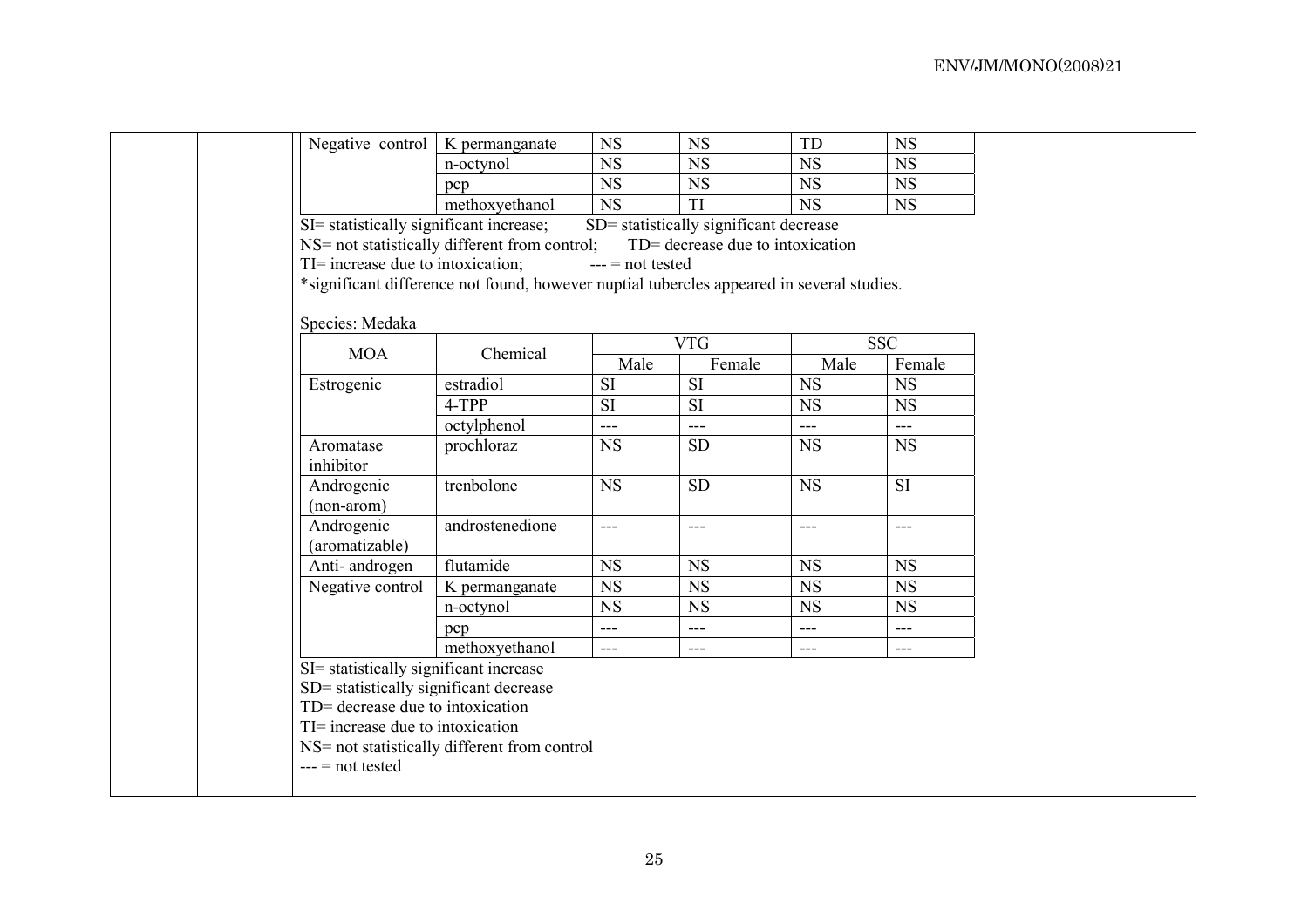| Species: Zebrafish    |                 |           |            |  |  |
|-----------------------|-----------------|-----------|------------|--|--|
| <b>MOA</b>            | Chemical        |           | <b>VTG</b> |  |  |
|                       |                 | Male      | Female     |  |  |
| Estrogenic            | estradiol       | $SI*$     | SІ         |  |  |
|                       | 4-TPP           | SI        | <b>NS</b>  |  |  |
|                       | octylphenol     |           |            |  |  |
| Aromatase inhibitor   | prochloraz      | <b>NS</b> | <b>NS</b>  |  |  |
| Androgenic<br>$(non-$ | trenbolone      | <b>NS</b> | <b>SD</b>  |  |  |
| arom)                 |                 |           |            |  |  |
| Androgenic            | androstenedione |           |            |  |  |
| (aromatizable)        |                 |           |            |  |  |
| Anti-androgen         | flutamide       | <b>NS</b> | <b>NS</b>  |  |  |
| Negative controls     | K permanganate  | <b>NS</b> | <b>NS</b>  |  |  |
|                       | n-octynol       | <b>NS</b> | <b>NS</b>  |  |  |
|                       | pcp             |           |            |  |  |
|                       | methoxyethanol  |           |            |  |  |

SI= statistically significant increase

SD= statistically significant decrease

NS= not statistically different from control

TD= decrease due to intoxication

TI= increase due to intoxication

 $--$  = not tested

\*Responses appeared stronger at day 14 than at day 21 of exposure.

#### Fathead minnow

The most complete results from the validation studies (Phase 1A, 1B, 2 & 3) were provided for the fathead minnow. Vitellogenin expression was consistent in male fish exposed to estradiol and estrogen agonists and performed as expected in female fish exposed to a non-aromatizable androgenic chemical and an aromatase inhibitor. Not surprisingly, the aromatizable androgen androstenedione caused significant elevation of vitellogenin in both male and female fatheads. In general, exposures with negative control substances were favorable but care must be taken in interpretation of significant decreases in vitellogenin levels of exposed females where symptoms of intoxication are present and may lead to false positives.

Induction of nuptial tubercles in females fathead minnows exposed to trenbolone was not statistically significant although some tubercles did appear at the highest concentration tested in two of the three participating laboratories. Although later tests with androstenedione did result in statistically significant increases in nuptial tubercles in female fathead minnows the conflicting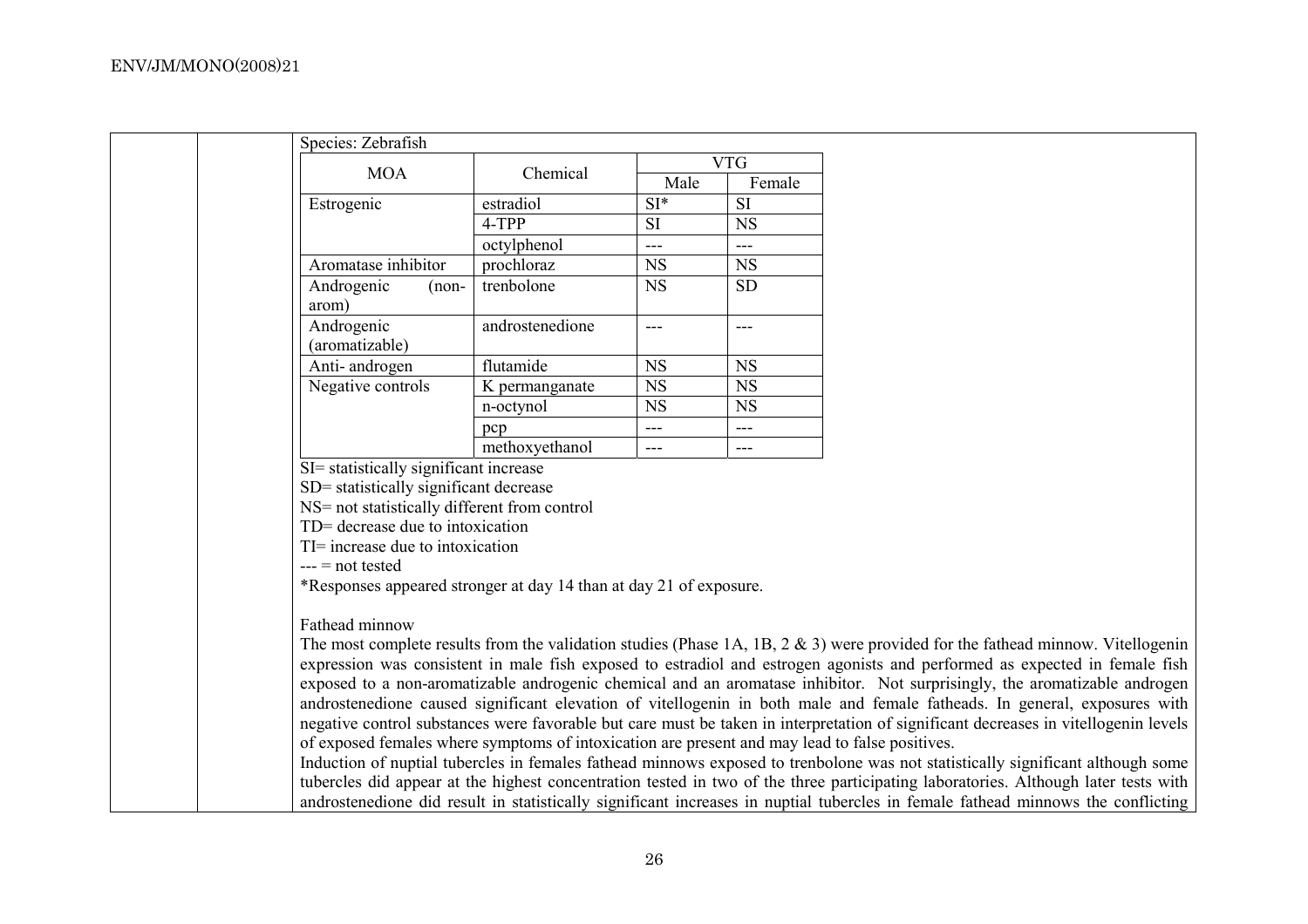|                                                                                                                                   | results with two androgens (an aromatizable and non-aromatizable) raises concern for the robustness and reliability of the<br>endpoint and suggest further testing with a second non-aromatizable androgen (i.e.,dihydrotestosterone or<br>methyldihydrotestosterone) may be advisable. Exposure to toxic levels of potassium permanganate caused a decrease of tubercles |  |
|-----------------------------------------------------------------------------------------------------------------------------------|---------------------------------------------------------------------------------------------------------------------------------------------------------------------------------------------------------------------------------------------------------------------------------------------------------------------------------------------------------------------------|--|
|                                                                                                                                   | in male fish not associated with an endocrine mode of action. These results again demonstrate that caution must be taken with the                                                                                                                                                                                                                                         |  |
|                                                                                                                                   | interpretation of results obtained at exposure levels where intoxication and systemic toxicity occur.                                                                                                                                                                                                                                                                     |  |
| Medaka                                                                                                                            |                                                                                                                                                                                                                                                                                                                                                                           |  |
|                                                                                                                                   | Expression of vitellogenin in the livers of medaka exposed to the model endocrine compounds and negative control substances                                                                                                                                                                                                                                               |  |
|                                                                                                                                   | mirrored the results observed with fathead minnows. Unfortunately, octylphenol and androstenedione were not tested in medaka                                                                                                                                                                                                                                              |  |
|                                                                                                                                   | which would have provided a greater measure of the reliability of the test method. Significant increases in papillary processes                                                                                                                                                                                                                                           |  |
|                                                                                                                                   | were observed in female medaka exposed to trenbolone, but SSC responses in male medaka to estrogen agonists and an                                                                                                                                                                                                                                                        |  |
|                                                                                                                                   | aromatase inhibitor demonstrated poor performance. Decreases in the number of nuptial tubercles in male fathead minnow                                                                                                                                                                                                                                                    |  |
|                                                                                                                                   | appear to be a more sensitive measure of weak estrogens than was observed for papillary processes in male medaka.                                                                                                                                                                                                                                                         |  |
| Limitations Concerning Zebrafish                                                                                                  |                                                                                                                                                                                                                                                                                                                                                                           |  |
|                                                                                                                                   | Of the three fish species under consideration in this protocol, the zebrafish is the only member which is not sexually dimorphic.                                                                                                                                                                                                                                         |  |
|                                                                                                                                   | The adults are difficult to sex which may lead to misidentification during loading of individuals into test concentrations and                                                                                                                                                                                                                                            |  |
|                                                                                                                                   | misinterpretation of results. With secondary sex characteristics lacking in this species, plasma vitellogenin remains as the sole                                                                                                                                                                                                                                         |  |
|                                                                                                                                   | determinant endpoint. Of concern are results observed with estradiol (Phase 1A) where vitellogen in expression in male fish was                                                                                                                                                                                                                                           |  |
| pronounced at day 14 but significantly less on day 21. In contrast good results were obtained in exposures with the weak estrogen |                                                                                                                                                                                                                                                                                                                                                                           |  |
|                                                                                                                                   | agonist, 4-tert-pentylphenol (Phase 1B). This raises the question of robustness and transferability of vitellogenin measures in this                                                                                                                                                                                                                                      |  |
|                                                                                                                                   | species. This evaluation would have benefited from the additional information provided by an exposure with octylphenol.                                                                                                                                                                                                                                                   |  |
|                                                                                                                                   | Further, investigations with androgen agonists were not sufficiently represented with only the non-aromatizable androgen                                                                                                                                                                                                                                                  |  |
|                                                                                                                                   | agonist, trenbolone tested. Taken together, the information above suggests that zebrafish may not be an optimal test species for                                                                                                                                                                                                                                          |  |
| inclusion in the protocol.                                                                                                        |                                                                                                                                                                                                                                                                                                                                                                           |  |
| Summation and Recommendations:                                                                                                    |                                                                                                                                                                                                                                                                                                                                                                           |  |
|                                                                                                                                   | Differential expression of vitellogenin in male and female fish combined with appearance of SSC in female fish appears to be the                                                                                                                                                                                                                                          |  |
|                                                                                                                                   | most reproducible and readily transferrable components of the protocol. Using these three endpoints the following can be                                                                                                                                                                                                                                                  |  |
| determined:                                                                                                                       |                                                                                                                                                                                                                                                                                                                                                                           |  |
| <b>MOA</b>                                                                                                                        | Endpoints                                                                                                                                                                                                                                                                                                                                                                 |  |
| $\overline{1}$ . Estrogen agonists                                                                                                | Significant increases in male VTG coupled with no change in                                                                                                                                                                                                                                                                                                               |  |
|                                                                                                                                   | female SSC (Secondarily, increases in female VTG could be                                                                                                                                                                                                                                                                                                                 |  |
|                                                                                                                                   | monitored)                                                                                                                                                                                                                                                                                                                                                                |  |
| 2. Aromatase Inhibitors                                                                                                           | Significant decreases in female VTG coupled with no change in                                                                                                                                                                                                                                                                                                             |  |
|                                                                                                                                   | female SSC                                                                                                                                                                                                                                                                                                                                                                |  |
| 3. Androgen agonists                                                                                                              | Significant decreases in female VTG coupled with significant                                                                                                                                                                                                                                                                                                              |  |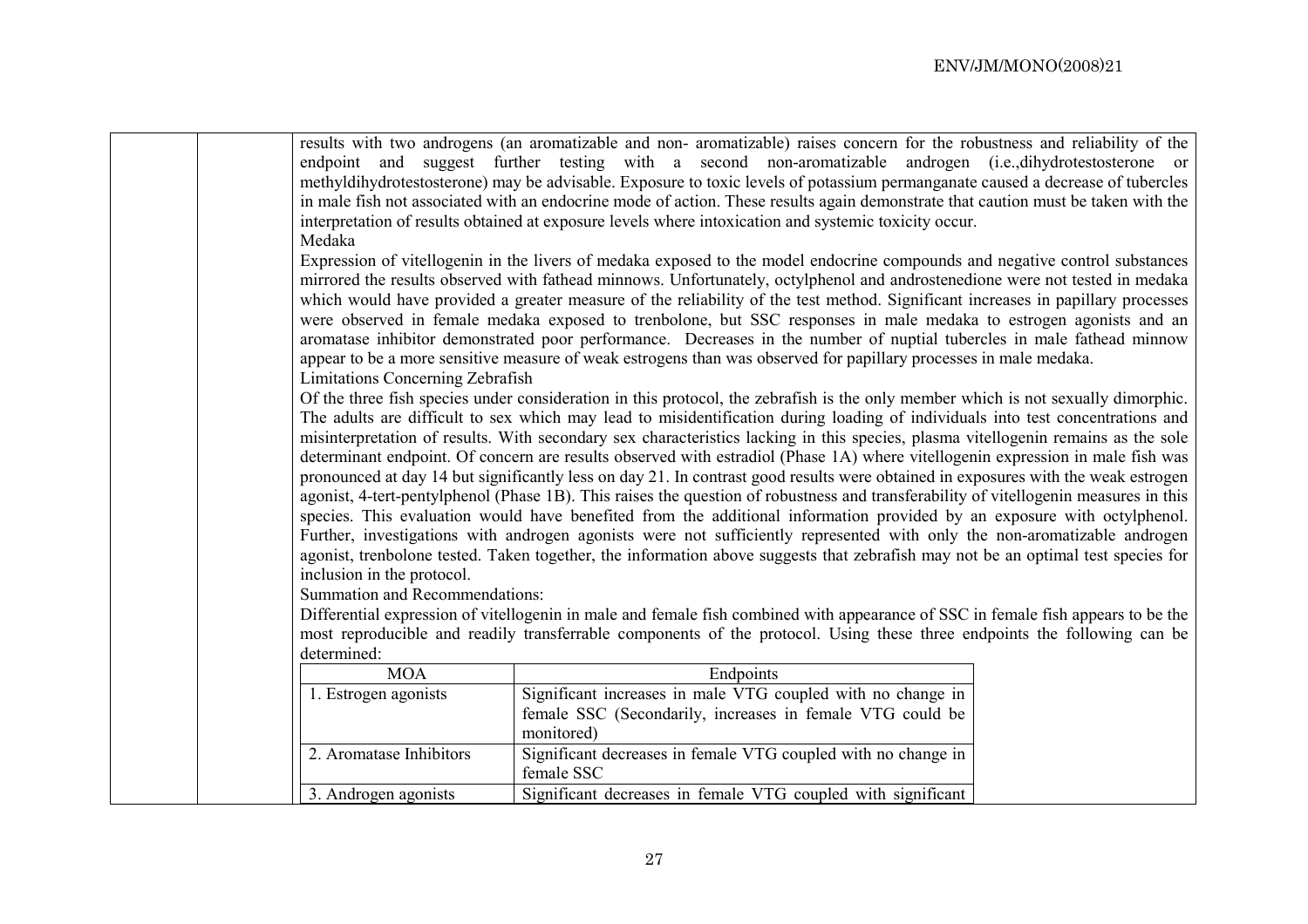|  | (non-aromatizable)   | increases in female SSC                                                                                                                                                                                                                                               |  |
|--|----------------------|-----------------------------------------------------------------------------------------------------------------------------------------------------------------------------------------------------------------------------------------------------------------------|--|
|  | 4. Androgen agonists | Significant increases in male and female VTG coupled with                                                                                                                                                                                                             |  |
|  | (aromatizable)       | significant increase in female SSC                                                                                                                                                                                                                                    |  |
|  |                      | Significant decreases in nuptial tubercles observed in male fathead minnows exposed to estrogen agonists were determined to be                                                                                                                                        |  |
|  |                      | consistent with acceptable levels of reproducibility. However, the method remains difficult and time consuming to perform.                                                                                                                                            |  |
|  |                      | Further, the SSC endpoint in male medaka performed poorly in response to estrogen agonists. Therefore, for the detection of                                                                                                                                           |  |
|  |                      | estrogen agonist, male SSC scores appear to provide no real advantage over measuring vitellogenin levels in male fish.                                                                                                                                                |  |
|  |                      | Perhaps of greatest concern is the economic feasibility of applying this protocol in the context of a "screen" for endocrine active                                                                                                                                   |  |
|  |                      | substances. As currently described the protocol requires performing a 21 day flow-through test with 2 to 4 replicates for each of                                                                                                                                     |  |
|  |                      | 3 treatments plus controls which clearly exceeds the definition of a screening assay. Many of the original endpoints (fecundity,                                                                                                                                      |  |
|  |                      | GSI, gonad histopathology) which required an extended period of exposure to manifest significant changes have now been                                                                                                                                                |  |
|  |                      | eliminated from the protocol. It is understandable but unfortunate that information on vitellogenin levels and SSC developed                                                                                                                                          |  |
|  |                      | within a validation framework is not available for exposures of 14 days or less with weak estrogen agonists. Reduction in the                                                                                                                                         |  |
|  |                      | length of exposure would make the protocol more practicable, affordable and thus available to a larger number of laboratories.                                                                                                                                        |  |
|  |                      | It is doubtful the protocol as currently written will be widely used as a screening tool. Based on the information provided the                                                                                                                                       |  |
|  |                      | panel may wish to consider the following suggested changes to the existing protocol:                                                                                                                                                                                  |  |
|  |                      | 1. Eliminating zebrafish from the protocol. The protocol could suggest zebrafish as an alternate species for vitellogenin analysis<br>but no detailed instructions on their use would be provided. Rationale: Difficult to distinguish sexes; no SSC; untreated males |  |
|  |                      | appear to have extreme variability and higher background levels of vitellogenin.                                                                                                                                                                                      |  |
|  |                      | 2. Reducing the significant endpoints for analysis to: a) vitellogenin measures in male and female fish; b) SSC in female fish                                                                                                                                        |  |
|  |                      | only. Comparisons between these three endpoints will provide the information necessary to determine and classify a chemical                                                                                                                                           |  |
|  |                      | with estrogenic, androgenic or aromatase inhibiting properties.                                                                                                                                                                                                       |  |
|  |                      | 3. Reducing the duration of the test from 21-days to 14 days or possibly 7 days if supported by information provided through                                                                                                                                          |  |
|  |                      | other available studies, the peer-reviewed literature or by conducting new studies.                                                                                                                                                                                   |  |
|  |                      | 4. Consider reducing or eliminating replicate treatments. Since female fathead minnows and female medaka normally do not                                                                                                                                              |  |
|  |                      | display SSC the semi-quantitative measure of nuptial tubercles and papillary processes in these species would be an adequate                                                                                                                                          |  |
|  |                      | screen for androgenic activity requiring no replicate treatments. Measures of vitellogenin levels typically demonstrate high                                                                                                                                          |  |
|  |                      | variability but are quite sensitive and provide a robust estrogen-responsive biomarker. With fecundity dropped from                                                                                                                                                   |  |
|  |                      | consideration there is no longer a need to maintain separate spawning groups. Equal numbers of male and female fish (e.g., 20                                                                                                                                         |  |
|  |                      | fish per sex) can be pooled into a single tank for each concentration and control exposure. Statistical analysis can be conducted                                                                                                                                     |  |
|  |                      | on the basis of individuals rather than the unit of replication greatly simplifying the execution and interpretation of the assay.                                                                                                                                    |  |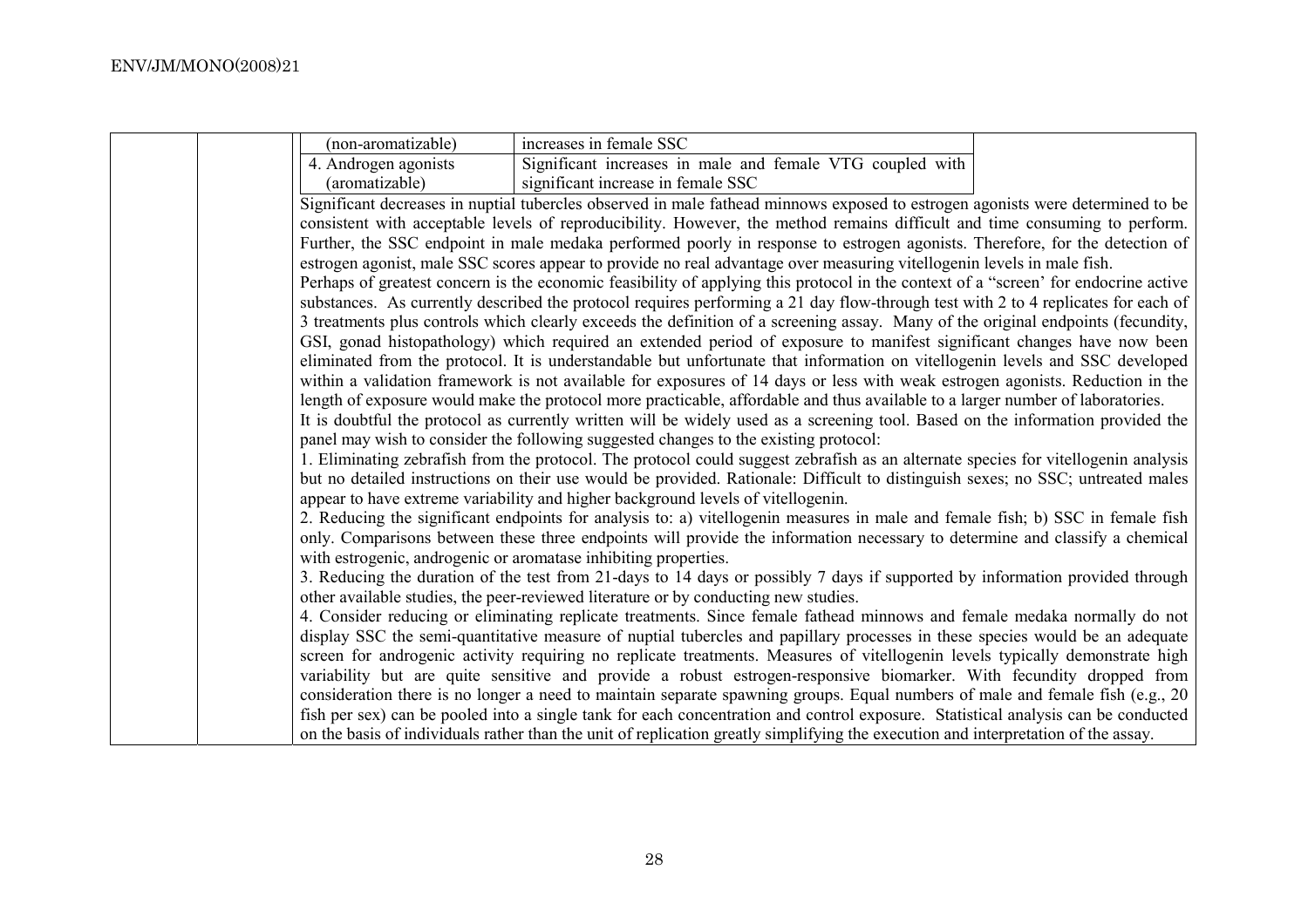# *Criterion 3) A detailed protocol for the test method should be available.*

| Reviewer       | Answer                                 | Explanation                                                                                                                                                                                                                                                                                                                                                                                                                                                                                                                                                                                                                                                                                                                                                                                                                                                                                                                                                                                                                                                                                                                                                                                                                                                                                                                                                                                                                                                                                                                                                                                                                                                                                                                                                                                                                                                                                                                                                                                                                                |
|----------------|----------------------------------------|--------------------------------------------------------------------------------------------------------------------------------------------------------------------------------------------------------------------------------------------------------------------------------------------------------------------------------------------------------------------------------------------------------------------------------------------------------------------------------------------------------------------------------------------------------------------------------------------------------------------------------------------------------------------------------------------------------------------------------------------------------------------------------------------------------------------------------------------------------------------------------------------------------------------------------------------------------------------------------------------------------------------------------------------------------------------------------------------------------------------------------------------------------------------------------------------------------------------------------------------------------------------------------------------------------------------------------------------------------------------------------------------------------------------------------------------------------------------------------------------------------------------------------------------------------------------------------------------------------------------------------------------------------------------------------------------------------------------------------------------------------------------------------------------------------------------------------------------------------------------------------------------------------------------------------------------------------------------------------------------------------------------------------------------|
|                | Yes, with<br>qualificatio<br>ns.       | (A) Test method conditions. The husbandry, exposure conditions and quality control measures for the assay protocols were<br>generally well described. During phases 1B, 2 and 3 of the validation effort, the fathead minnow protocol was changed to<br>reduce the number of males in the test vessels from 5 to 2, and females from 5 to 4; and the number of test vessel replicates<br>was increased from 2 to 4. Valid rationale for this change was presented. However, the description of the experimental<br>conditions for Phase 3 protocols (Phase 3, Appendix 1), as well as the Preliminary Draft Test Guideline (Annex 3) still<br>indicate that 5 males and 5 females of fathead minnow are to be used per test vessel, with two duplicates.<br>Endpoint measurements. The method for Vtg purification for the purpose of providing calibration standard for the Vtg<br>(B)<br>assays is well explained (Phase 3 Appendix 7). However, the method (SOP) for biological sample (blood, liver) collection<br>and processing for Vtg analysis does not appear to have been included in the documents available for review. This<br>information appears to have been provided to the laboratories participating in the studies according to statements made in p.<br>31 and 32 of the Phase 1B report, but the referenced appendix (Annex 6) and tables (Table 6) are either not found in the<br>publicly available report or do not contain the information mentioned. Thus, this reviewer is unable to determine if the<br>protocol for Vtg measurement provided to the participating laboratories had the necessary detail.<br>(C) Acceptability criteria. Baseline levels for Vtg in males and females are not yet well defined. In females, baseline levels are<br>likely to vary with the stage of the reproductive cycle in individual fish; thus, normal baseline levels could vary widely. In<br>males, the present studies seem to have found inconsistent baseline values which, perhaps, may at least be partly due to |
|                |                                        | insufficient knowledge of the role of endogenous androgens in determining the response to xenoestrogens (see answer to<br>Question 2), or to unknown environmental/husbandry variables.                                                                                                                                                                                                                                                                                                                                                                                                                                                                                                                                                                                                                                                                                                                                                                                                                                                                                                                                                                                                                                                                                                                                                                                                                                                                                                                                                                                                                                                                                                                                                                                                                                                                                                                                                                                                                                                    |
| $\overline{2}$ | provisional<br>ly met at<br>this stage | By phase 3, the protocol is relatively well developed, so critera 3 can be considered to be provisionally met at this stage, although<br>four caveats must be addressed for this criterion to be fully met:<br>1. There appear to be inconsistencies in the description of the protocol for phase 3, concerning the numbers of fish used per test,<br>shown in appendix 1, compared to page 8 of the phase 3 report. The overall design and protocol states that for zebra fish 5 males<br>and 5 females were used in 2 replicate tanks, but this differed for fathead minnow where 4 X 2 males and 4 females per replicates<br>(in total 8 males and 16 females) were used. In appendix 1 it states that 5 males and 5 females were used for all species<br>(including medaka). This needs to be clarified.<br>2. In addition the acceptability criteria for the endpoints, particularly the main endpoint VTG in control males and females need<br>to be defined. This should have been included in the peer review package.<br>3. Table 1 given in the secretariat document (p6) concerning the power to detect a significant effect at the highest dose tested<br>should be conducted also for 5 fish (as given for medaka and zebrafish), as the power is not necessarily linear, and so cannot be<br>extrapolated from reading this table.<br>4. It would also be appropriate to include an animal consumption curve so that it is evident if one more animal is added how                                                                                                                                                                                                                                                                                                                                                                                                                                                                                                                                                           |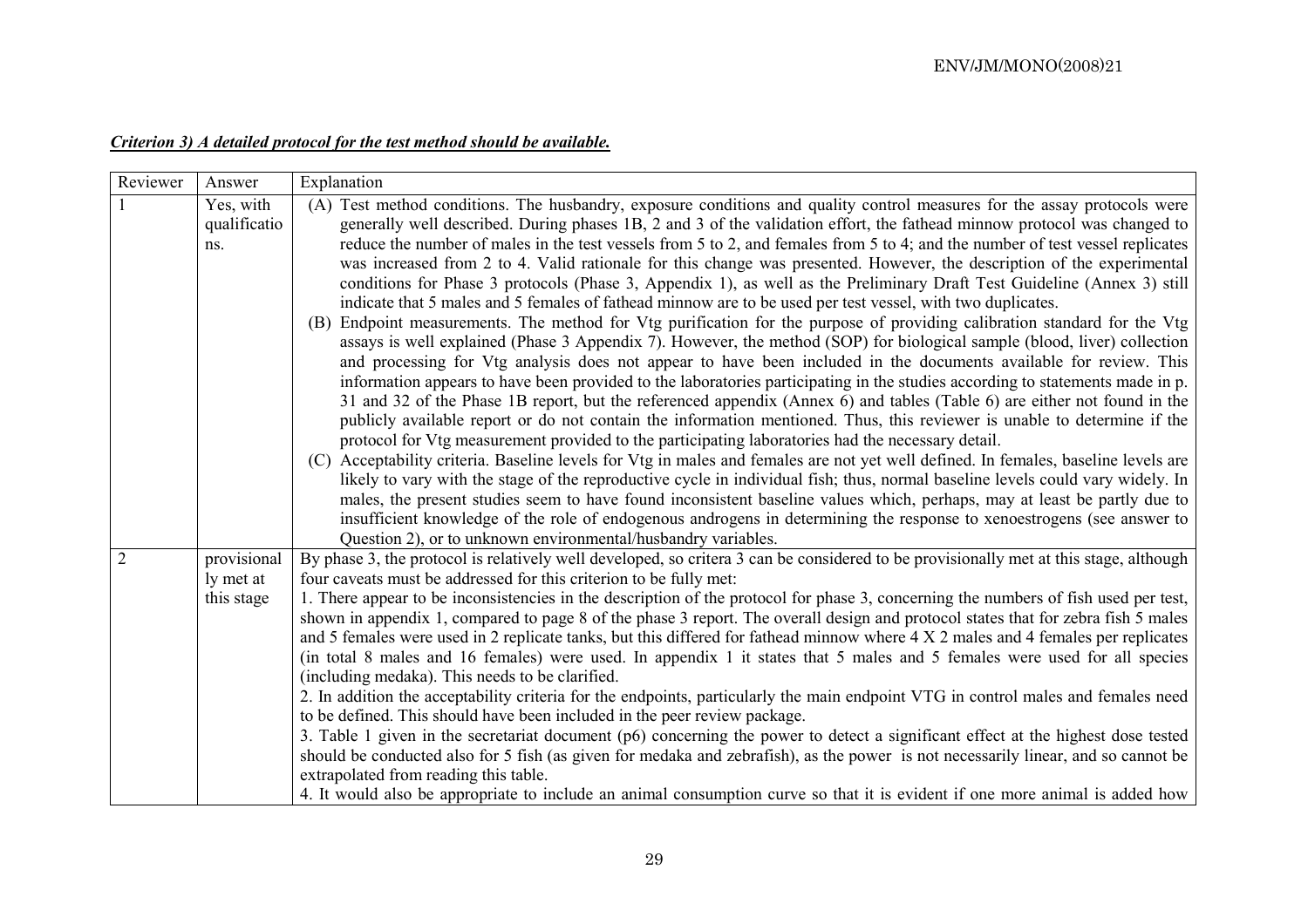|                |                  | much power is subsequently added to the results, such that a 3 R's statistically appropriate decision can be taken on the replicate                                                                                                                                                                                                                                                                                                                                                                                                                                                                                                                                                                                                                                                                                                                                                                                                                                                                                                                                                                                                                                                                                                                                                                                                                                                                                                                                                                                                                                                                                                                                                                                                                                                                                                                                                                                                                             |
|----------------|------------------|-----------------------------------------------------------------------------------------------------------------------------------------------------------------------------------------------------------------------------------------------------------------------------------------------------------------------------------------------------------------------------------------------------------------------------------------------------------------------------------------------------------------------------------------------------------------------------------------------------------------------------------------------------------------------------------------------------------------------------------------------------------------------------------------------------------------------------------------------------------------------------------------------------------------------------------------------------------------------------------------------------------------------------------------------------------------------------------------------------------------------------------------------------------------------------------------------------------------------------------------------------------------------------------------------------------------------------------------------------------------------------------------------------------------------------------------------------------------------------------------------------------------------------------------------------------------------------------------------------------------------------------------------------------------------------------------------------------------------------------------------------------------------------------------------------------------------------------------------------------------------------------------------------------------------------------------------------------------|
|                |                  | numbers.                                                                                                                                                                                                                                                                                                                                                                                                                                                                                                                                                                                                                                                                                                                                                                                                                                                                                                                                                                                                                                                                                                                                                                                                                                                                                                                                                                                                                                                                                                                                                                                                                                                                                                                                                                                                                                                                                                                                                        |
| $\overline{3}$ | Partially<br>met | The protocol is well described but some questions/specification remain.<br>Solvent. It is indicated that the use of solvent should be avoid. If solvent is required, information concerning the nature of the<br>solvent and its final concentration in aquaria could be indicated (It can be of interest given that some studies report endocrine<br>effect of certain solvent)<br>Range of tested concentrations. In the protocol, it is recommended to test 3 concentrations but there is no clear indication<br>concerning the range of concentrations to test. A dilution step of 10 can be adapted for a preliminary evaluation of a chemical. In<br>a second step, to confirm the activity of a chemical, a lesser dilution step (e.g. 1/3) could be more adapted to refine the dose-<br>response curve.<br>Blood sampling and measurement of SCC: The protocol should include clear and detailed procedures especially for 1) blood<br>sampling (FHM and ZF) and 2) measurement of SCC in the MDK. Theses procedures are not provide.                                                                                                                                                                                                                                                                                                                                                                                                                                                                                                                                                                                                                                                                                                                                                                                                                                                                                                                   |
|                |                  | Appearance and observations of SSC $(p7)$ . It is indicated that physical appearance of the fish should be made over the course of<br>the test and at conclusion of the study. I am not familiar with the FHM and the MDK. Does it means that fish have to be removed<br>from their aquaria to record changes in physical appearance? Maybe these observations can stress the fish if they have to be<br>manipulated.<br>Acceptability criteria: There is a lack of acceptability criteria regarding vitellogenin levels in male and female fish (e.g., is the<br>test rejected if one or more individuals present "abnormal" Vtg concentrations in control groups?).<br>During the exposure period, spawning in the control vessel is recorded to check that fish are in spawning condition. In the data<br>reporting, it is not specify to report the spawning status of control fish. Does the spawning status of fish is a criterion of<br>acceptability? Is the test rejected if a "low" or "abnormal" spawning activity is recorded in control fish?<br>P5. Paragraph 25. Positive control. It is indicated that a positive control should be run regularly to ensure that the test system<br>is performing correctly. The meaning of this sentence could be precise. It is recommended to test E2 at 100 $\mu$ g/L which is a very<br>high concentration. The frequency to test positive control should be precise. What is (are) the criterion (criteria) of acceptability<br>for the positive substance? Is it based on Vtg measurement? One should consider that a significant induction of Vtg in male fish<br>exposed to E2 is not enough to ensure that the test system is performing correctly. Rather a fold induction rate above control fish<br>in agreement with "historical" data could be used. This remark reinforces the need of acceptability criteria for vitellogenin levels<br>(in control and fish exposed to reference substances). |
|                |                  | Number of replicates: The number of 2 replicates for the ZF and MDK protocol and 4 for the FHM appears as appropriate to<br>detect estrogenic compounds through measurement of Vtg induction. The higher number of replicates (and the higher number of<br>female fish) in the FHM protocol appears more appropriate to detect significant decrease of Vtg in female as compared to the ZF<br>and MDK protocol. The rationale for using 2 replicates in the ZF and MDK protocol is not clearly justify regarding Vtg analysis<br>in female.                                                                                                                                                                                                                                                                                                                                                                                                                                                                                                                                                                                                                                                                                                                                                                                                                                                                                                                                                                                                                                                                                                                                                                                                                                                                                                                                                                                                                     |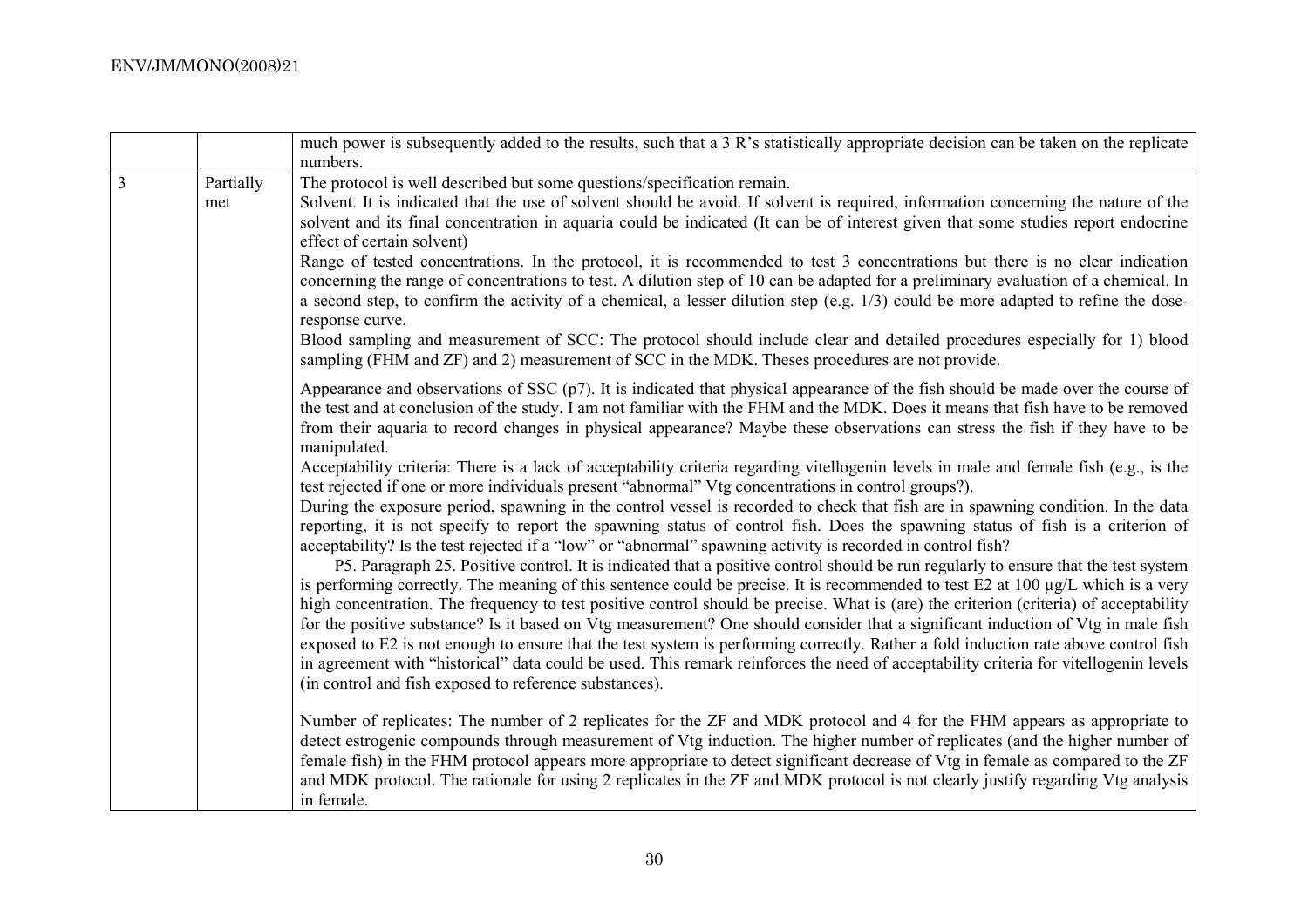| $\overline{4}$ | Partially                                  | Genetic background of the fish used for the assays should be defined.                                                                                                                                                                                                                                                                                                                                                                                                                                                                                                                                                                                                                                                                                                                                                                                                                                                                                                                                                                                                                                                                                                                                                                                                                                                                                                                                                                                                                                                                                                                                                                                                                                                                                                                                                                                                                                                                                                                                                                                                                                                             |
|----------------|--------------------------------------------|-----------------------------------------------------------------------------------------------------------------------------------------------------------------------------------------------------------------------------------------------------------------------------------------------------------------------------------------------------------------------------------------------------------------------------------------------------------------------------------------------------------------------------------------------------------------------------------------------------------------------------------------------------------------------------------------------------------------------------------------------------------------------------------------------------------------------------------------------------------------------------------------------------------------------------------------------------------------------------------------------------------------------------------------------------------------------------------------------------------------------------------------------------------------------------------------------------------------------------------------------------------------------------------------------------------------------------------------------------------------------------------------------------------------------------------------------------------------------------------------------------------------------------------------------------------------------------------------------------------------------------------------------------------------------------------------------------------------------------------------------------------------------------------------------------------------------------------------------------------------------------------------------------------------------------------------------------------------------------------------------------------------------------------------------------------------------------------------------------------------------------------|
|                | met                                        | No clear description of the genetic background of the fish material was recorded in any of the studies. For example, the orange-<br>red variety of medaka is mainly used in those laboratories that used medaka for the Phase 1B assays. While this variety can easily<br>be obtained in pet shops in Japan, the origin and the genetic background of the variety are not defined. In addition, although<br>another medaka strain was used in the assays, no description of the strain appeared in the report (Phase 1B, 4.3 Test fish). This is<br>important because, as an organism, fish have complex systems and in vivo studies using fish stocks with different genetic<br>backgrounds often exhibit different results from each other. Fish strains with defined genetic backgrounds, ideally inbred strains,<br>should be used in the assays to obtain reproducible and reliable results. In medaka, several inbred strains have already been<br>established, but most of these strains have been established without consideration for their use in endocrine screening assays and<br>it is therefore unknown whether they are suitable for endocrine screening or not. Development of strains with a defined genetic<br>background and which are suitable for the assays is necessary to improve the assay system.<br>Protocol for breeding and handling of the fish material should be established for each fish species.<br>The breeding conditions employed for the fish material are not described in detail in any of the reports. Breeding conditions<br>affect fish in a variety of ways, including growth, sexual maturation, health, and the number and quality of eggs. Assays using<br>fish exhibiting differences in these aspects will result in differences in the experimental results and consequently difficulties in<br>the reproducibility and reliability of the work. For example, in the Phase 2 report, a high level of variability in the degree of<br>maturation was observed among control females. Reproducibility and reliability cannot be expected in assays employing such<br>materials. |
| 5              | Criteria<br>$\overline{3}$                 | A detailed protocol was used for the different validation phases and is reflected by the draft guideline.                                                                                                                                                                                                                                                                                                                                                                                                                                                                                                                                                                                                                                                                                                                                                                                                                                                                                                                                                                                                                                                                                                                                                                                                                                                                                                                                                                                                                                                                                                                                                                                                                                                                                                                                                                                                                                                                                                                                                                                                                         |
|                | is met.                                    |                                                                                                                                                                                                                                                                                                                                                                                                                                                                                                                                                                                                                                                                                                                                                                                                                                                                                                                                                                                                                                                                                                                                                                                                                                                                                                                                                                                                                                                                                                                                                                                                                                                                                                                                                                                                                                                                                                                                                                                                                                                                                                                                   |
| 6              | Criteria<br>is<br><b>PARTIAL</b><br>LY MET | The peer-review package contained a preliminary draft of the test guideline listed as item number 6. This draft lacked Annex 4-6<br>containing information concerning spawning substrate (Annex 4), characteristics of acceptable water (Annex 5), and procedures<br>for SSC measurement (Annex 6). Information concerning characteristics of acceptable water and procedures for SSC<br>measurement in the fathead minnow were located in the Phase-3 OECD report (item #1 of the peer-review package). However,<br>no information was provided on the following procedures: 1) collection, preparation and measurement of vitellogenin in medaka<br>using liver tissue; 2) scoring of SSC in the medaka. For a comprehensive review of the 21-day assay to be adequately conducted<br>a complete draft protocol should have been provided. Therefore, my comments are based on the incomplete preliminary draft<br>guideline provided as item number 6 in the peer-review package, the Secretariat paper (item number 7) and from sections<br>provided in the five reports.                                                                                                                                                                                                                                                                                                                                                                                                                                                                                                                                                                                                                                                                                                                                                                                                                                                                                                                                                                                                                                                     |

# *Criterion 4) The intra-, and inter-laboratory reproducibility of the test method should be demonstrated.*

| T.<br>$\Delta$<br>rv | $7^{\circ}$<br>nc<br>. | ---<br>lanation |
|----------------------|------------------------|-----------------|
|----------------------|------------------------|-----------------|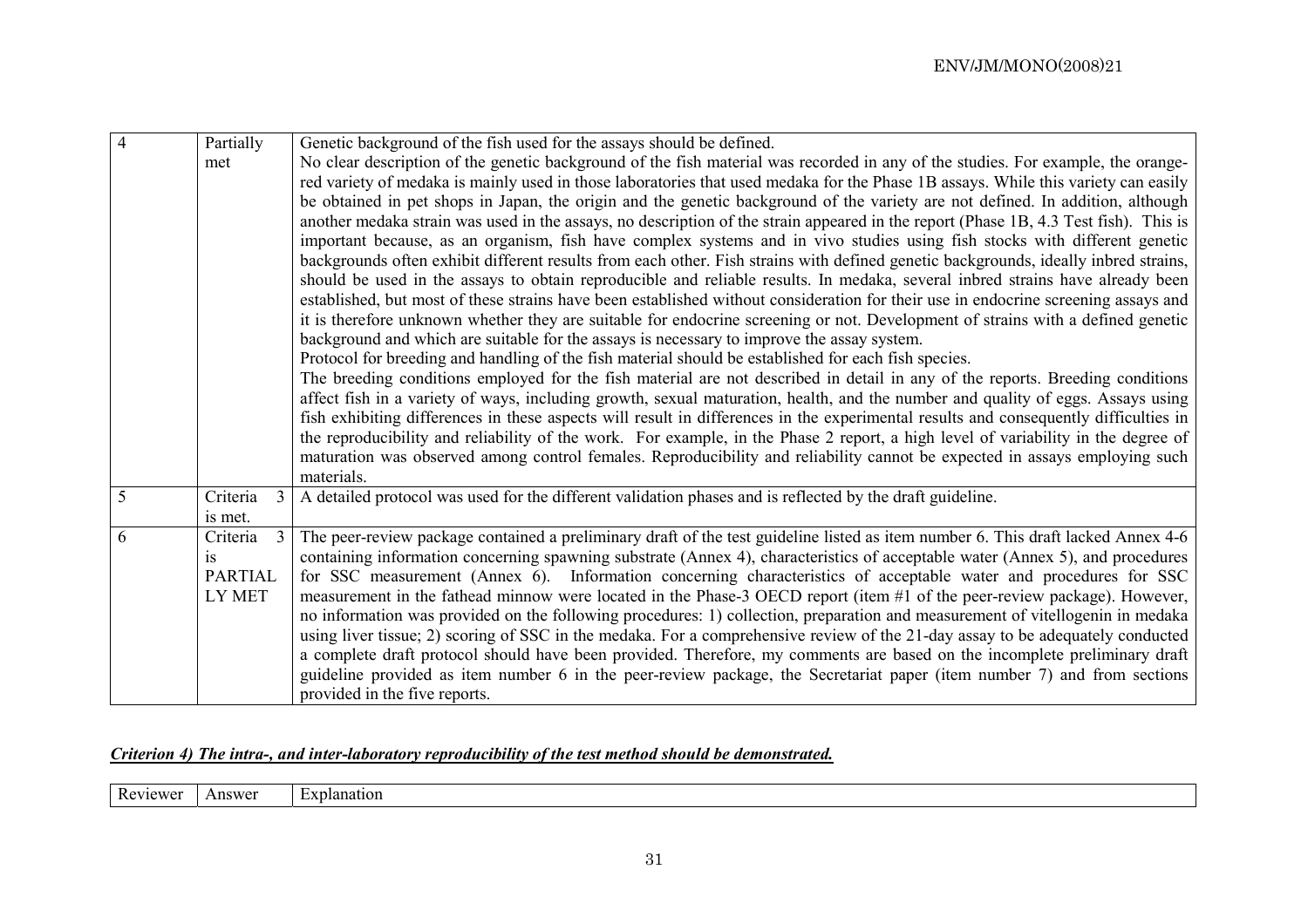| $\mathbf{1}$   | Yes.       | The issue of reproducibility of the test method was specifically addressed during Phase 1b of the validation process. It appears           |
|----------------|------------|--------------------------------------------------------------------------------------------------------------------------------------------|
|                |            | that the reproducibility of SCC results was generally higher than for Vtg results. Also, as indicated by measurements of                   |
|                |            | Coefficient of Variation (CV), the reproducibility of the Vtg measurements was lower for zebrafish than for medaka and fathead             |
|                |            | minnow. However, it should be noted that the method for calculating the CV included biological variability (variability in                 |
|                |            | individual fish responses); thus, some degree of test method variability is expected. The important thing to note is that                  |
|                |            | observations based on the response of the test system to test compounds generally yielded consistent (reproducible) conclusions;           |
|                |            | namely, the relative effects (increase/decrease/no change) in endpoint values (Vtg and SCC) caused by the test compounds were              |
|                |            | consistent across laboratories.                                                                                                            |
| $\overline{2}$ | Partially  | A general criticism is that overall many laboratories were involved, testing few compounds. More acceptable validation study               |
|                | for<br>met | design is to have fewer laboratories, testing a large number of compounds. This criterion is partially met for phase 3, but not met        |
|                | phase 3    | for the other phases for the following reasons:                                                                                            |
|                |            | Intra-laboratory variability                                                                                                               |
|                |            | The study design is such that for each laboratory two tanks of the same dose chemical are compared to assess intra-laboratory              |
|                |            | variability. However this was not done, instead the fish were compared on an individual basis. Under these circumstances the               |
|                |            | Secretariat state that 'It is uncertain how this can be analysed further'. This is therefore a further failing in the validation exercise, |
|                |            | and as such, this criterion is not fully met. Is it possible to go back and reanalyse these data on a vessel comparative basis?            |
|                |            | Inter-laboratory variability                                                                                                               |
|                |            | For phase 3 this criteria is demonstrated for 4 out of 5 laboratories. One laboratory reported VTG baselines in males below the            |
|                |            | ELISA detection limit. In such a case acceptable practice is to note this and omit all data from this laboratory, and conduct the          |
|                |            | statistical analyses on the remaining laboratories.                                                                                        |
|                |            | However this report indicates that a most extraordinary and completely unacceptable step was taken. Page 6: 'A random set of               |
|                |            | values was generated with a distribution equivalent to other groups and with a mean at one half of the detection limit.' So false          |
|                |            | data was generated similar to that obtained from the other laboratories!                                                                   |
|                |            | Under the circumstances the data should be recalculated and statistically analysed, then presented in a revised report expressly           |
|                |            | excluding this false data.                                                                                                                 |
|                |            | Annex 2 in the phase 2 report requires clarification. The plots are unclear and inadequately described. Please provide better              |
|                |            | quality graphics for these plots together with a clear description of what they are saying.                                                |
| 3              | Partially  | I am not competent to review in detail the intra- and inter-lab statistics analyses. The inter-lab studiesis appropriate and sufficient    |
|                | met        | to establish reproducibility of the protocol. The inter-lab variability in vitellogenin responses is high but acceptable regarding the     |
|                |            | biological marker. It is surprising to observe high variations in the basal concentrations of Vtg in fish from a laboratory to             |
|                |            | another (in particular in zebrafish phase 1A). However, in phase 3, Vtg analysis has been made under blind observations and                |
|                |            | results were satisfactory. In practical terms, the protocol transferability and reliability has been shown.                                |
| 4              | Partially  | The reproducibility of results, particularly controls for inter-laboratory reproducibility of results, was not adequately established      |
|                | met        | in the assays, and this is one issue that needs to be resolved in improvements of the guidelines and the robustness of the assay.          |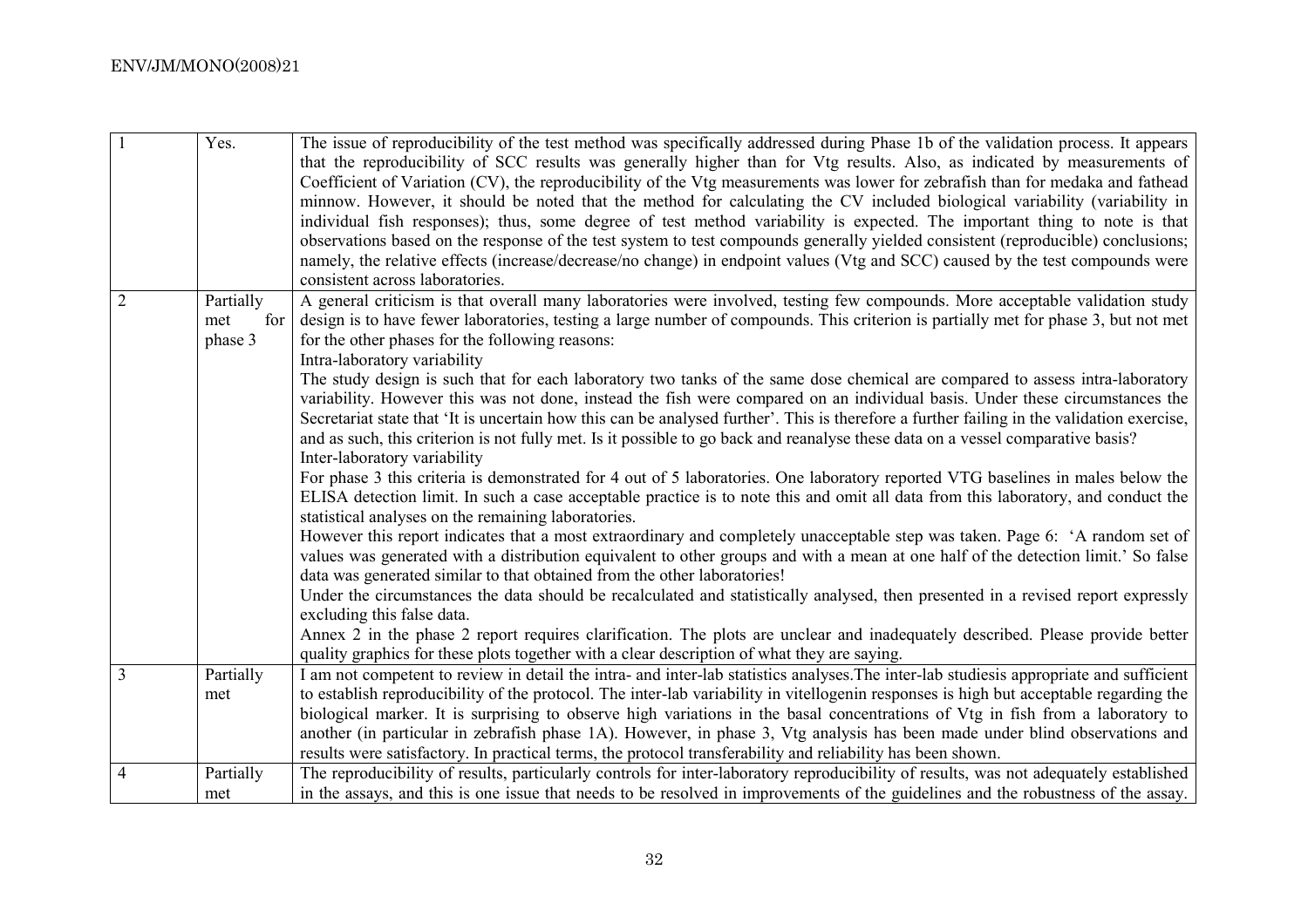|    |                                                                                                                                  | While evaluations of fecundity and gonad histology were included in the earlier stages of the validation studies, reproducibility |
|----|----------------------------------------------------------------------------------------------------------------------------------|-----------------------------------------------------------------------------------------------------------------------------------|
|    |                                                                                                                                  | was not established for these endpoints. Consequently, the recommended endpoints of the assay are restricted to only the          |
|    | vitellogenin level in the blood or liver, and the development of secondary sexual characteristics in the Phase-3 assay. However, |                                                                                                                                   |
|    | even with these restricted endpoints, failures with respect to inter-laboratory reproducibility were observed.                   |                                                                                                                                   |
|    |                                                                                                                                  | One of the main reasons for the decreased reproducibility in endpoints such as fecundity and gonad histology is considered to be  |
|    |                                                                                                                                  | the non-establishment of detailed protocols regarding the genetic background of the fish used in the assays, as well as the       |
|    |                                                                                                                                  | breeding and handling methods used for testing. This issue should be improved and I will elaborate further on these points below. |
|    |                                                                                                                                  | Please refer to the comments in other criteria.                                                                                   |
| -5 | Criteria<br>$\overline{4}$                                                                                                       | Some laboratories were not able to quantify size of tubercles and variation was large. Therefore, I suggest the mandatory         |
|    | is met with                                                                                                                      | observation is appearance and number of tubercles, and size is optional endpoint (see above).                                     |
|    | one                                                                                                                              |                                                                                                                                   |
|    | exception                                                                                                                        |                                                                                                                                   |
| -6 | Criteria                                                                                                                         | As was clearly stated in the Secretariat paper, the intra-laboratory reproducibility of the two remaining core endpoints,         |
|    | 1S                                                                                                                               | vitellogenin levels and SSC can only be based on a limited amount of information. Of the species tested, fathead minnow had the   |
|    | <b>PARTIAL</b>                                                                                                                   | most complete dataset. Only one androgen, the non-aromatizable agonist, trenbolone was tested with medaka and zebrafish           |
|    | LY MET                                                                                                                           | which is troubling. Therefore, the test method was fully validated only for fathead minnow and subsequent exposures should be     |
|    |                                                                                                                                  | undertaken to demonstrate the reproducibility of the SSC endpoint to androgen agonists in female medaka.                          |

#### *Criterona 5) Demonstration of the test method's performance should be based on the testing of reference chemicals representative of the types of substances for which the test method will be used.*

| Reviewer | Answer         | Explanation                                                                                                                                                                                                                                                                                                                                                                                                                                                                                                                                                                                                                                                                                                                                                                                                                                                                                                   |
|----------|----------------|---------------------------------------------------------------------------------------------------------------------------------------------------------------------------------------------------------------------------------------------------------------------------------------------------------------------------------------------------------------------------------------------------------------------------------------------------------------------------------------------------------------------------------------------------------------------------------------------------------------------------------------------------------------------------------------------------------------------------------------------------------------------------------------------------------------------------------------------------------------------------------------------------------------|
|          | Yes.           | The chemicals tested during the course of the 3 phases of the validation process included potent and weak estrogens (including)<br>difficult weak estrogen), aromatase inhibitors, antiandrogens, androgens, weak aromatisable androgen, and difficult negative<br>substance. The results obtained with the various test compounds showed that the endpoints measured (Vtg, SCC) responded as<br>expected in regards to test compounds' modes of action.                                                                                                                                                                                                                                                                                                                                                                                                                                                      |
|          | N <sub>0</sub> | Each study phase of the 21 day fish screening assay has attempted to improve the optimisation the assay, based upon the findings<br>at each phase. Overall a limited number of compounds were tested, on the basis of modes of action, not chemical class, $(11, 1)$<br>including 2 positive controls, and not including one chemical tested in 1 laboratory), but the range of chemicals tested was<br>progressively improved such that by phase 3, 2 weaker positives and a more challenging negative had been tested. It is<br>acknowledged that as this is an in vivo study a smaller range of chemicals for testing is appropriate for animal welfare reasons.<br>However the excessive number of laboratories involved, especially in phase 1B, is unnecessary.<br>For animal welfare reasons, but appropriate as this test method is an in vivo study, phase 3 created in response to phase 2 negative |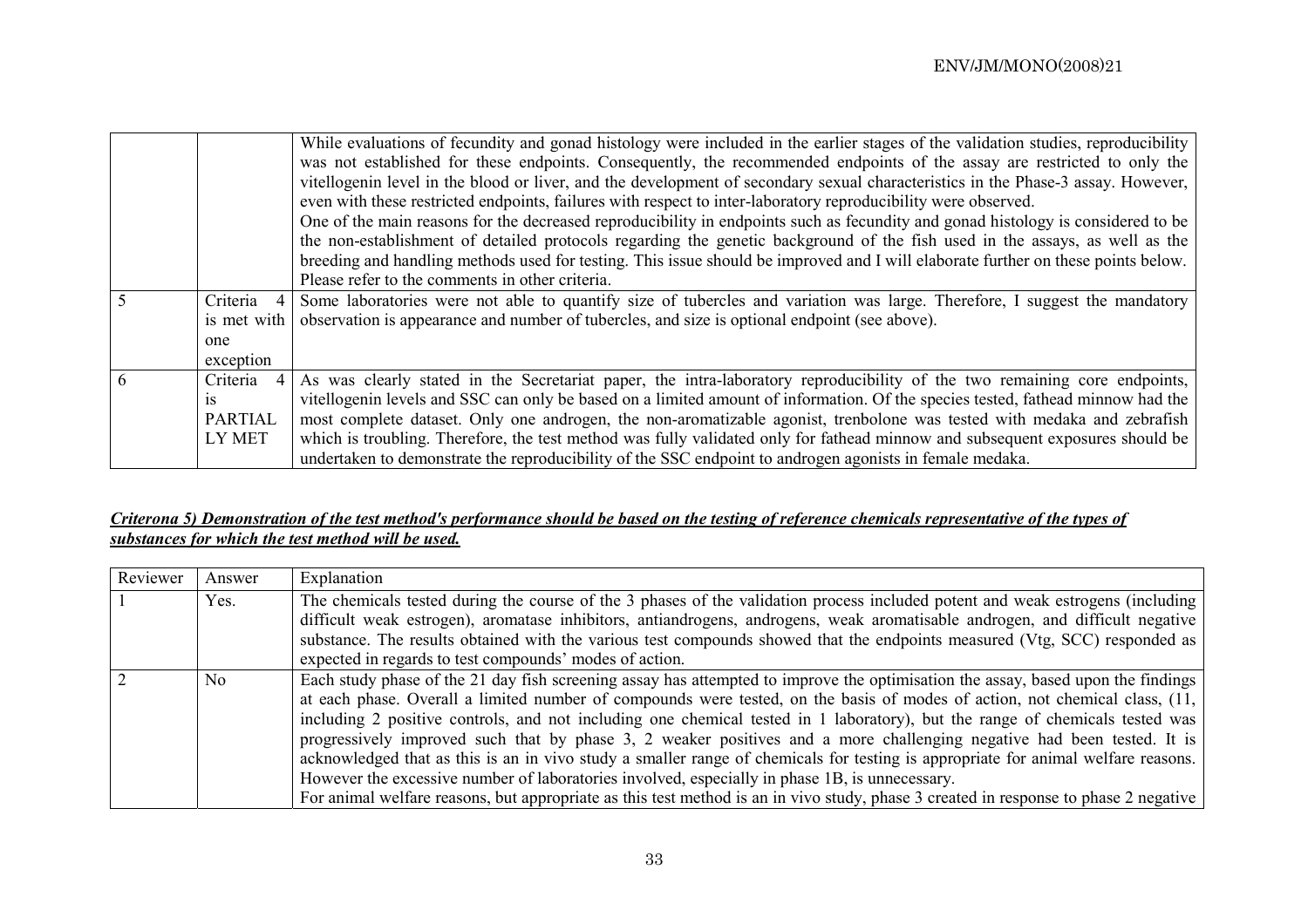|                |                | control problems, and lack of good but potentially problematic negatives, and no weak estrogens tested in phases 1 and 2.              |
|----------------|----------------|----------------------------------------------------------------------------------------------------------------------------------------|
|                |                | Phase 1A: 2 strong compounds: estrogenic: E2, androgenic: 17 beta trenbolone at 3 concentrations                                       |
|                |                | Phase 1 B: 3 potent positive compounds: fadrazole, prochloraz and flutamide, 1 weakly acting compound: t-pentylphenol. 2               |
|                |                | methoxyethanol tested in one laboratory only.                                                                                          |
|                |                | Phase 2: 2 negatives potassium permangate (oxidizer), and n-octylphenol (non polar narcosis)                                           |
|                |                | Phase 3: 3 compounds: weak estrogen (octylphenol) weak aromatisable androgen (androstenedione) and one challenging negative            |
|                |                | (sodium pentachlorophenol).                                                                                                            |
|                |                | The fact that the protocol was progressively changed to address the problems encountered originally means that the phases cannot       |
|                |                | be compared adequately, and that this test has followed a series of optimisation steps, but is not yet validated.                      |
|                | Partially      | The selected chemicals represented various substances having different mode of action including reference compounds (E2,               |
|                | met            | trenbolone, Flutamide), weak estrogenic compounds (TTP, OP) as well as non active substances. There is a clear rationale for their     |
|                |                | selection. The selection looks suitable for a validation purpose. Different remarks/comments can be made                               |
|                |                |                                                                                                                                        |
|                |                | weak estrogens: other weak estrogenic compounds could have been tested. For instance, weak estrogenic compounds that have              |
|                |                | been tested are belonging to the same chemical family and therefore not representative of other chemicals for which the assay          |
|                |                | will be used. Substances that elicit estrogenic effect after being metabolised into estrogenic metabolites (e.g. methoxychlor)         |
|                |                | could have been tested notably in the phase 3.                                                                                         |
|                |                | AR agonist: Only one very potent androgen agonist was used and tested during phase 1A and it would have been relevant to               |
|                |                | assess other AR agonist compounds to determine whether decrease of Vtg concentration in female constitute a "typical"                  |
|                |                | biological response.                                                                                                                   |
|                |                | Aromatase inhibitors: Only prochloraz has been tested in the three fish species. An other "aromatase inhibitor" should have            |
|                |                | been tested to better demonstrate the usefulness of the Vtg measurement in female and the robustness of the test design (e.g.,         |
|                |                | number of replicate, number of female fish) used to detect compounds acting via this mode of action.                                   |
|                |                | ER Antagonist compounds has not been tested                                                                                            |
| $\overline{4}$ | No             | No comment                                                                                                                             |
|                | comment        |                                                                                                                                        |
| 5              | Criteria 5     | A positive control was successfully employed, reference chemicals with different mode of actions were used.                            |
|                | is met         |                                                                                                                                        |
| 6              | Criteria 5     | Reference chemicals used for the method's performance appear adequate to evaluate chemicals with estrogenic and aromatase              |
|                | is             | inhibiting properties. I have some concern regarding androgens, especially, aromatizable androgens and how their effects could         |
|                | <b>PARTIAL</b> | challenge the interpretation of the results obtained for vitellogenin and SSC. It is unclear if this method is to be applied only for  |
|                | LY MET         | screening of pure chemicals or if it could be applied for screening of sewerage effluents. If the latter is true, sewerage may contain |
|                |                | aromatizable androgens in high abundance from human and pharmaceutical sources thus more research may be warranted to                  |
|                |                | characterize their effects.                                                                                                            |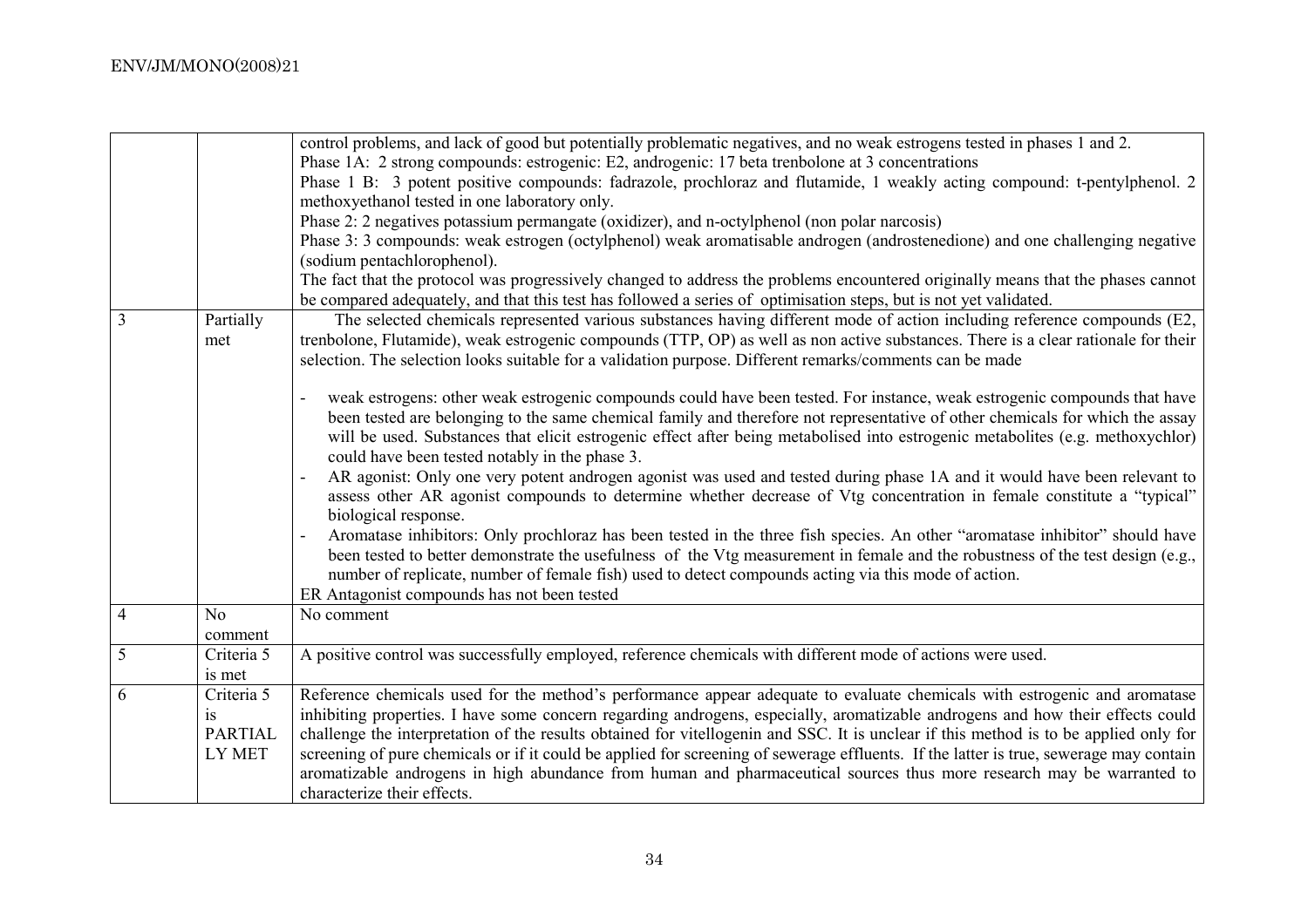# *Criterion 6) The performance of the test method should have been evaluated in relation to relevant information from the species of concern, and existing relevant toxicity testing data.*

| Reviewer       | Answer       | Explanation                                                                                                                                                                                               |  |
|----------------|--------------|-----------------------------------------------------------------------------------------------------------------------------------------------------------------------------------------------------------|--|
|                | Yes, with    | General information that is relevant to assess the performance of the test method and that was available prior to undertaking the                                                                         |  |
|                | qualificatio | present validation studies include: (1) data from a wide variety of sources that allowed classification of the modes of action for the                                                                    |  |
|                | n.           | test chemicals; and (2) data derived from the general fish reproductive biology literature, as well as information specific to the                                                                        |  |
|                |              | species of concern (medaka, fathead minnow, zebrafish), that allowed prediction of how the endpoints measured should respond to                                                                           |  |
|                |              | the exposure to test chemicals (based on their modes of action). In the context of this previously available information, it can be                                                                       |  |
|                |              | concluded that the test method "performed" as expected.                                                                                                                                                   |  |
|                |              | Moreover, Table 4 in the document, Application of Guidance Document 34 Criteria to the Validation of the 21-Day Fish                                                                                      |  |
|                |              | Endocrine Screening Assay, provides a side-by-side comparison of the present test method results with partial life cycle and full                                                                         |  |
|                |              | life cycle test results conducted by a laboratory in Japan (the species was not mentioned in the table) that seem to indicate that the                                                                    |  |
|                |              | 21-day assay "performs" consistently with the other assays.                                                                                                                                               |  |
| $\overline{2}$ | No met in    | This test is new, and not designed to replace an existing test guideline. However there are other relevant peer reviewed toxicity                                                                         |  |
|                | small part   | testing data where comparative analyses would be relevant and useful. The Secretariat give the example of the key findings of a                                                                           |  |
|                |              | Japanese study (Table 4) Secretariat paper April 2007.<br>There are others e.g. In a mixtures study fathead minnow were found to correlate well with in vitro and (later) mammalian                       |  |
|                |              | mixture studies.                                                                                                                                                                                          |  |
|                |              | Environ Health Perspect. 2005 Jun;113(6):721-8. Accurate prediction of the response of freshwater fish to a mixture of estrogenic                                                                         |  |
|                |              | chemicals. Brian JV, Harris CA, Scholze M, Backhaus T, Booy P, Lamoree M, Pojana G, Jonkers N, Runnalls T, Bonfà A,                                                                                       |  |
|                |              | Marcomini A, Sumpter JP.                                                                                                                                                                                  |  |
|                |              | Envir on Sci Technol. 2006 Sep 1;40(17):5478-89. Modeling effects of mixtures of endocrine disrupting chemicals at the river                                                                              |  |
|                |              | catchment scale. Sumpter JP, Johnson AC, Williams RJ, Kortenkamp A, Scholze M.                                                                                                                            |  |
|                |              | It would appear that it is not possible to fully meet this criterion, we agree with the view expressed by the Secretariat, that the term                                                                  |  |
|                |              | 'performance' is not (exactly) appropriate, however as part of a retrospective analysis for performance criteria, it might be                                                                             |  |
|                |              | possible to include this additional data. Table 4, giving an overview of the same chemicals tested by the Japan Ministry of the                                                                           |  |
| $\overline{3}$ | Partly met   | Environment, the species (presumably Medaka) should be specified.<br>It is difficult to answer this question. Based on data provided by Japanese (Table 4 of the GD 34 document) it appears that the data |  |
|                |              | showed a satisfactory concordance and a comparative sensitivity between the Fish Screening assay for EAS and the partial and full                                                                         |  |
|                |              | life cycle for estrogenic compounds.                                                                                                                                                                      |  |
| $\overline{4}$ | Partially    | Age of fish material                                                                                                                                                                                      |  |
|                |              |                                                                                                                                                                                                           |  |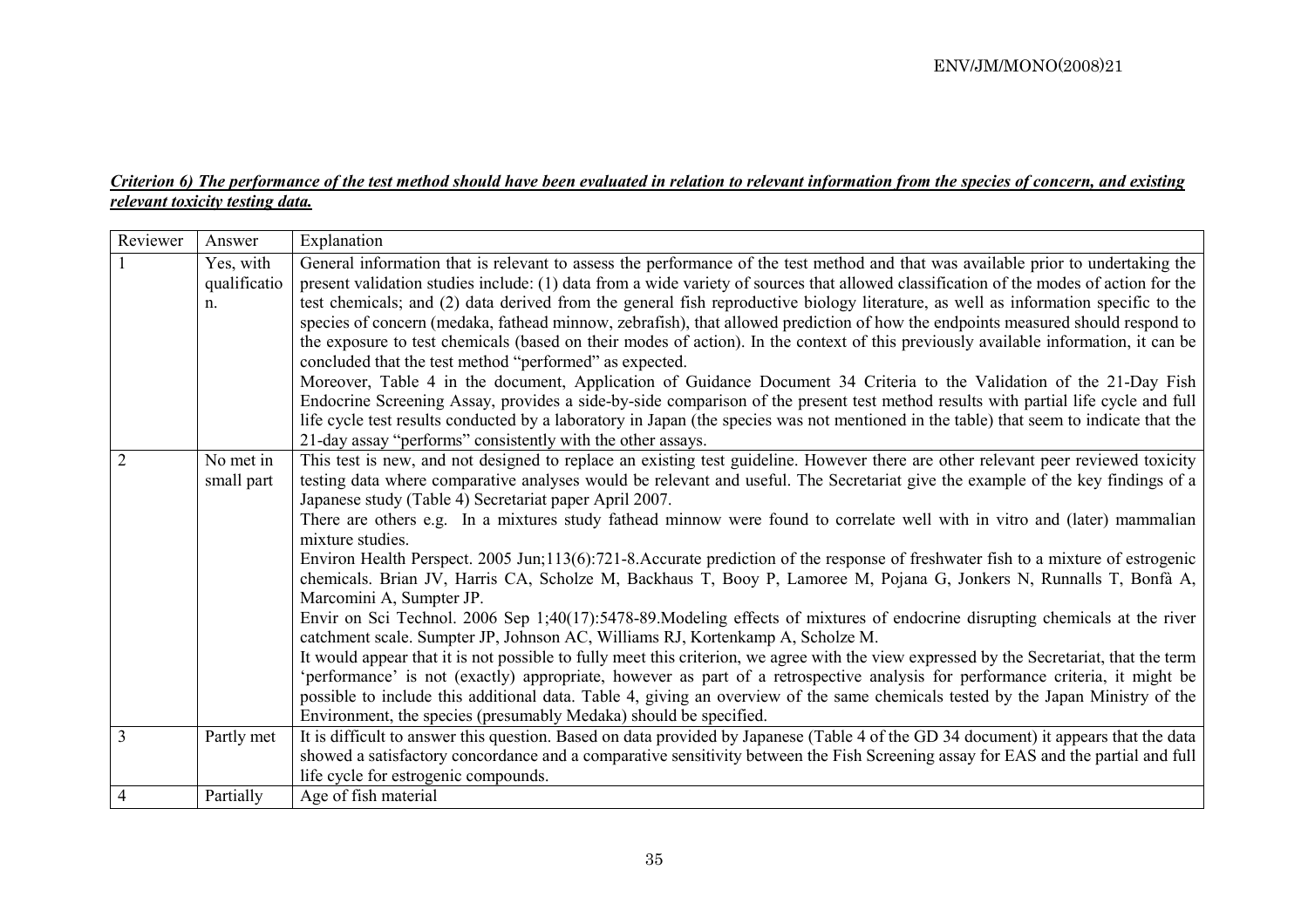| met            | In my experience of breeding of medaka, they reach maturity at 8 weeks post hatching and full maturity at 12 weeks post hatching.<br>However, the protocol used in the assays recommends that 16-week old medaka be used for the assay, and fish older than 16-week<br>old are also used. For example, in Phase 1B, medaka aged 16 to 24 weeks were used as test animals. While 24-week old medaka<br>spawn eggs, the quality of the eggs is not comparable to that which can be obtained from 12 week-old medaka; young, fully |  |
|----------------|---------------------------------------------------------------------------------------------------------------------------------------------------------------------------------------------------------------------------------------------------------------------------------------------------------------------------------------------------------------------------------------------------------------------------------------------------------------------------------------------------------------------------------|--|
|                | mature fish consistently produce eggs of good quality. Reproductive activity decreases and becomes erratic as fish age. Fully<br>mature and sufficiently young test fish should be used in the assays.                                                                                                                                                                                                                                                                                                                          |  |
| Criteria 6     | Literature information on fish and mammalian toxicity of the relevant substances were used to develop the test protocols.                                                                                                                                                                                                                                                                                                                                                                                                       |  |
| is met         |                                                                                                                                                                                                                                                                                                                                                                                                                                                                                                                                 |  |
| Criteria 6     | Evaluation of the method for vitellogenin expression and for SSC in the fathead minnow for identification of estrogenic,                                                                                                                                                                                                                                                                                                                                                                                                        |  |
| 1S             | aromatase inhibiting and non-aromatizable androgenic chemicals appears to be adequate based on the information supplied by the                                                                                                                                                                                                                                                                                                                                                                                                  |  |
| <b>PARTIAL</b> | OECD validation studies and from information available in the literature. For medaka and zebrafish, vitellogenin and SSC                                                                                                                                                                                                                                                                                                                                                                                                        |  |
| LY MET         | (medaka only) endpoints have been evaluated to a lesser extent particularly in regards to negative test substances where                                                                                                                                                                                                                                                                                                                                                                                                        |  |
|                | intoxication may affect their response profiles.                                                                                                                                                                                                                                                                                                                                                                                                                                                                                |  |

# *Criterion 7) Ideally, all data supporting the validity of a test method should have been obtained in accordance with the principles of GLP.*

| Reviewer | Answer                          | Explanation                                                                                                                                                                                                                                                                                                                                                                                                                                                                                                                                                                                                                                                                                                                                                                                                   |  |
|----------|---------------------------------|---------------------------------------------------------------------------------------------------------------------------------------------------------------------------------------------------------------------------------------------------------------------------------------------------------------------------------------------------------------------------------------------------------------------------------------------------------------------------------------------------------------------------------------------------------------------------------------------------------------------------------------------------------------------------------------------------------------------------------------------------------------------------------------------------------------|--|
|          | Yes, with<br>qualificatio<br>n. | This criterion is difficult to adequately evaluate. Namely, if it is simply "ideal" to collect data in accordance to principles of GLP,<br>data collected without the guidance of GLP would still meet the criterion because strict accordance to GLP is not a requirement.<br>However, the document, Application of Guidance Document 34 Criteria to the Validation of the 21-Day Fish Endocrine Screening<br>Assay, further states that "Aspects of data collection not performed according to GLP should be clearly identified and their<br>potential impact on the validation status of the test method should be indicated." In this context, most participating laboratories<br>appear to have conducted their studies according to GLP principles but not many were formally certified as GLP studies. |  |
|          | N <sub>0</sub>                  | That many laboratories were GLP compliant but not GLP certified is not considered a major problem.                                                                                                                                                                                                                                                                                                                                                                                                                                                                                                                                                                                                                                                                                                            |  |
|          | comment                         |                                                                                                                                                                                                                                                                                                                                                                                                                                                                                                                                                                                                                                                                                                                                                                                                               |  |
|          | No.                             | It is indicated that inter-laboratory validation was conducted using GLP guidelines for certain laboratories.                                                                                                                                                                                                                                                                                                                                                                                                                                                                                                                                                                                                                                                                                                 |  |
|          | comment                         |                                                                                                                                                                                                                                                                                                                                                                                                                                                                                                                                                                                                                                                                                                                                                                                                               |  |
|          | No.                             | No comment                                                                                                                                                                                                                                                                                                                                                                                                                                                                                                                                                                                                                                                                                                                                                                                                    |  |
|          | comment                         |                                                                                                                                                                                                                                                                                                                                                                                                                                                                                                                                                                                                                                                                                                                                                                                                               |  |
|          | No.                             | It is not clear from the reports of the different phases of the validation work, whether all studies were performed under GLP.                                                                                                                                                                                                                                                                                                                                                                                                                                                                                                                                                                                                                                                                                |  |
|          | comment                         |                                                                                                                                                                                                                                                                                                                                                                                                                                                                                                                                                                                                                                                                                                                                                                                                               |  |
| 6        | Criteria 7                      | It appears that Phase 1A, 1B and Phase 2 studies were conducted in compliance with GLP although most participating laboratories                                                                                                                                                                                                                                                                                                                                                                                                                                                                                                                                                                                                                                                                               |  |
|          | is MET                          | were not GLP certified. Phase 3 had no indication of GLP compliance but stated the studies met the test acceptance criteria for test                                                                                                                                                                                                                                                                                                                                                                                                                                                                                                                                                                                                                                                                          |  |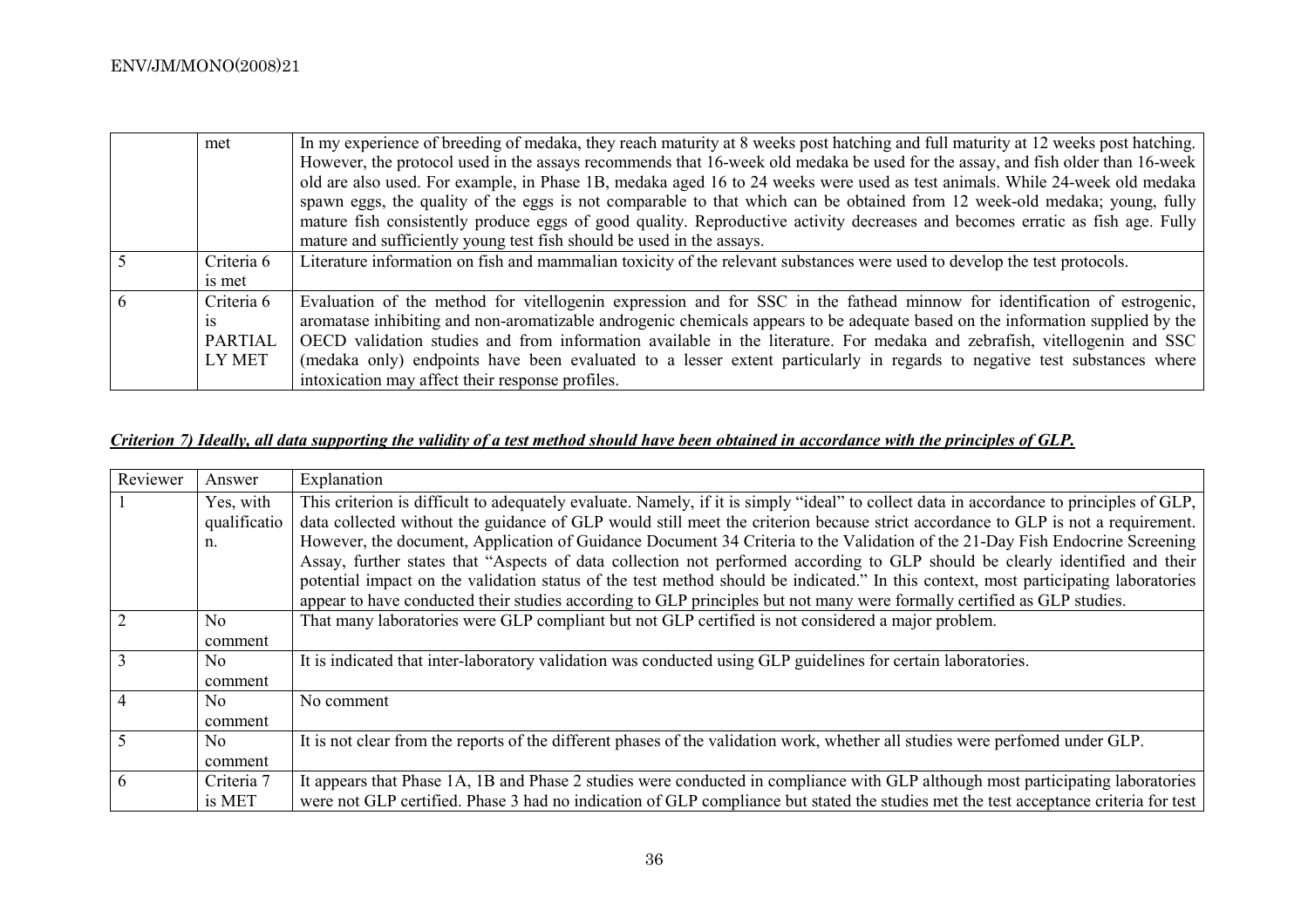|  | I procedures and parameters. Departures from protocol and deviations observed in the results were reported providing reviewers an |
|--|-----------------------------------------------------------------------------------------------------------------------------------|
|  | indication of data quality. Overall, the principles of GLP appear to have been met.                                               |

# *Criterion 8) All data supporting the assessment of the validity of the test method should be available for expert review.*

| Reviewer     | Answer       | Explanation                                                                                                                           |  |
|--------------|--------------|---------------------------------------------------------------------------------------------------------------------------------------|--|
|              | Yes, with    | The reports for Phase 1a, 1b, 2 and 3 are declassified and available for expert review and in the public domain. These reports        |  |
|              | qualificatio | contain the vast majority of the information that would be required for an independent laboratory to follow the procedures and        |  |
|              |              | generate equivalent data. However, there are a few instances where additional critical information would be useful; for example,      |  |
|              |              | detailed information on procedures to collect and process biological samples for Vtg determination was not available for review       |  |
|              |              | (see answer to Question 3).                                                                                                           |  |
| 2            | Almost       | This criteria is almost met, all data is made available, although it varies greatly in quality, graphical quality and legibility, and |  |
|              | met          | reliability. All data provided should be legible. Appendix 2, phase 2 plots are illegible.                                            |  |
| $\mathbf{3}$ | Partly met   | The data presented allow the evaluation of the validity of the test                                                                   |  |
|              |              | Draft test guideline could be more detailed to permit others to follow it and generate equivalent data.                               |  |
| 4            | No           | No comments                                                                                                                           |  |
|              | comments     |                                                                                                                                       |  |
|              | Criteria 8   | All data of the different tests performed in course of the validation procedures were available. A few minor omissions in the         |  |
|              | is met       | reports are indicated in the attachment "Peer review, OECD validation of the 21 day fish screening assay and preliminary draft        |  |
|              |              | guideline".                                                                                                                           |  |
| 6            | Criteria 8   | A detailed test method protocol containing annexes with necessary supplemental information pertinent to the proper execution of       |  |
|              | 1S           | the protocol was not provided for expert review. The preliminary draft protocol (item number 6) lacked annex sections. Further        |  |
|              | PARTIAL      | comments on the protocol will be provided below under 'Specific Comments Concerning the 21-day Fish Screening Assay'                  |  |
|              | LY MET       |                                                                                                                                       |  |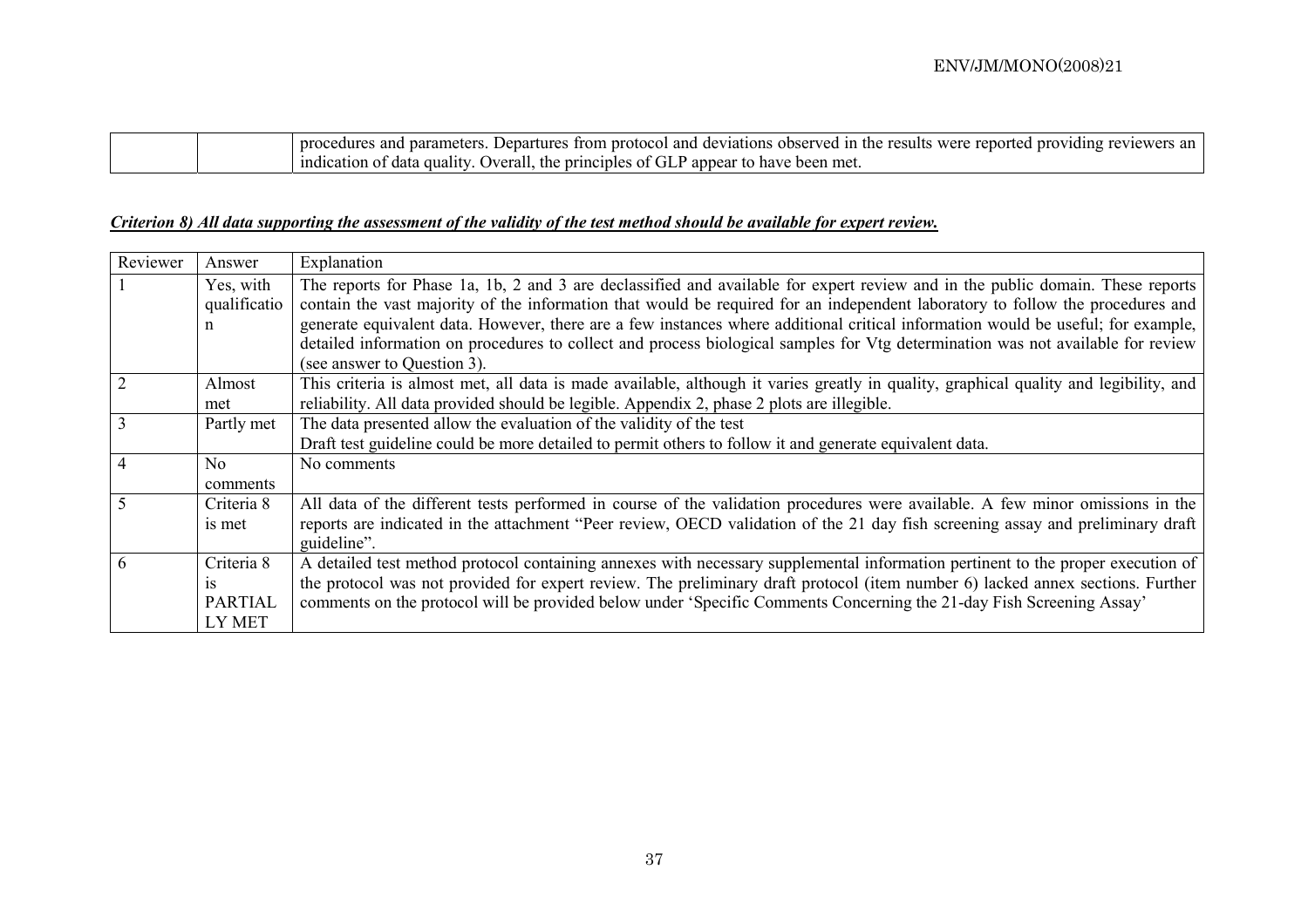#### **Annex 2**

General comments from peer reviewers are summarized as follows

Reviewer 2

The scientific basis, regulatory purpose and need for the test are evident. This assay is a highly promising test method that once validated, has the potential to screen for endocrine active substances in the aquatic environment. ECVAM agrees and supports its eventual use, once validated, as part of a weight of evidence approach utilizing other sources of information (e.g. physico-chemical properties, (Q)SAR, in vitro data, in vivo mammalian data, scientific literature etc.).

However on reviewing the peer review documentation, particularly the Phase 1A, 1B, 2 and 3 reports, it is evident that this test method has been undergoing a series of test optimisation steps, as one would require at the pre validation stage, or even before, and that as the process of validation is incorrect and incomplete, this assay is not yet validated. Only following phase 2 and phase 3 does the protocol appear to be optimised and standardised, such that it is performing well, at phase 3 some coding is in place, but at this phase only three compounds were tested, although they were more challenging and included negatives and weak compounds. Phase 3 is further handicapped by the highly irregular and unscientific statistical analysis for one laboratory.

ECVAM therefore recommends that ideally this test method should enter validation according to GD 34, ECVAM, ICCVAM and JaCVAM validation requirements, with the optimised protocol in three laboratories for the three test species, at three concentrations for each test substance, with a minimum of 10 test substances addressing estrogenic, androgenic and aromatase mechanisms. However given the enormous resources and animals required for this, compromises are necessary. So far there has already been excessive and unnecessary animal use, in phase 2 for example 14 laboratories were involved in this optimisation process, showing a lack of consideration of the 3R's. In addition, the 3 R's should be specifically addressed prior to undertaking the validation by consideration of the appropriate power calculations and an animal consumption curve (see question 3 below).

A retrospective validation approach could be taken, to support the proposed validation. This should include a thorough critical background review document identifying the protocol differences between the studies conducted here with the optimised protocol derived during this optimisation process, the protocol differences with those published in the recent literature and in peer reviewed databases (e.g. those of the Japanese databases on medaka), such that a robust meta analysis of such data is provided. With respect to predictive capacity, this data could then be assessed in a similar fashion to the retrospective validation for the micronucleus test. Such a retrospective procedure was endorsed by ESAC in November 2006.

Important considerations

Test Species and reduction: Due to male territoriality, fathead minnow require greater numbers of female to male ratios to yield reliable and robust measurement of reproduction (page 9 phase 2 report), i.e. 16 fish as opposed to 10 fish per group for medaka and zebra fish. With respect to the 3R's, particularly reduction, given that the data generated for VTG induction is comparable between species, it should be a requirement that the species requiring less numbers per group should always be used, where this endpoint and species sensitivity is deemed sufficient. Where secondary sex characteristics such as nuptial tubercles (adult male fathead minnow) and papillary processes (adult male medaka) can be induced in female fathead minnow and medaka on exposure to androgen receptor agonists for example, medaka would be the species of choice, as zebrafish do not have such secondary sex characteristics.

Low dose effects: Page 112, paragraph 233; regarding cost efficiency, it is suggested that pathologists initially examine the high dose and negative control groups, and suggest that if no effects are evident, then the mid and low dose groups may not need to be assessed. This is unacceptable. Low dose effects are a real concern and are not necessarily seen at higher doses. All dose groups must be assessed.

Pathology: Before meeting together at the Heidelberg meeting, the pathologists were highly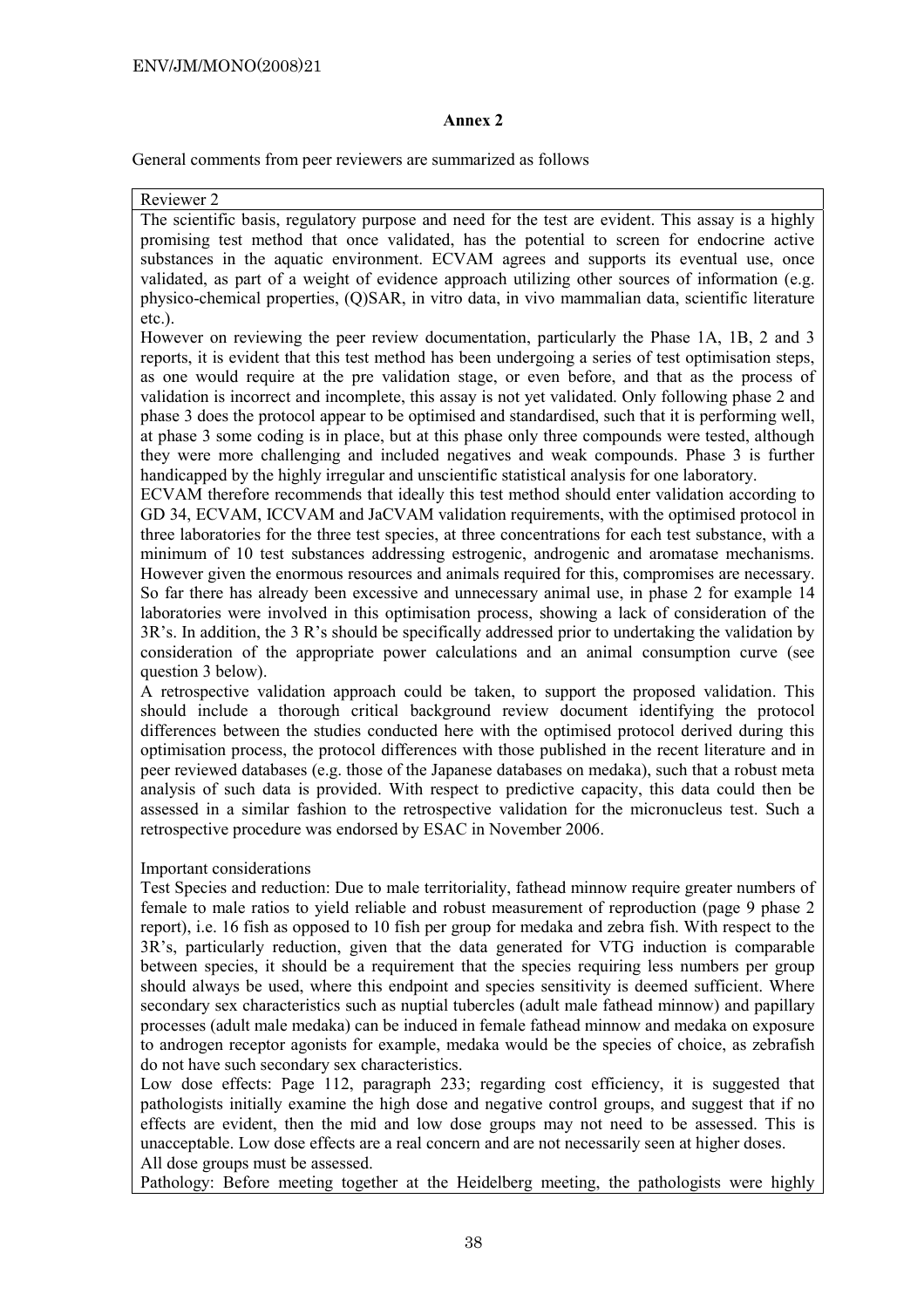inconsistent in their analyses. The inconsistency of their expert approach is transparently demonstrated in the documents provided. However following this meeting the pathologists recommended that formal independent statistical analyses were probably not necessary. This is incorrect, independent statistical analyses and a weight of evidence approach is essential, and therefore an absolutely necessary validation requirement.

Feed: As for other in vivo test methods being developed as Test Guidelines, feed should be strictly controlled for endocrine active pollutants and estrogenic/androgenic material e.g. PCBs, pesticides and genistein/soya.

Reviewer 3

My general feeling/ comment is that an extensive work has been done for the three fish species recommended.

Duirng the different phases, an important effort has been made on gonadal histology and measurment of reproductive output. These two endpoints have been removed from the final Preliminary draft test guideline. The rationale for removing these endpoints has been clearly exposed/stated and the test appears more appropriate for screening purpose.

Reviewer 4

On the whole, the work required for the validation of the 21-day fish-screening assay for the detection of endocrine active substances was well executed. In addition, the research followed the standard OECD protocol and met the eight criteria mentioned in OECD Guidance Document 34. The considerable and laborious efforts of the laboratories that performed this research are commendable.

Reviewer 5

The reviewer was impressed by the validation process, the extensive experimental work involved and the well structured reporting and reviewing process. He thanks all involved laboratories for their excellent work, the OECD secretariat for the organization of the validation and review process, and the CERI, Japan, for coordinating the peer review process.

In general, all aims of the validation have been achieved and the reports support the generation of the respective test guideline. Therefore, my general remark is that the assay can successfully be used for the purpose it was designed.

In the following, the final reports of the Phase 1 A and B, Phase 2  $(1+2)$  and phase 3 of the validation of the 21-day fish screening assay and the draft guideline are commented on.

The purpose of the validation was the identification by the OECD of the need for developing testing guidelines to assess the effects of potentially endocrine disrupting substances in different test systems. In the field of ecotoxicity, fish were identified to be one of the target organisms for experimental testing. In order to provide appropriate test methods for different tiers of a hazard and risk assessment, the requirement for a screening test was identified and, subsequently, a specialized task group (fish drafting group) was formed by OECD to direct and monitor the validation of a respective test method.

The basis of the test method development came from assay proposals made by several institutions in the US and Europe, and after intensive discussions in the drafting group, a concept of a 21-days screening test in adult fish was determined to be probably most appropriate for the purpose.

The fist step of validation ended up in the reports of the Phase 1 A and B, which are commented on first.

In the first round of validation a few endpoints of the assay concept were validated between 4 laboratories in 3 fish species and with 2 reference substances. In the report of this exercise the following observation are made by the reviewer:

#### Report Phase 1 b

The report showed clearly that the results from phase 1 a with potent hormones was reproducible with weaker active compounds, such as the pentylphenol (estrogen) and procloraz (aromatase inhibitor). The study with the potent antiandrogen Flutamide did give inconclusive results. The main issue for further developments was the interlaboratory reproducibility of the VTG assay. The relatively large CVs showed that only large changes can be detected. In further studies, the methods and assays used must carefully be described and positive controls should be included (see review draft guideline).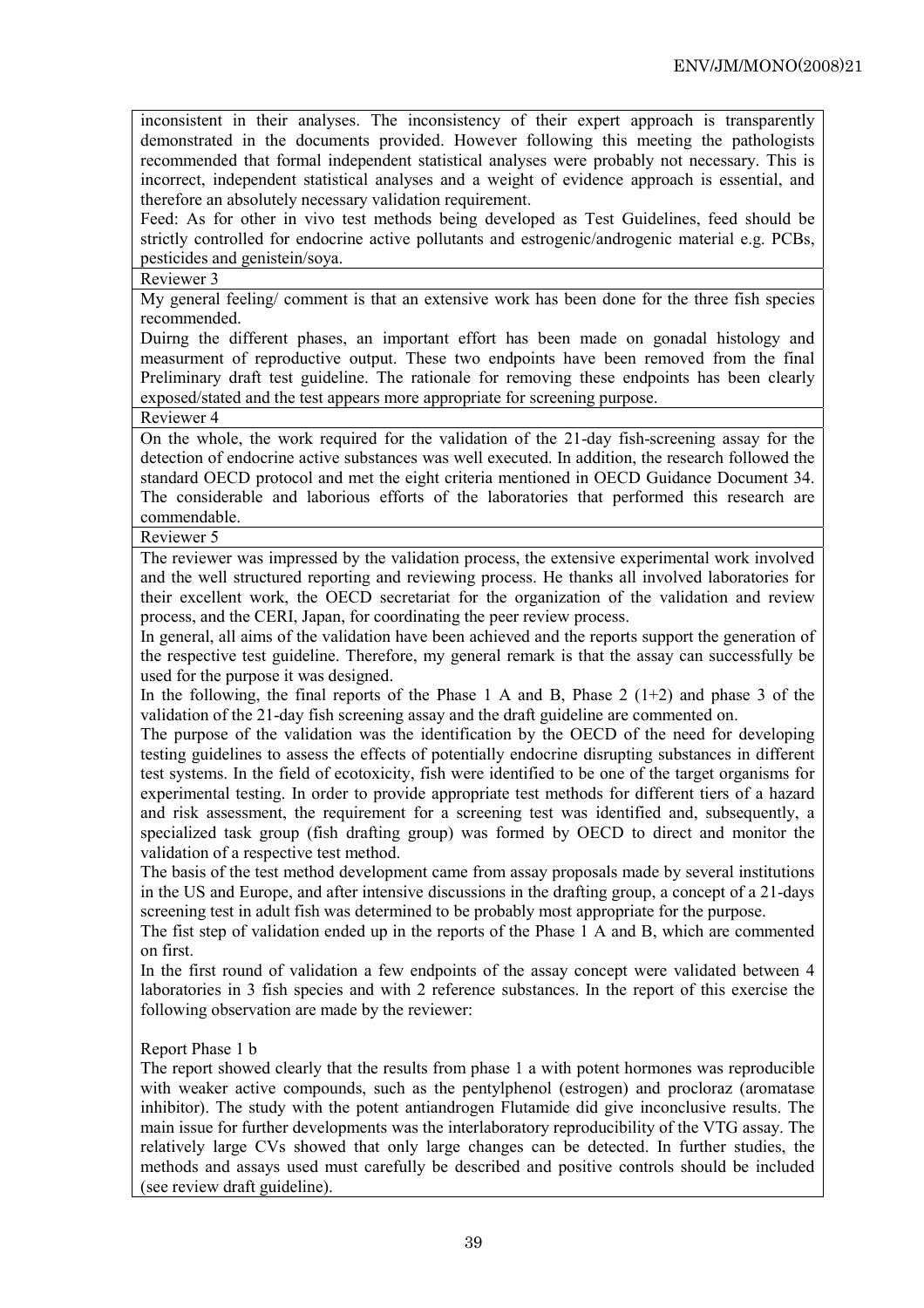Report Phase 2 (1): Negative test substances

In essence, the results of the assays with negative reference substances (octanol OC, potassium permanganate PP) demonstrate that, in certain limits, these compounds triggered no response in either VTG, secondary sex characteristics or histological changes. However, this study had some drawbacks, which makes a clear evaluation difficult. First, the number of fish was too small (e.g. medaka exposed to octanol, n=2) in some of the asays to draw any conclusion. Secondly, the top concentration of both, OC and PP, seemed to induce changes of observed/measured parameters possibly due to general toxicity, as discusse din sections 52ff in the report. This has to be taken into account when defining appropriate test concentrations for an unknown compound in order to avoid false positive results (see review draft guideline).

Report Phase 2 (2): Negative test substances CEFIC project

Again, in this study similar observations were made that at high concentrations of the test compounds the "endocrine specific" endpoints were affected by "negative" reference substances. This is very relevant for the selection of test concentration and for considering parameters indicating general toxicity. Fish age was also identified as a major source for invalidation of the observations.

Report Phase 3: Additional test substances

The report of this study supports the finding of the previous test programmes. In table 3 a-c and 4 a-c one had wished to see the "n" on which the means were based. Otherwise, the information as it is presented now, is incomplete.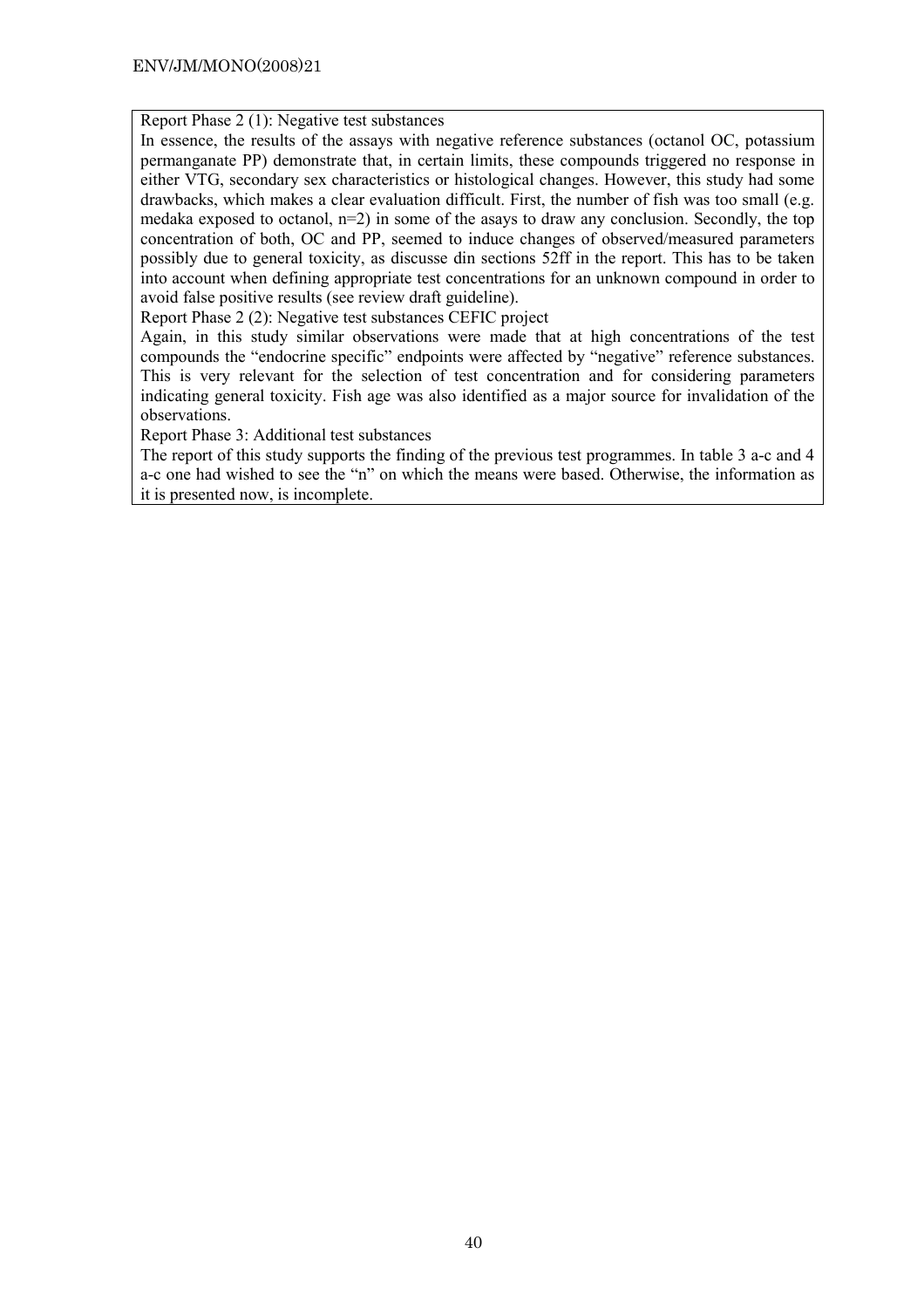#### Annex 3

Some reviewers made more practical comments on the draft preliminary test guideline. These practical comments are summarized below.

Reviewer 2 Page 1-2. Initial Considerations and limitations Include a statement on the reduction of fish numbers used, as far as scientifically and statistically feasible. Test Design Page 5 paragraph 26. There is only one endpoint for Zebrafish, not two. Page 6. paragraph 32. Evaluation for naturally estrogenic foods (e.g. genistein, daidzein, soya etc) should also be evaluated and controlled for. It is not possible to give further comment as much is missing (e.g. Annexes 4-6) from this preliminary draft. Reviewer 5 Results, page 25, fig 3a-d: Vitellogenin (VTG) induction in males is the most prominent endpoint in exposure to the estrogenic substance (Estradiol, E2). However, the statistical significance of this endpoint is not illustrated in fig 3 a and c. Are the asterix's missing? Otherwise, the conclusion in the text section on p.25, section 36 makes no sense. I recommend to clarify the illustrations. The same holds true for figure 4a and c, page 26. Page 22, table 2: Typo in Lab 4-zebrafish 10 ng/L nominal: It must read 8.65 (instead of 86.5). Sec. 2: It may be useful to indicate the limitation of the assay in saying that "it was not demonstrated that other mode of actions such as antiandrogenic activity could be detected". Sec.14: For Fathead minnow the number of fish must be 8 males and 16 females to be in accordance with sec. 13. Sec.15: A further acceptance criteria should be "absence of signs of general toxicity, such as unspecific morphological changes, behaviour, food uptake or mortality". Sec 19f: I suggest to add a guidance phrase on selection of test concentrations. "Test concentrations should be selected on the basis of knowledge on general toxicity of the compound in fish optimally over extended periods. The selected test compounds must be below a concentration which affects survival or any other unspecific signs of toxicity. It may be selected as e.g. a fraction of the acute LC50 or on the basis of realistic environmental exposure scenarios with appropriate uncertainty factors built in." Sec: 24, 2nd sentence: The data should be statistically analyzed, if possible, in order to define… Sec. 28: The weight of the fish in the test is not relevant for the determination of the endpoints, but the state of maturity and the appearance of secondary sex characteristics. Those are sufficient to determine a valid test population. Since fathead minnow males and females differ in weight, a sex dependent subgroup would have to be weighed separately, which is unnecessary for the validity of the test. Sec. 40,41: Changes in those endpoints should principally invalidate the test (see sec. 15). Sec.44: It is not clear, whether the observation on tubercles in fathead minnow should be used qualitatively or quantitatively. The results of Phase 1 a and b as well as 2 are inconclusive in this endpoint, since some laboratories were not able to quantify size of tubercles and variation was large. Therefore, I suggest the mandatory observation is appearance and number of tubercles, and size is optional endpoint. Annex 1: I propose to delete Annex 1 from the guideline, since it has nothing to do with the actual performance of the test method, but is part of a regulatory framework. Annex 3, 13: According to sec. 13 the number of fish per treatment in Fathead minnow must be 24  $(2m, 4f x 4$  reps). Annex 3, 23: Gonadal histology should be marked as an optional endpoint in accordance with the main test guideline.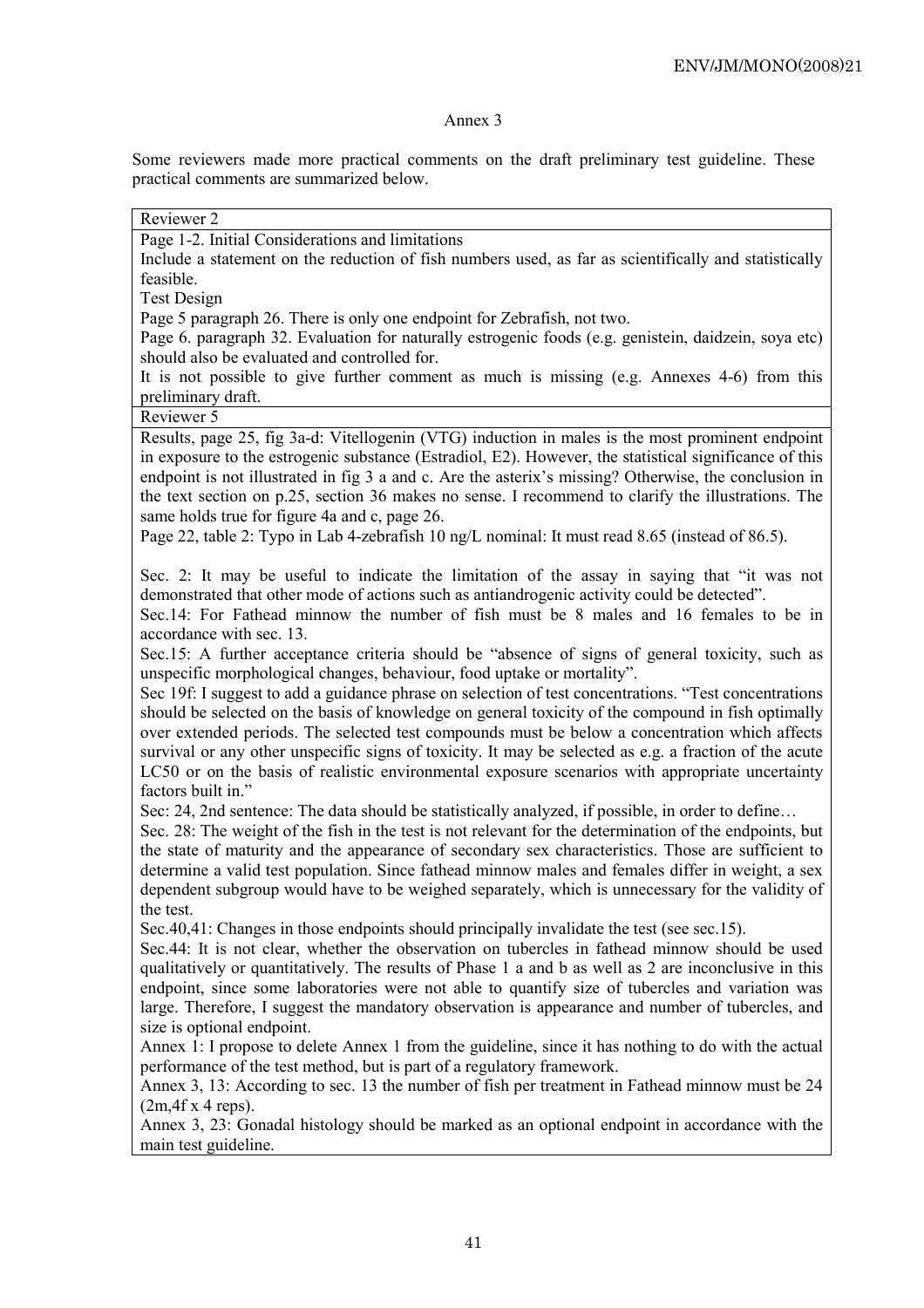# ENV/JM/MONO(2008)21

### **Annex 4**

Members of the peer review panel

| Panel member | Affiliation |
|--------------|-------------|
| Reviewer 1   |             |
| Reviewer 2   |             |
| Reviewer 3   |             |
| Reviewer 4   |             |
| Reviewer 5   |             |
| Reviewer 6   |             |

Name and affiliations will be opened later.